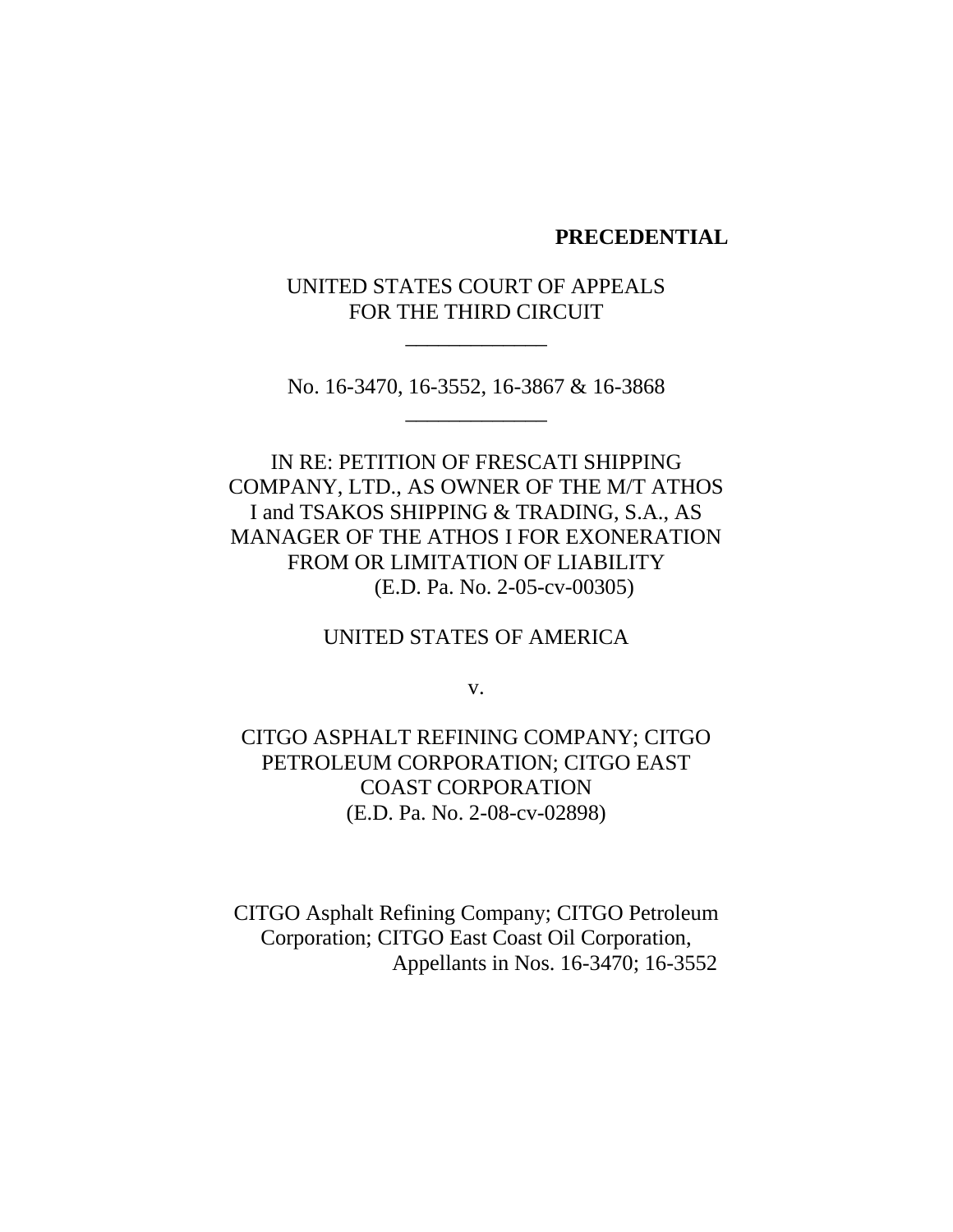Frescati Shipping Company, Ltd.; Tsakos Shipping and Trading, S.A., Appellants in No. 16-3867

> United States of America Appellant in No. 16-3868

On Appeal from the United States District Court for the Eastern District of Pennsylvania District Court Nos. 2-05-cv-00305; 2-08-cv-02898 District Judge: The Honorable Joel H. Slomsky

\_\_\_\_\_\_\_\_\_\_\_\_\_

Argued November 8, 2017

Before: SMITH, *Chief Judge*, HARDIMAN, *Circuit Judge*, and BRANN, *District Judge\**

(Filed: March 29, 2018)

Timothy J. Bergère **[ARGUED]** Alfred J. Kuffler John J. Levy **[ARGUED]** Montgomery McCracken Walker & Rhoads

<sup>\*</sup>The Honorable Matthew W. Brann, United States District Judge for the Middle District of Pennsylvania, sitting by designation.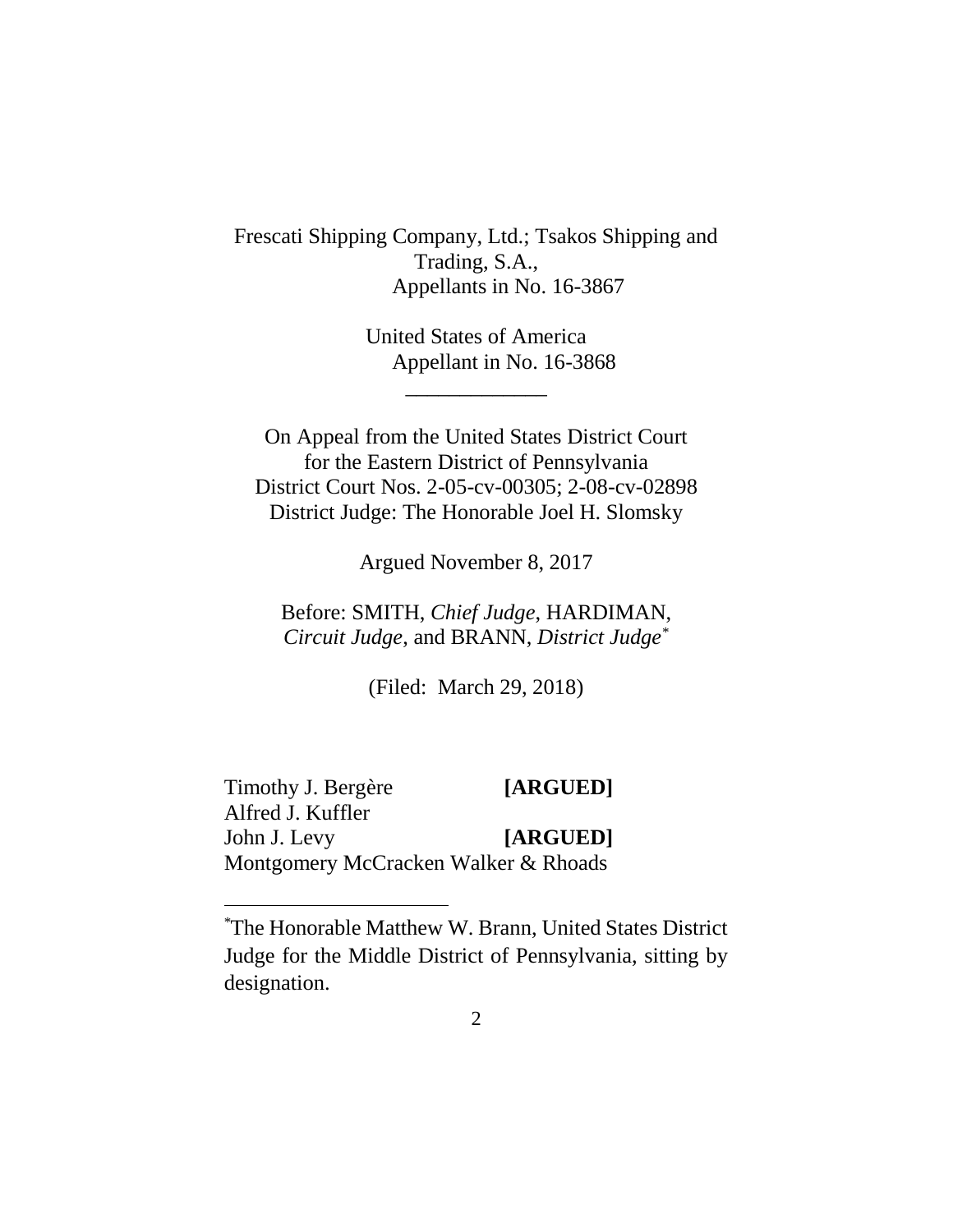123 South Broad Street 24th Floor Philadelphia, PA 19109

Eugene J. O'Connor Montgomery McCracken Walker & Rhoads 437 Madison Avenue  $29<sup>th</sup>$  Floor New York, NY 20022

Jack A. Greenbaum 22782 Buendia Mission Viejo, CA 92691 *Counsel for Frescati Shipping Co. Ltd. and Tsakos Shipping and Trading S.A.*

Matthew M. Collette United States Department of Justice Civil Division Room 7212 950 Pennsylvania Avenue, N.W. Washington, DC 20530

Stephen G. Flynn United States Department of Justice Torts Branch, Civil Division P.O. Box 14271 Washington, DC 20044

Anne Murphy **[ARGUED]** United States Department of Justice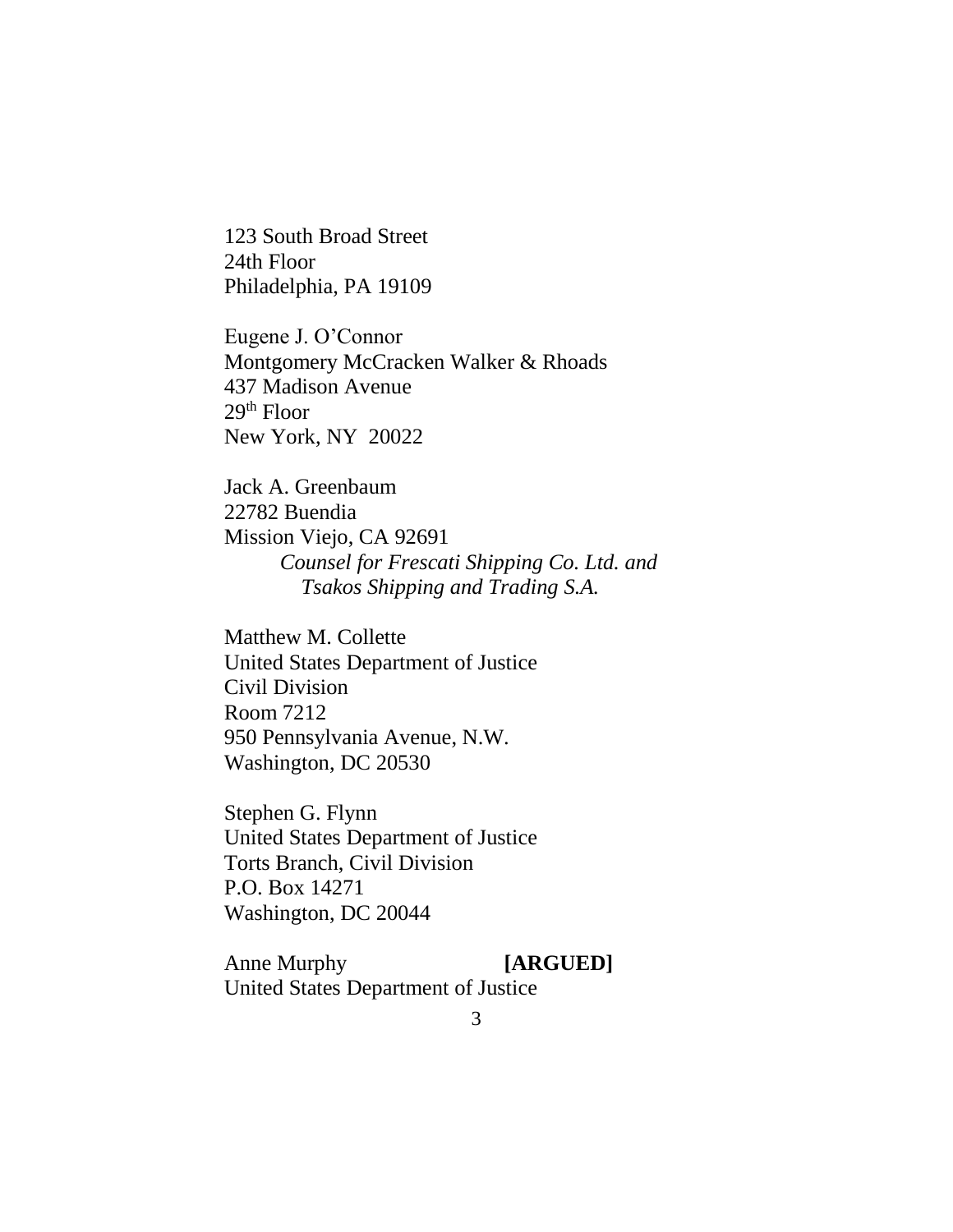Appellate Section Room 7644 950 Pennsylvania Avenue, N.W. Washington, DC 20530 *Counsel for United States of America*

Benjamin Beaton Jacqueline G. Cooper Carter G. Phillips **[ARGUED]** Richard E. Young 1501 K Street, N.W. Washington, DC 20005 *Counsel for Citgo Asphalt Refining Co. Citgo Petroleum Corp. Citgo East Coast Oil Corp.*

George R. Zacharkow Deasey Mahoney & Valentini 1601 Market Street Suite 3400 Philadelphia, PA 19103 *Counsel for Intervenor Respondent International Liquid Terminal Ass'n American Fuels and Petrochemicals Manufacturers Ass'n*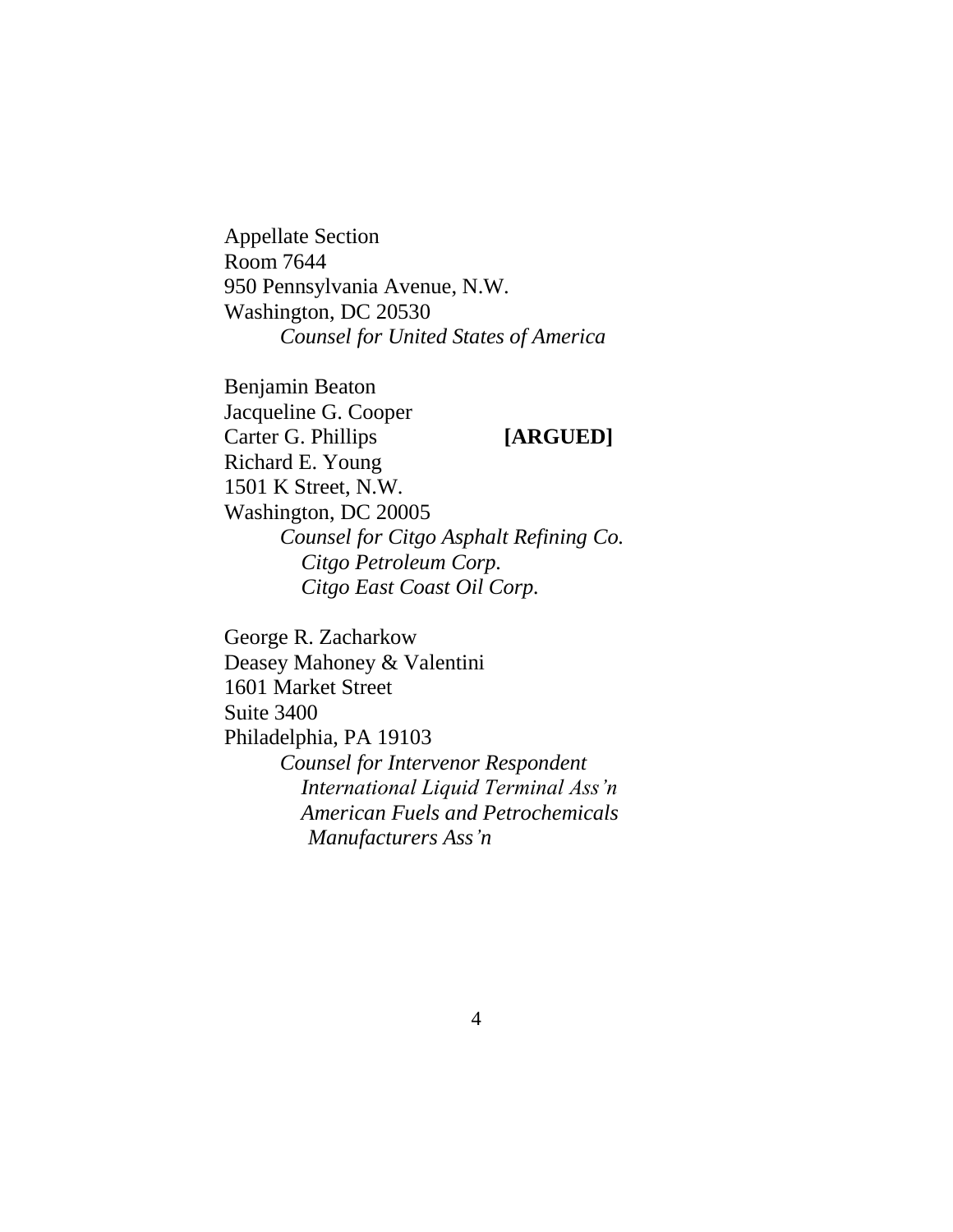# OPINION \_\_\_\_\_\_\_\_\_\_\_\_\_\_\_\_

\_\_\_\_\_\_\_\_\_\_\_\_\_\_\_\_

SMITH, *Chief Judge.*

# **Table of Contents**

| I.   |                                                        |  |
|------|--------------------------------------------------------|--|
| II.  |                                                        |  |
| a.   |                                                        |  |
| b.   |                                                        |  |
| III. | Jurisdiction and Standard of Review 19                 |  |
| IV.  |                                                        |  |
| a.   |                                                        |  |
| b.   |                                                        |  |
| V.   |                                                        |  |
| VI.  | <b>Subrogation and Equitable Recoupment 42</b>         |  |
| a.   | <b>Subrogation and Subrogee-Specific</b>               |  |
|      |                                                        |  |
| b.   |                                                        |  |
| VII. | <b>Limitation of Liability under the Oil Pollution</b> |  |
|      |                                                        |  |
|      |                                                        |  |
| IX.  |                                                        |  |
|      |                                                        |  |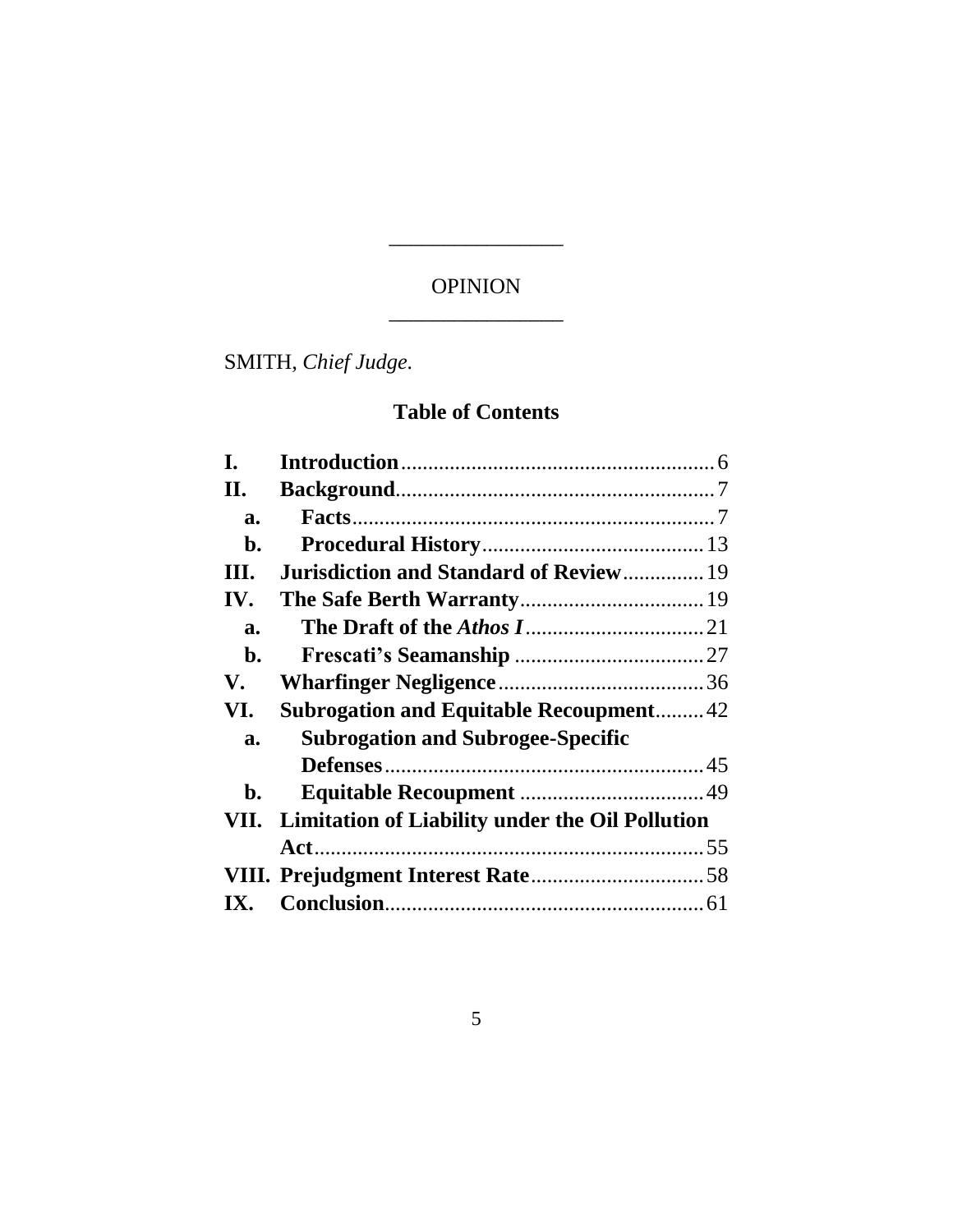#### <span id="page-5-0"></span>**I. Introduction**

After a 1,900-mile journey from Venezuela to Paulsboro, New Jersey, the M/T *Athos I*, a single-hulled oil tanker, had come within 900 feet of its intended berth when it struck an abandoned anchor on the bottom of the Delaware River. The anchor pierced the *Athos I*'s hull, causing approximately 264,000 gallons of crude oil to spill into the river.

The cost of cleaning up the spill was \$143 million. We are presented with the question of how to apportion responsibility for that cost between three parties. The first party comprises not only the shipowner, Frescati Shipping Company, Ltd., but also the ship's manager, Tsakos Shipping & Trading, S.A. (collectively, "Frescati"). Frescati, through an intermediary, contracted to deliver crude oil to the second party, which is made up of several affiliated companies—CITGO Asphalt Refining Company, CITGO Petroleum Corporation, and CITGO East Coast Oil Corporation (collectively, "CARCO"). The oil shipment was to be delivered to CARCO at its marine terminal in Paulsboro. After the oil spill, Frescati paid for the cleanup effort, and was eventually reimbursed \$88 million by the third party to this litigation, the United States, pursuant to the Oil Pollution Act (OPA) of 1990, 33 U.S.C. § 2701 *et seq.* Frescati and the United States now seek to recover their cleanup costs from CARCO.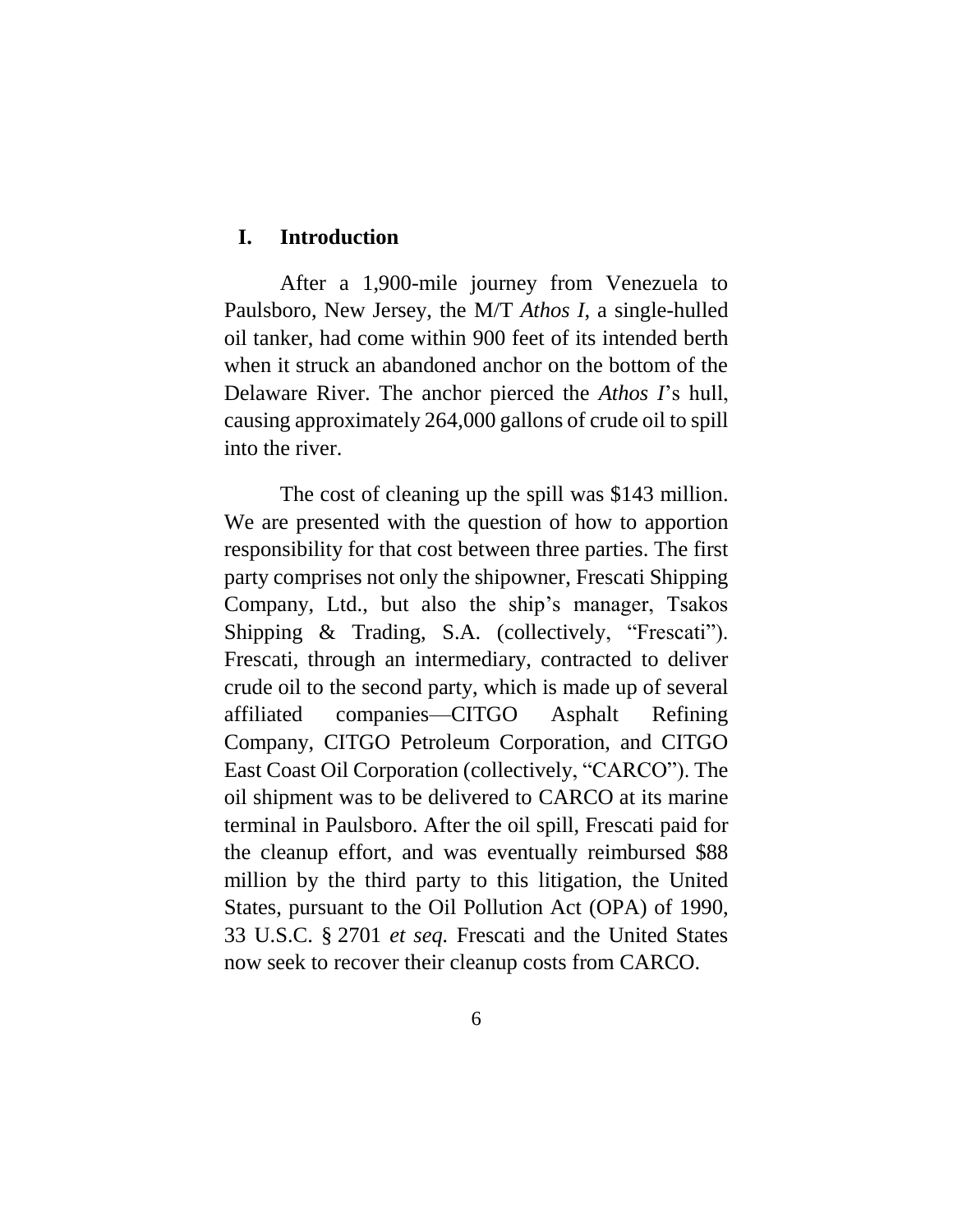## <span id="page-6-1"></span><span id="page-6-0"></span>**II. Background a. Facts<sup>1</sup>**

The M/T *Athos I* was a single-hulled tanker ship, measuring approximately 748 feet long and 105 feet wide.<sup>2</sup> As owner of the ship, Frescati chartered it to an intermediary which assigned it to a tanker pool. CARCO sub-chartered the *Athos I* from the tanker pool to deliver a shipment of crude oil from Puerto Miranda, Venezuela, to CARCO's berth in Paulsboro, New Jersey. CARCO was the shipping customer as well as the wharfinger who operated the berth.

The *Athos I*, carrying CARCO's shipment, left Venezuela in mid-November 2004 under the command of the ship's master, Captain Iosif Markoutsis. CARCO had

<sup>&</sup>lt;sup>1</sup> The facts are undisputed unless otherwise noted.

<sup>&</sup>lt;sup>2</sup> Single-hulled tanker ships drew the attention of regulators and the public in the wake of the 1989 *Exxon Valdez* oil spill off the Alaskan coast; the *Exxon Valdez*, like the *Athos I*, was a single-hulled tanker. Single-hulled ships were initially subjected to extra regulation, *see, e.g.*, 33 C.F.R. § 157.455, but have since been phased out of operation in the United States in favor of double-hulled ships. *See* 46 U.S.C. § 3703a.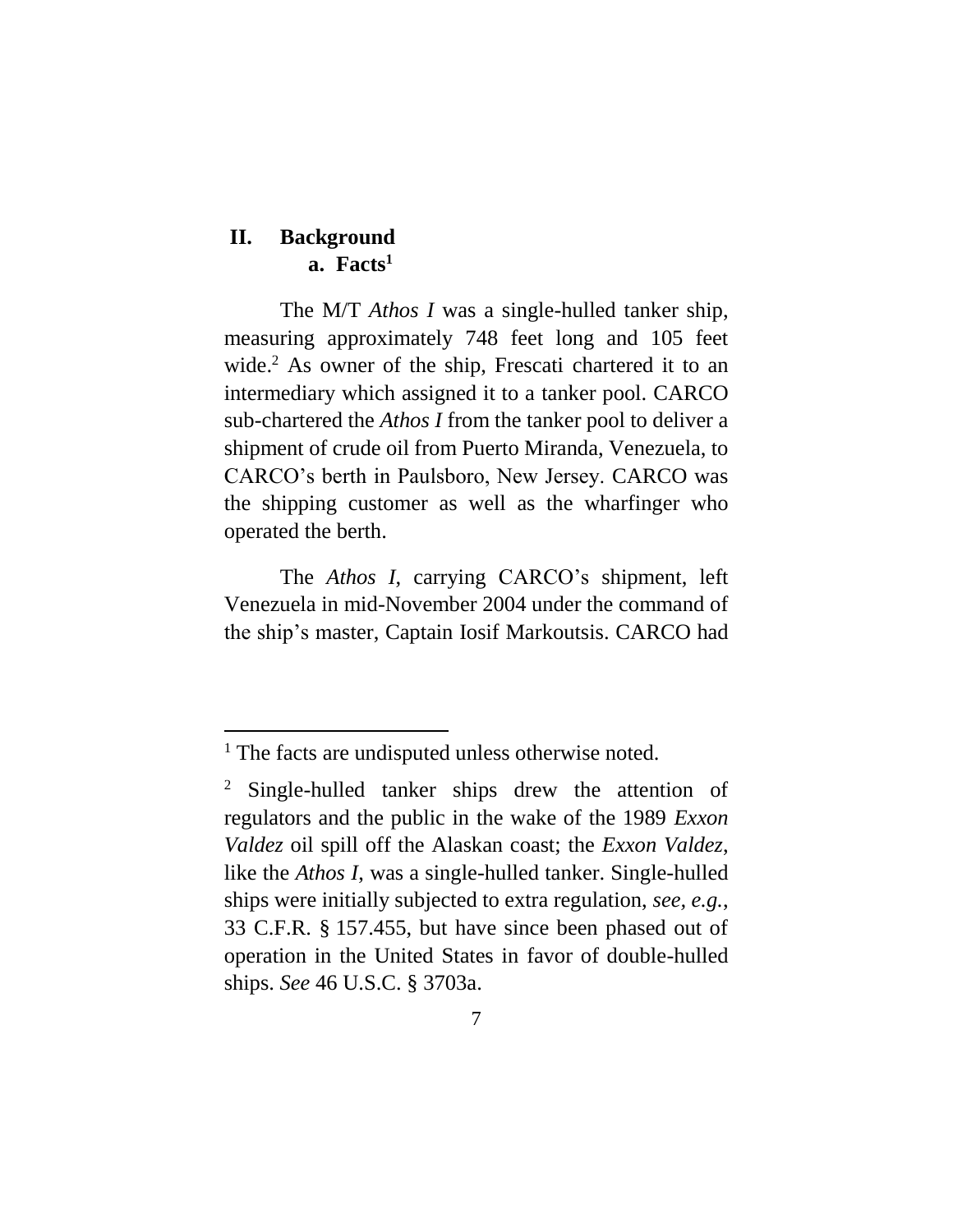instructed the *Athos I* to load to a draft<sup>3</sup> of 37 feet or less in Venezuela, and provided a warranty that the ship would be able to safely reach the berth in Paulsboro as long as it arrived with a draft of 37 feet or less. When the *Athos I* left Venezuela, it had a draft of 36′ 6″. Over the course of the *Athos I*'s journey, the ship burned fuel and the crew consumed fresh water. As the ship grew lighter, it rode higher on the water. By the time it reached the entrance to the Delaware Bay, the *Athos I* was drawing 36′ 4″. Because the fuel and fresh water were consumed from tanks located in the stern, or rear, of the ship, the *Athos I*  was no longer sailing at an even keel; it was "trimmed by the bow," meaning that the bow, or front of the ship, was deeper in the water than the ship's stern. To return the ship to an even keel, the *Athos I* took on approximately 510 metric tons of ballast to tanks in the rear of the ship. Although the parties dispute how much the *Athos I* was drawing as it approached CARCO's berth, the District Court found that the added ballast brought the ship's draft to 36′ 7″.

The *Athos I* reached the entrance to the Delaware Bay without incident on November 26th. All vessels

 $3$  A ship's draft is the measurement from the water line to the bottom of the ship's hull, known as the keel. As a ship loads cargo, it becomes heavier and sits lower in the water. Its draft thereby increases.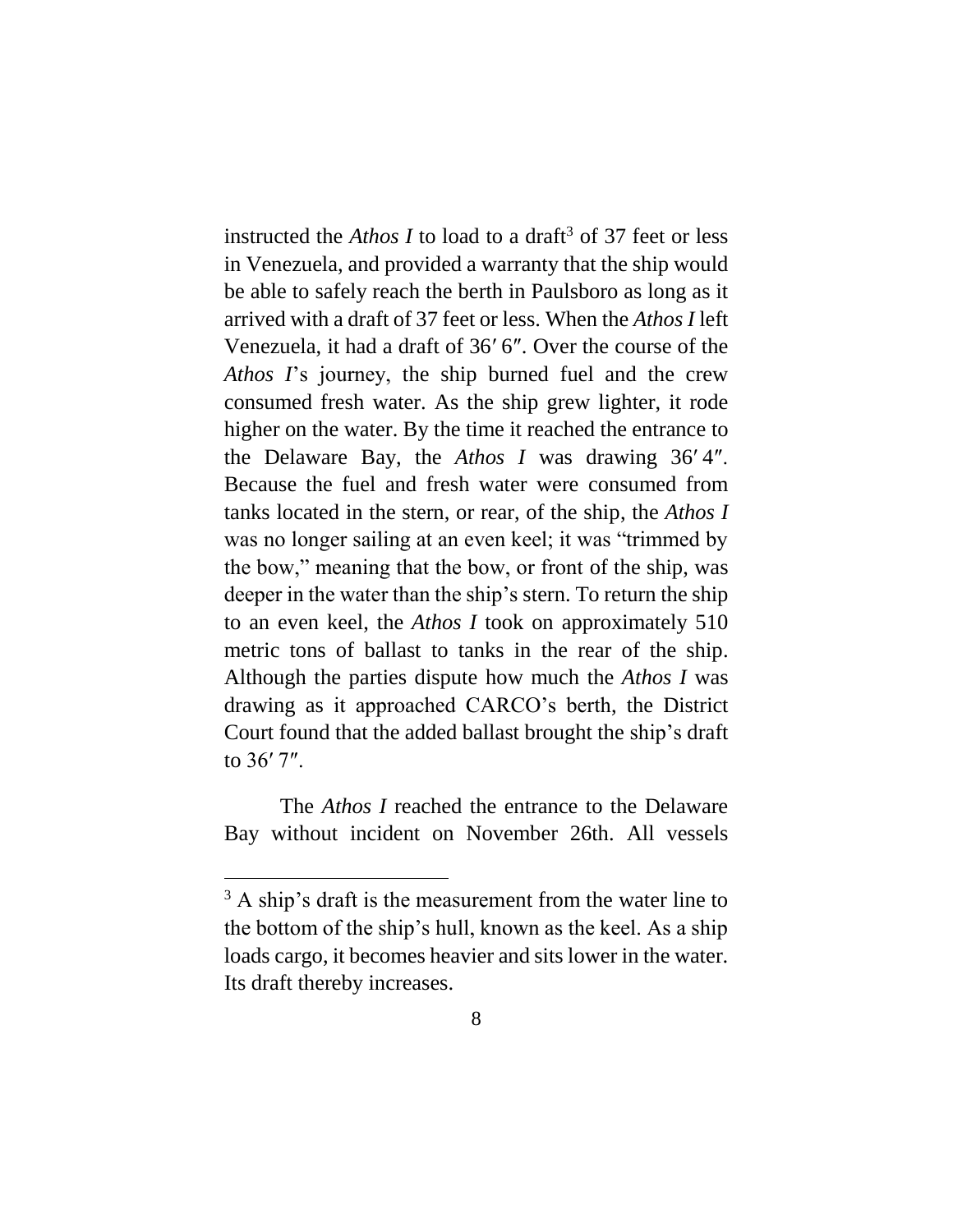traveling north from the Delaware Bay to the Delaware River are required to use a Delaware River Pilot to navigate the waters. At the appropriate time, a local river pilot, Captain Howard Teal, Jr. boarded the ship and guided it up the Delaware River until it reached a section of the river near CARCO's berth. At that point, a local docking pilot, Captain Joseph Bethel, replaced Captain Teal and began to navigate the ship to its berth at Paulsboro. Captains Teal and Bethel both engaged Captain Markoutsis in conversations about the *Athos I*, its passage from the Delaware Bay to the Paulsboro berth, water depth, underkeel clearance, and other local conditions. The substance and sufficiency of those conversations are disputed by the parties.

CARCO's berth is on the New Jersey side of the Delaware River, directly across from Philadelphia International Airport. To reach the berth from the main river channel, ships must pass through an anchorage immediately adjacent to the berth. The anchorage, known as Federal Anchorage Number 9 or the Mantua Creek Anchorage, is a federally-designated section of the river in which ships may anchor; it is periodically surveyed for depth and dredged by the Army Corps of Engineers, as Corps resources allow. No government agency is responsible for preemptively searching for unknown obstructions to navigation in the anchorage, although the Coast Guard, the National Oceanic and Atmospheric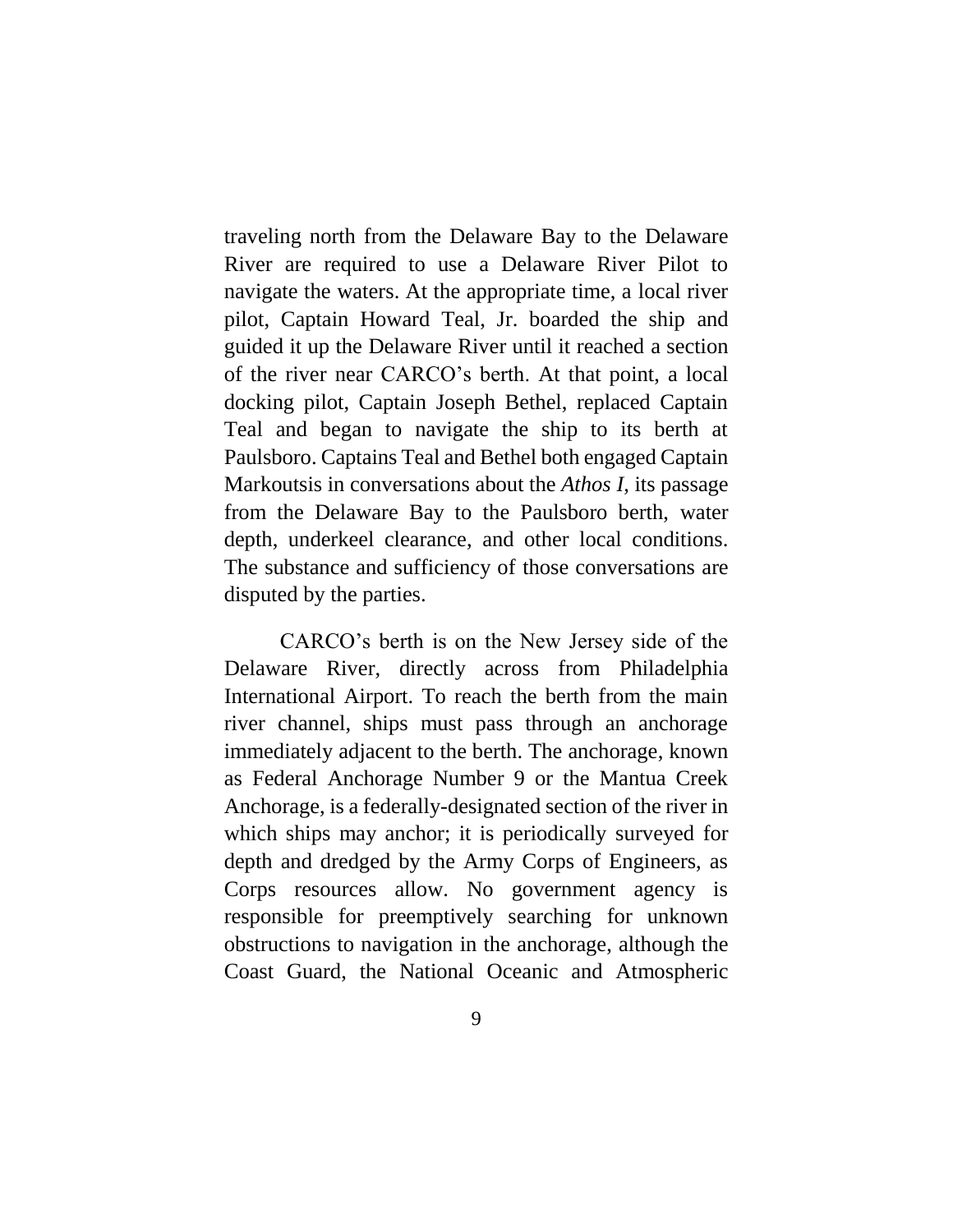Administration (NOAA), and the Corps of Engineers work together to remove or mark obstructions when they are discovered. Anyone who wishes to search for obstructions in the anchorage may do so, but anyone wishing to dredge in the anchorage requires a permit from the Corps of Engineers.

It was in this anchorage on November 26, 2004, at 9:02 p.m., that the allision occurred. <sup>4</sup> The *Athos I* was only 900 feet—not much more than the ship's length—from CARCO's berth. The ship was "just about dead in the water" as Captain Bethel slowly positioned it to dock. Suddenly, the ship began to list and oil appeared in the river. At the time of the allision, the ship was in the middle of a 180° rotation, guided by tugboats, and moving astern and to port (backwards and to the ship's left). The path taken by the *Athos I* through the anchorage passed, at its shallowest point, over a 38-foot shoal. Most of the anchorage was deeper, and the depth of the river at the site of the allision was at least 41.65 feet at the time.

Captain Bethel immediately called the Coast Guard to alert them to the spill, while Captain Markoutsis rushed to the engine room and transferred oil from the breached

<sup>4</sup> An allision is "[t]he contact of a vessel with a stationary object such as an anchored vessel or a pier." *Allision*, BLACK'S LAW DICTIONARY (10th ed. 2014).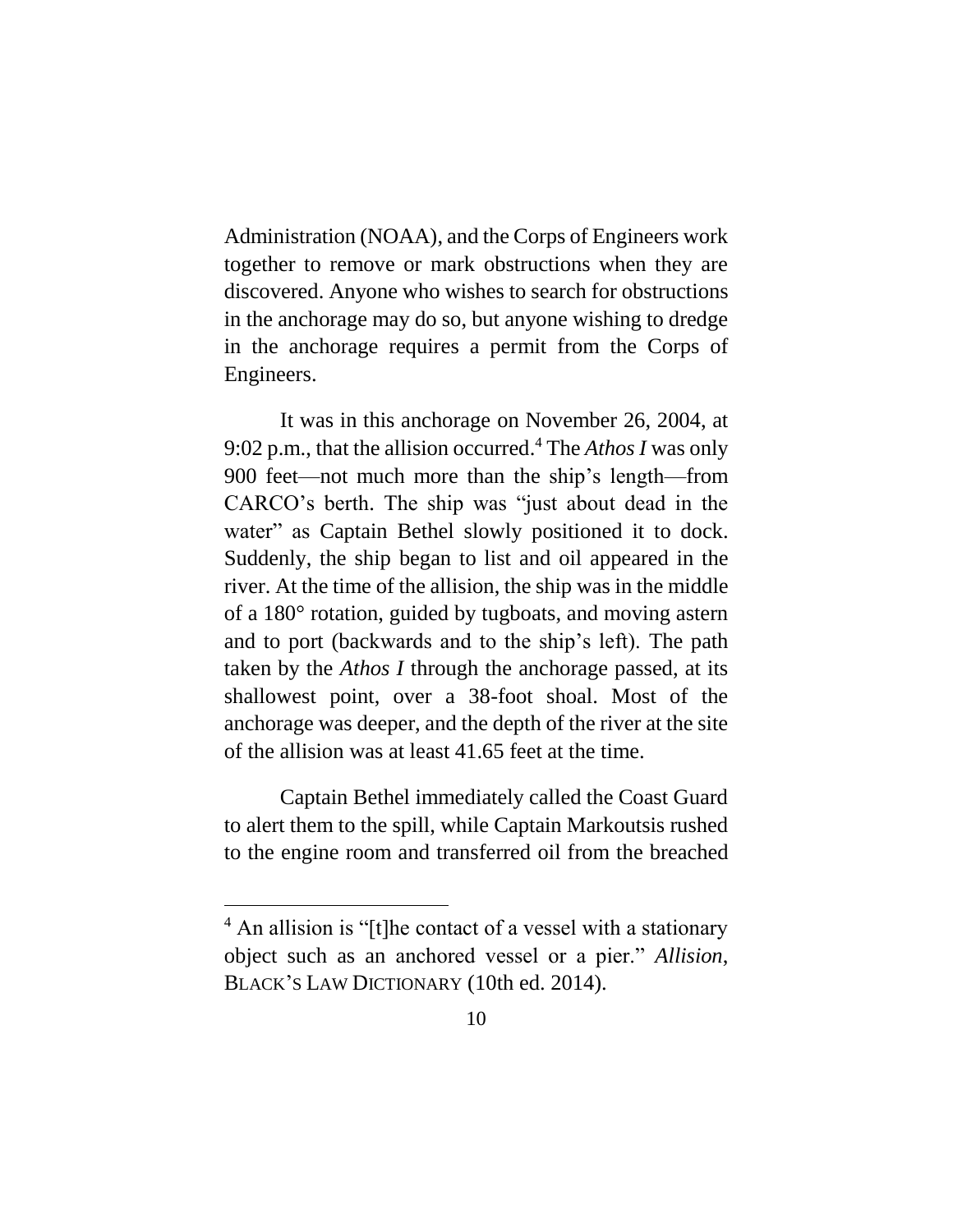cargo tank into another tank. The crew of the *Athos I* was eventually able to stop the leak, but not before 264,321 gallons of crude oil had spilled into the Delaware River.

The cleanup effort began almost immediately. Although it was ultimately successful, it took months to complete and the efforts of thousands of workers at a cost of \$143 million. The cause of the allision was not discovered until more than a month later, when an abandoned anchor was discovered on the riverbed. The search for the obstruction that caused the allision proved difficult. An experienced sonar operator using side-scan sonar conducted the first search shortly after the allision, but did not recognize the anchor. <sup>5</sup> A second search by the

 $\overline{a}$ 

<sup>5</sup> Side-scan sonar is used to locate objects on the sea floor and works like a camera, but using sound instead of light to form an image. Single-beam sonar, by contrast, uses sound to measure the depth along a single line traced by a sounding mechanism known as a towpath. If an obstruction is not located along the towpath, it would not be detected, and even if the towpath crossed an obstruction, the data would simply show a depth change rather than the obstruction itself. Before the allision, CARCO used single-beam sonar to survey its berthing area and a small portion of the anchorage. The government typically used single-beam sonar when it surveyed the anchorage for depth and dredging purposes.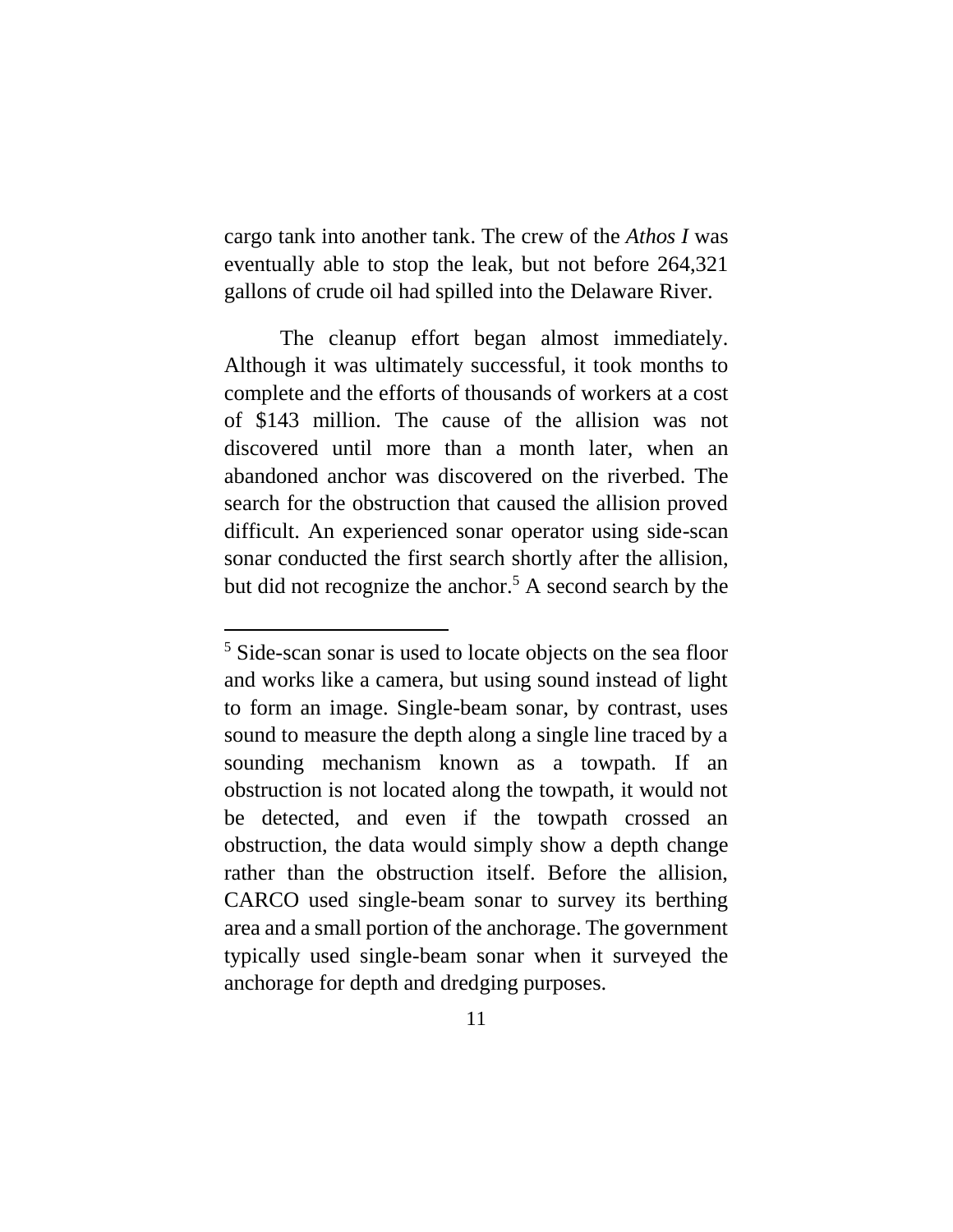same operator, conducted several weeks later, eventually discovered the anchor with the use of side-scan sonar in combination with divers and magnetometers. The anchor weighed approximately nine tons and was 6′ 8″ long, 7′ 3″ wide, and 4'6" high. It has since been removed from the river.

The parties dispute the positioning of the anchor at the time of the allision. An anchor like the one that punctured the *Athos I* has two stable positions. It can sit at rest in the "flukes-up" or "flukes-down" position. A flukes-up anchor stands almost upright on its crown, with the flukes pointed upward at a 65° angle, while a flukesdown anchor has essentially tipped over, with both the crown and flukes of the anchor lying horizontally on the riverbed. In the flukes-up position, the anchor sticks up approximately seven feet above the riverbed, but in the flukes-down position, it rises only about 3′ 5″ above the riverbed. The District Court found that the anchor was flukes-up at the time of the allision, but CARCO asserts that the anchor was flukes-down, pointing to side-scan sonar data gathered as part of a geophysical study of the Delaware River that showed the anchor was flukes-down in 2001, three years before the allision. <sup>6</sup> The anchor was

<sup>&</sup>lt;sup>6</sup> The anchor was identified in the geophysical study data only after the allision occurred. The parties agree that in 2001, the anchor was flukes-down, and that no one was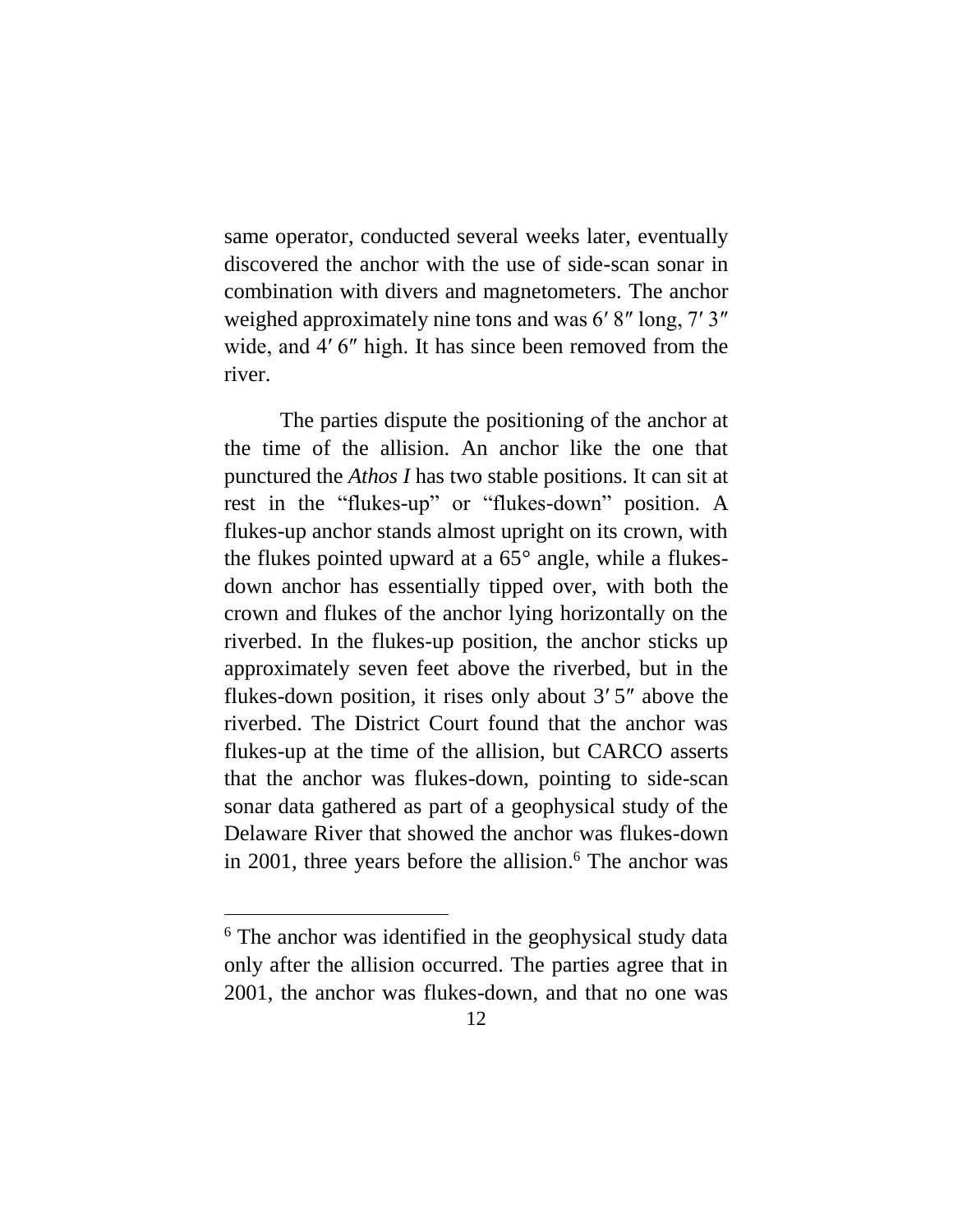also flukes-down when it was discovered after the allision. Between 2001 and the allision in 2004, 241 vessels went to CARCO's Paulsboro berth, and many others have anchored in the anchorage over the years. The District Court theorized that one of those anchored ships could have dragged its own anchor chain along the riverbed, catching on the abandoned anchor and shifting its position. The court ultimately concluded that although the actual cause of the anchor's movement would never be known, at some point between the geophysical study in 2001 and the allision in 2004, the anchor shifted from flukes-down to flukes-up. A flukes-down anchor would not have allided with the *Athos I* if the *Athos I*'s draft was less than 37 feet: a flukes-up anchor would have.

Now, more than thirteen years after the allision, the *Athos I* has been scrapped, the anchor removed from the river, and the oil spill cleaned up. What remains is this case for apportionment of cleanup costs.

#### **b. Procedural History**

<span id="page-12-0"></span>This case, like the *Athos I*, has been on a long journey. Over the past thirteen years, the matter has been to trial before two different judges and heard on appeal

aware of the anchor's existence before the allision except, perhaps, the still-unidentified owner who abandoned it.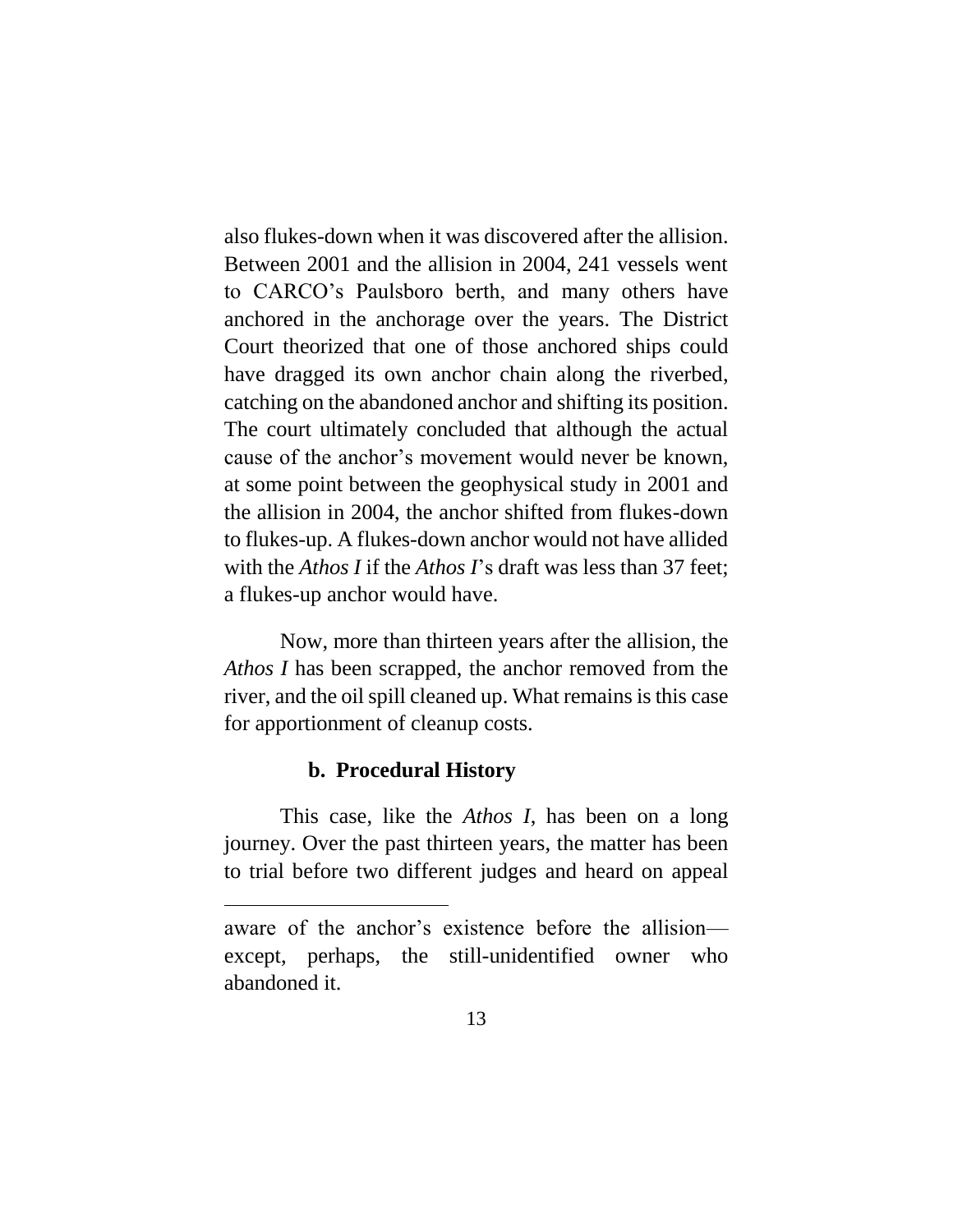before two separate panels of this Court. We briefly summarize that history.

Litigation began shortly after the allision in January, 2005, when Frescati filed a "Petition for Exoneration from or Limitation of Liability." CARCO and others filed claims for damages associated with the spill. Frescati then filed a counterclaim against CARCO for its damages. The United States eventually reimbursed Frescati for some of its cleanup expenses pursuant to the OPA, and filed suit against CARCO as a partial subrogee to some of Frescati's claims. The claims of Frescati and the United States against CARCO were consolidated with CARCO's counterclaims and defenses, forming the litigation as it exists today.

The case was first tried in a forty-one-day bench trial before the Honorable John P. Fullam. Judge Fullam found that CARCO was not liable for the casualty in contract, tort, or otherwise; Frescati and the United States appealed. On appeal, we affirmed in part, vacated in part, and remanded the case because the District Court had failed to make appropriate findings of fact and conclusions of law as required by Fed. R. Civ. P. 52(a)(1). *In re Frescati*, 718 F.3d 184, 189, 196–97 (3d Cir. 2013).

We determined, among other things, that Frescati was a third-party beneficiary of CARCO's safe berth warranty, and that the allision occurred in the approach to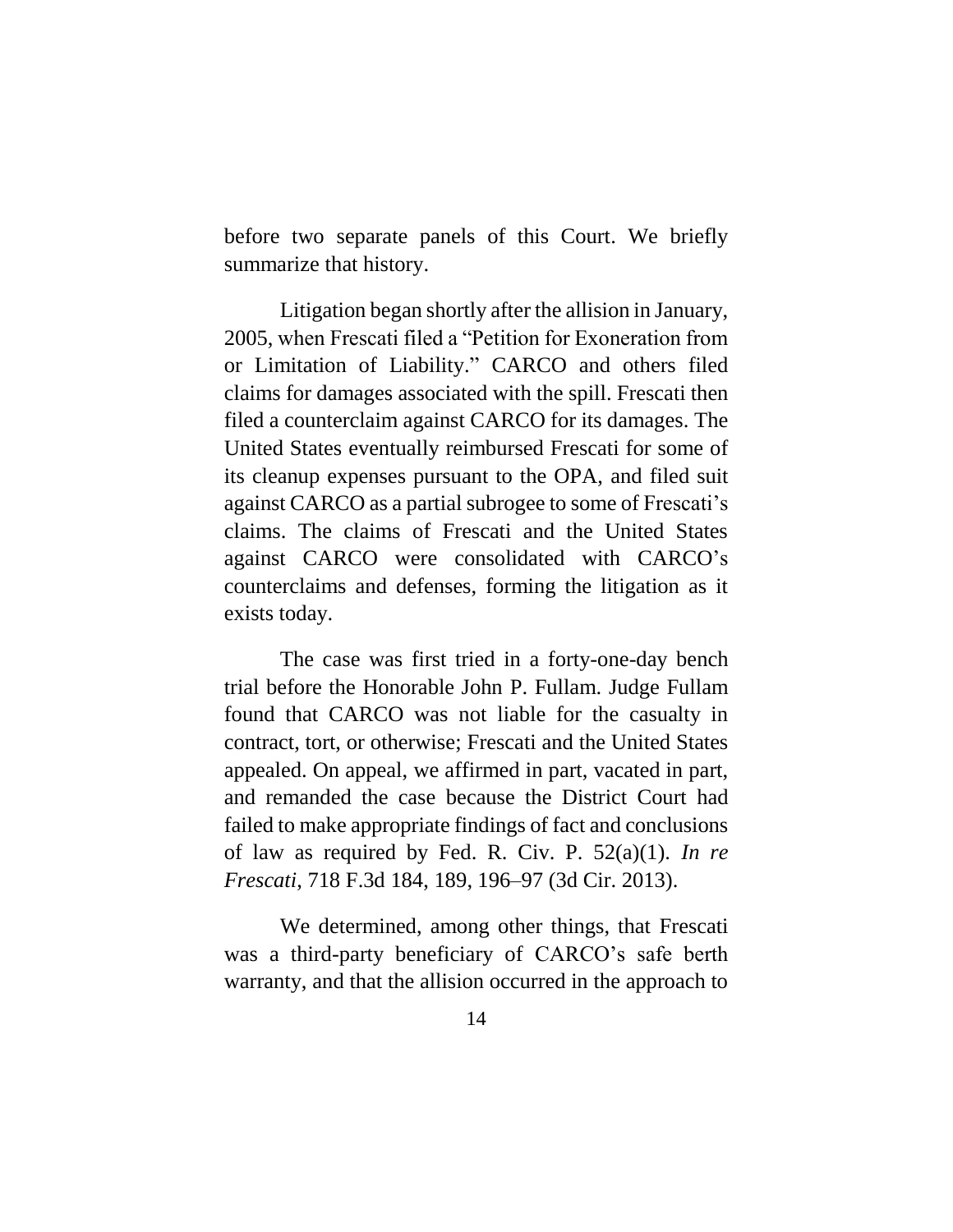CARCO's terminal, meaning that CARCO had an unspecified duty of care to Frescati in tort. We remanded for the District Court to determine whether Frescati met the conditions for the safe berth warranty to apply. We also asked the District Court, if necessary, to determine the appropriate duty of care CARCO owed Frescati and whether CARCO breached that duty. 718 F.3d at 214–15.

Judge Fullam retired before the case was remanded. Upon its return to the District Court, the case was assigned to the Honorable Joel H. Slomsky as a successor judge pursuant to Fed. R. Civ. P. 63. Under the terms of that rule, Judge Slomsky certified his familiarity with the record and recalled more than twenty witnesses over the course of a thirty-one-day proceeding.

The District Court held that CARCO was liable to Frescati, and the United States as Frescati's subrogee, for breach of contract. CARCO's contract included a provision known as a safe berth warranty, which, for purposes of this appeal, warrantied that CARCO's berth would be safe for the *Athos I* as long as the ship had a draft of 37 feet or less and Frescati did not cause the allision through bad navigation or negligent seamanship. The District Court concluded that CARCO breached the warranty because the *Athos I* had a draft of 36′ 7″ at the time of the allision, exercised good navigation and seamanship, and yet still hit an anchor within the geographic area covered by the warranty. On appeal,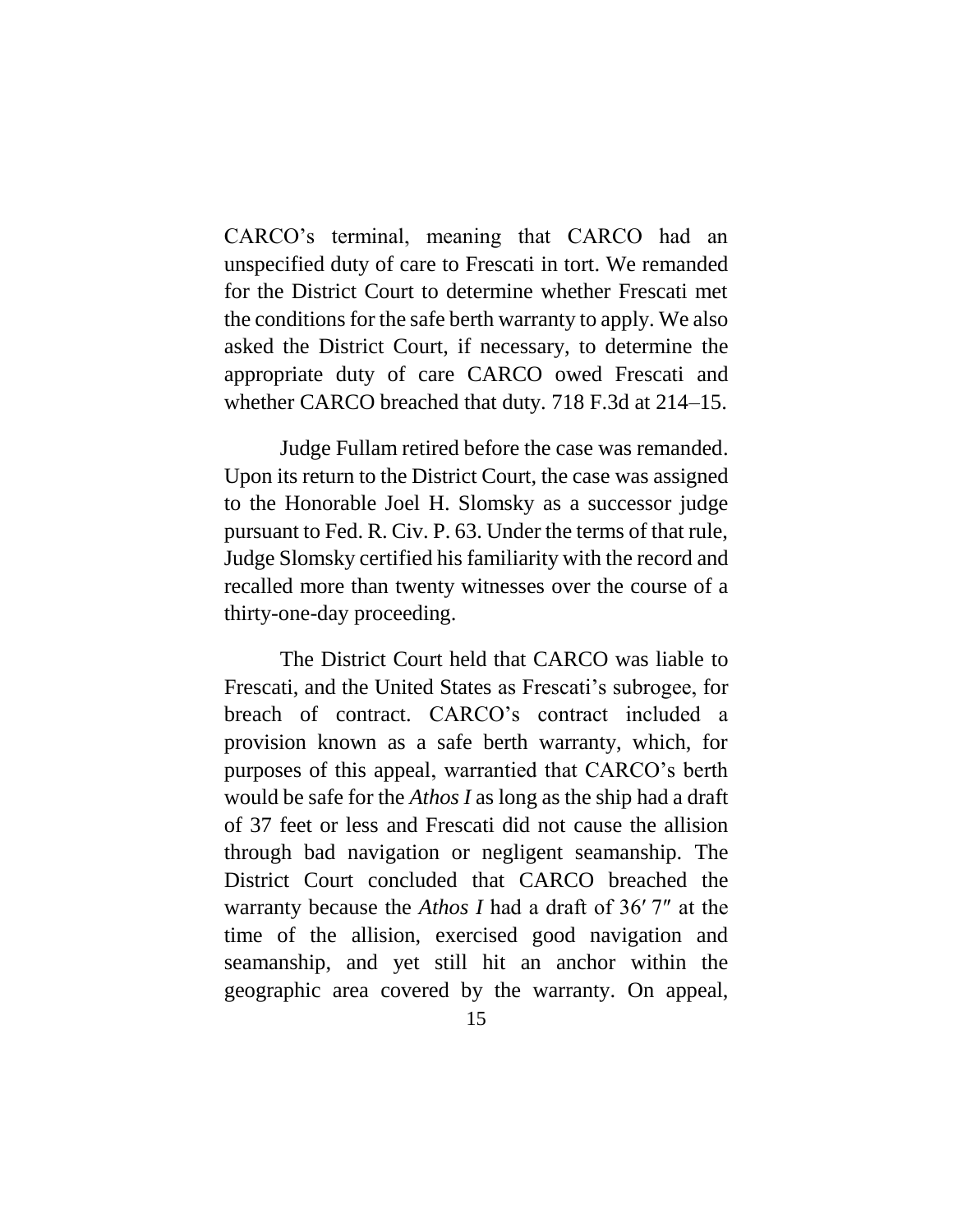CARCO argues that the *Athos I* had a draft much deeper than the warrantied depth of 37 feet, and that Frescati demonstrated negligent seamanship by violating several federal maritime regulations relating to underkeel clearance and safe navigation.

The District Court also found CARCO liable in tort to Frescati, 7 concluding that CARCO had a duty, as operator of the berth, to search for obstructions in the approach to its berth. Specifically, the District Court concluded that CARCO had a duty to use side-scan sonar to search for unknown obstructions to navigation in the approach to its berth, and to remove any such obstructions or warn invited ships—like the *Athos I*—of their presence. Because CARCO had not taken any action to search for obstructions, the District Court held CARCO liable in tort—for the same amount for which it was liable in contract. The District Court's contract and tort holdings independently support the judgment for Frescati.

CARCO, in a motion for partial summary judgment before the District Court, asked that its liability, like Frescati's, be limited under the OPA. Because CARCO did not raise the defense until after the first trial and

<sup>&</sup>lt;sup>7</sup> The United States is not a party to the tort claim, pursuant to a partial settlement agreement it reached with CARCO in 2009.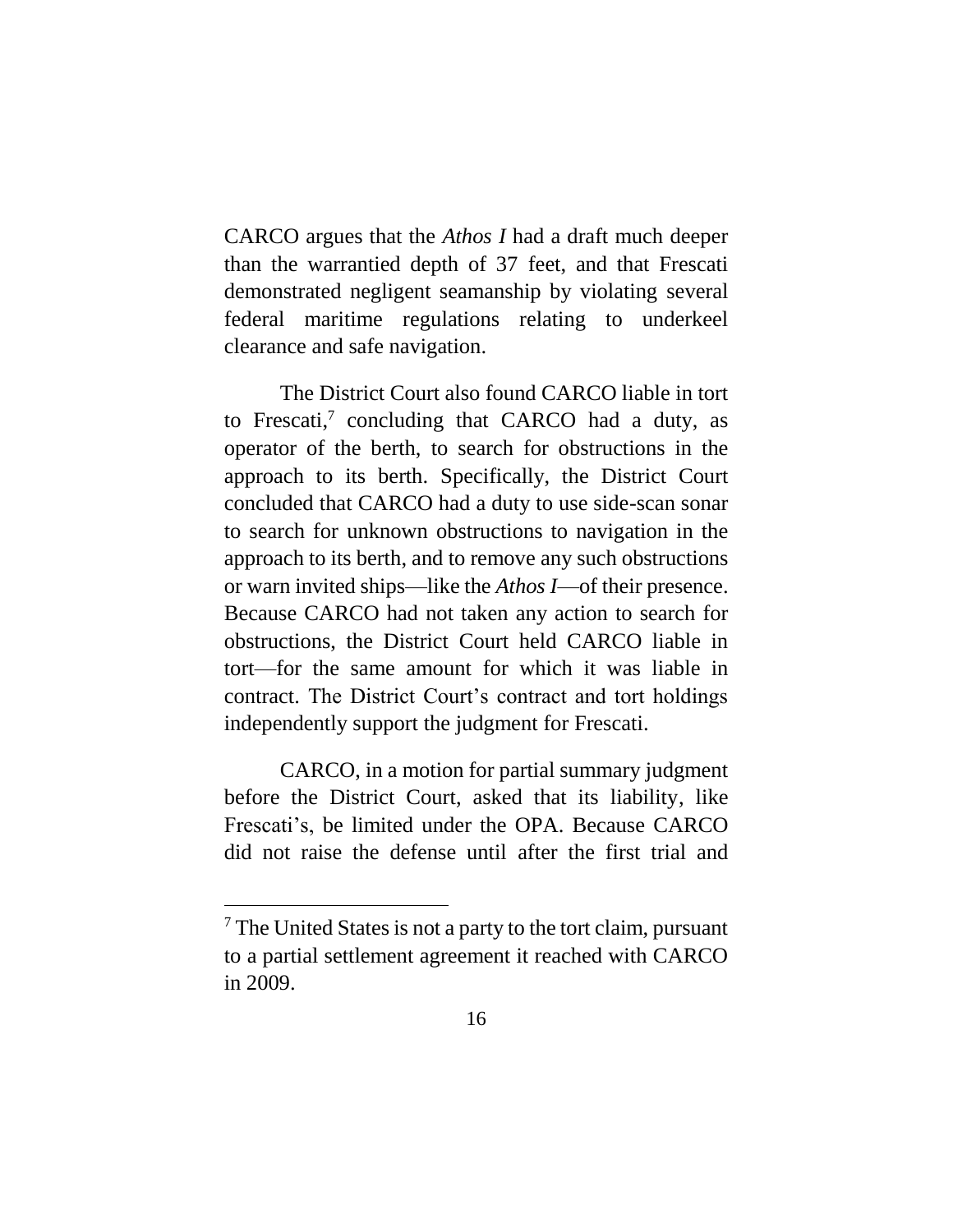appeal, almost a decade into this litigation, the District Court held that the defense was waived, and in the alternative, that it failed on the merits.

The District Court did, however, partially credit CARCO's equitable recoupment defense against the United States. CARCO argued that the conduct of three federal agencies—the Coast Guard, NOAA, and the Army Corps of Engineers—misled CARCO into believing that the United States was maintaining the anchorage free of obstructions. In addition, CARCO argued that equity requires the United States to bear the cost of the cleanup rather than CARCO. The District Court ultimately reduced the United States' recovery against CARCO by 50%, rather than acceding to CARCO's request to eliminate its liability entirely.

Finally, the District Court held that Frescati was entitled to prejudgment interest at the federal postjudgment rate rather than the higher U.S. prime rate requested by Frescati.

The District Court ultimately awarded Frescati \$55,497,375.95<sup>8</sup> on the claims of breach of contract and

<sup>8</sup> Frescati's liability under the OPA for the cost of cleaning up the spill was limited to approximately \$45 million. The United States reimbursed it for the remaining \$88 million of its qualifying cleanup expenses. In addition to the \$45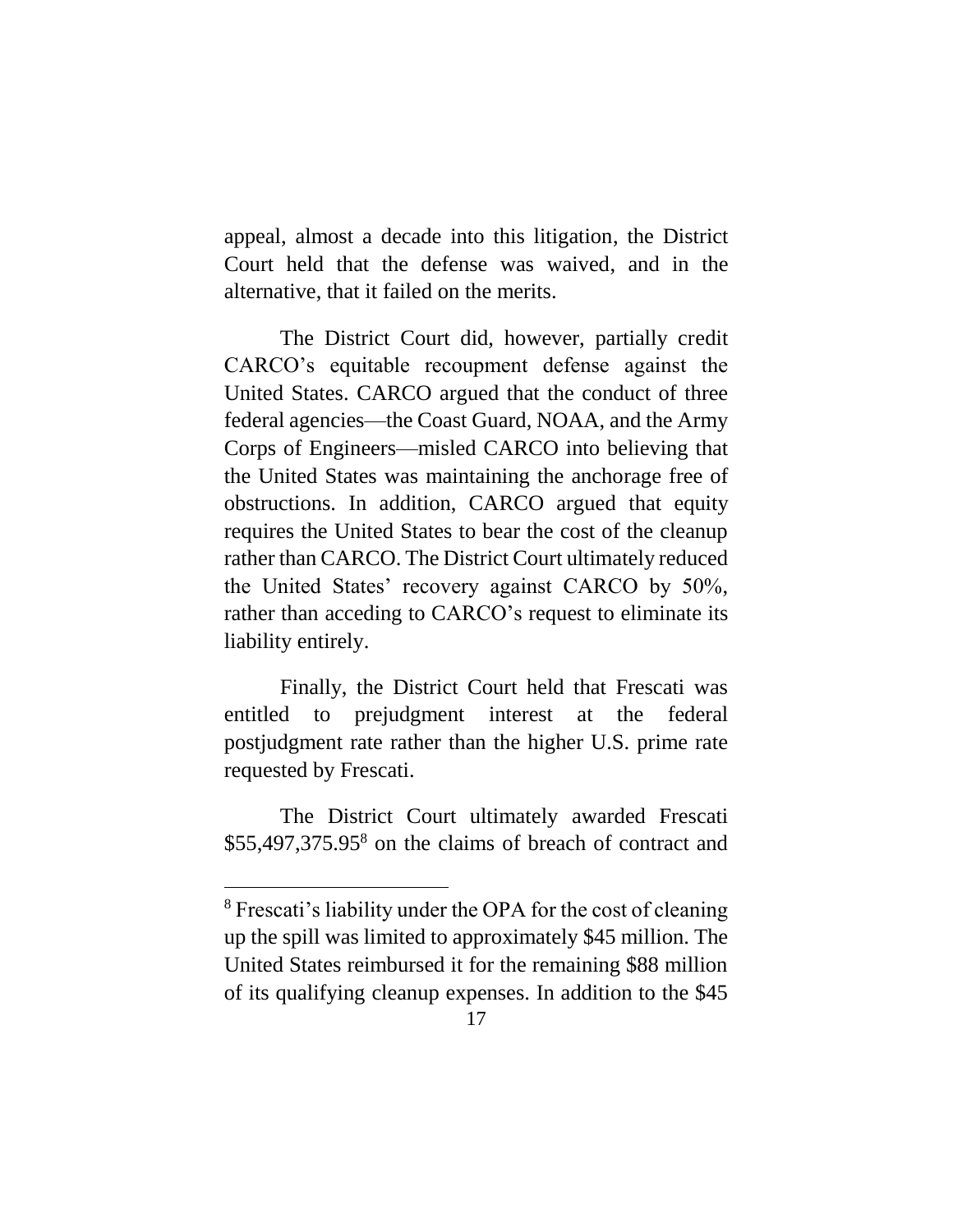negligence, plus prejudgment interest of \$16,010,773.75, for a total judgment of \$71,508,149.70. The United States, after the court's 50% reduction, was awarded \$43,994,578.66 on its subrogated breach of contract claim, with prejudgment interest of \$4,620,159.98, for a total judgment of \$48,614,738.64.

All three parties now appeal. We will affirm the District Court's judgment in favor of Frescati on the breach of contract claim and the prejudgment interest award, as well as the District Court's denial of CARCO's motion for partial summary judgment on its limitation of liability defense. We will vacate the District Court's judgment in favor of Frescati on the negligence claim. We will affirm in part the District Court's judgment in favor of the United States with respect to CARCO's liability on the subrogated breach of contract claim, but because

 $\overline{a}$ 

million in OPA damages, Frescati also incurred roughly \$10 million in damages that fell outside the scope of the OPA's liability cap—third-party claims; cleanup expenses for recreational boats; the cost of removing the anchor and the pump casing from the riverbed; a settlement with a nearby nuclear power plant that had to shut down; unrepaired hull damage to the *Athos I*, and other miscellaneous expenses. Frescati's contract recovery of \$55 million was based on both its OPA and non-OPA damages.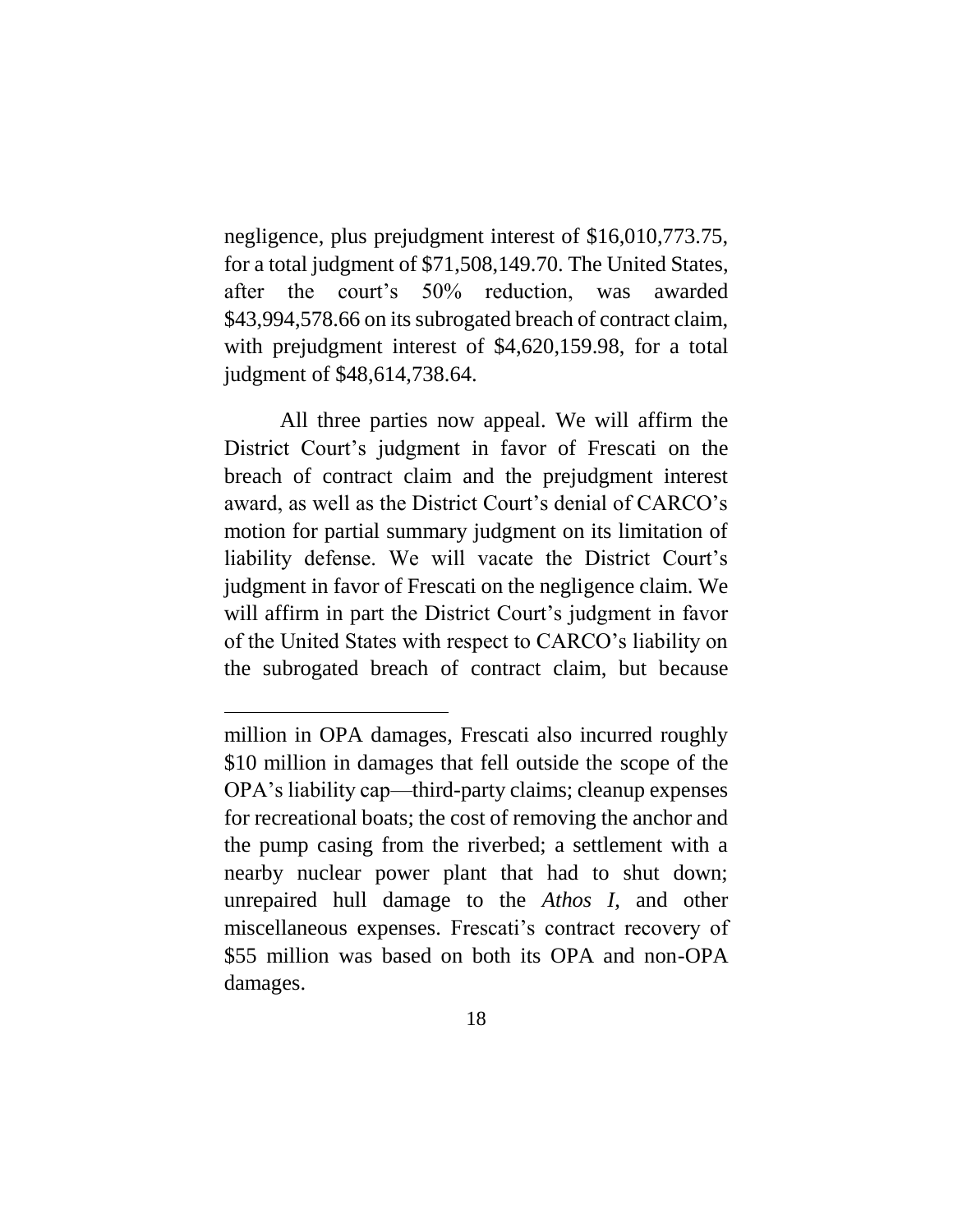CARCO's equitable recoupment defense fails, we will reverse and remand for further proceedings to recalculate damages and prejudgment interest.

#### <span id="page-18-0"></span>**III. Jurisdiction and Standard of Review**

The District Court had admiralty jurisdiction pursuant to 28 U.S.C. § 1333(1). We have jurisdiction over this appeal under 28 U.S.C. § 1291.

"On appeal from a bench trial, we review a district court's findings of facts for clear error and exercise plenary review over conclusions of law." *Norfolk S. Ry. Co. v. Pittsburgh & W. Va. R.R.*, 870 F.3d 244, 253 (3d Cir. 2017). "A finding of fact is clearly erroneous when it is completely devoid of minimum evidentiary support displaying some hue of credibility or bears no rational relationship to the supportive evidentiary data." *VICI Racing, LLC v. T-Mobile USA, Inc.*, 763 F.3d 273, 283 (3d Cir. 2014); *In re Frescati*, 718 F.3d at 196.

#### <span id="page-18-1"></span>**IV. The Safe Berth Warranty**

CARCO promised that the *Athos I* would be directed to a location "she may safely get (always afloat)," a promise known as a safe port or safe berth warranty. JA at 1211. Such a promise provides, among other things, "protection against damages to a ship incurred in an unsafe port to which the warranty applies." *In re Frescati*, 718 F.3d at 197.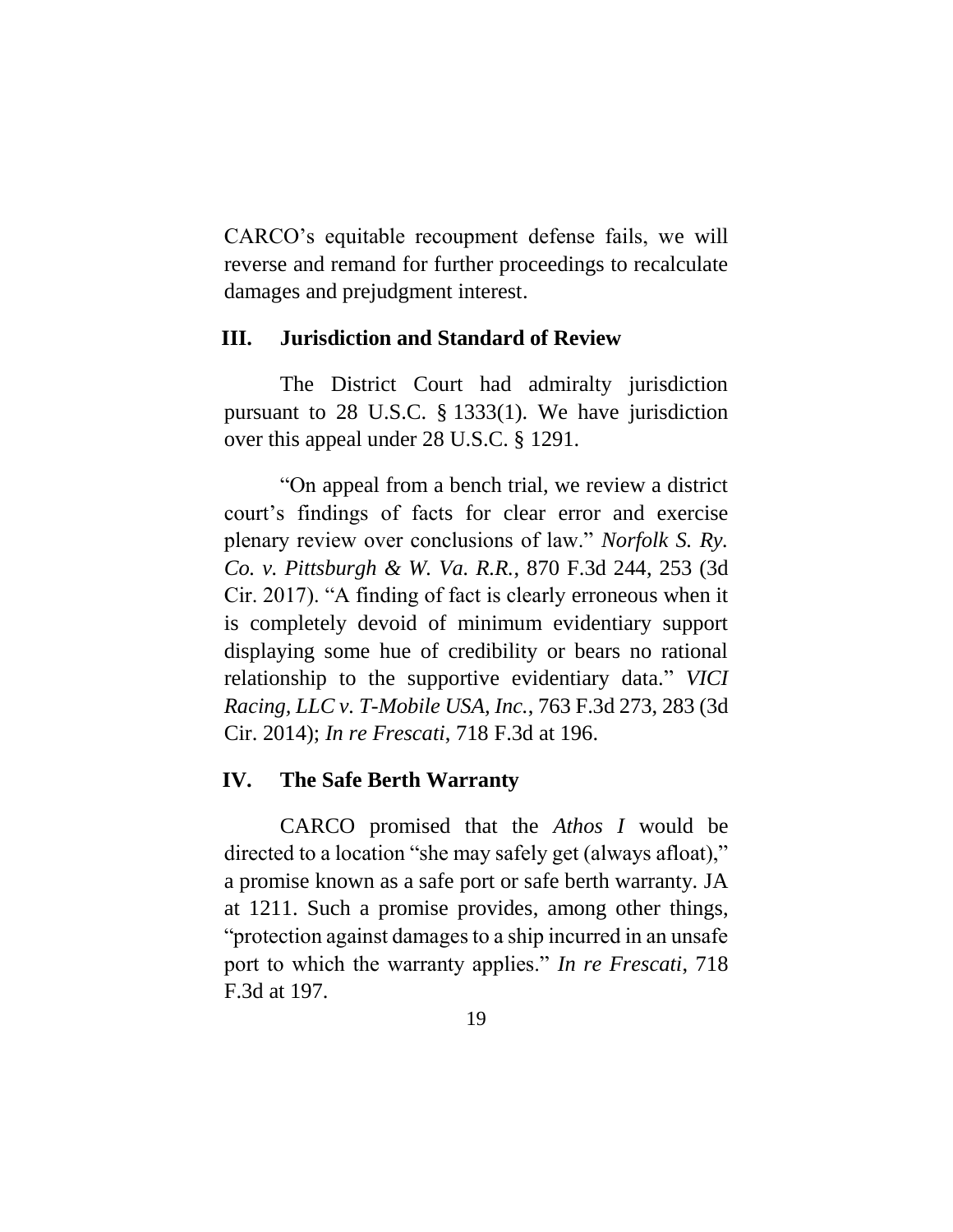A port is deemed safe where the particular chartered vessel can proceed to it, use it, and depart from it without, in the absence of abnormal weather or other occurrences, being exposed to dangers which cannot be avoided by good navigation and seamanship. Whether a port is safe refers to the particular ship at issue, and goes beyond the immediate area of the port itself to the adjacent areas the vessel must traverse to either enter or leave. In other words, a port is unsafe—and in violation of the safe berth warranty—where the named ship cannot reach it without harm (absent abnormal conditions or those not avoidable by adequate navigation and seamanship).

*Id.* at 200 (quotations and citations omitted). "[T]he safe berth warranty is an express assurance made without regard to the amount of diligence taken by the charterer." *Id.* at 203. For our purposes, a safe berth warranty promises that a ship with a draft less than the warrantied depth is covered by the warranty in the absence of bad navigation or negligent seamanship.

Our prior opinion called for the District Court to resolve three issues on remand: the draft limit beyond which the safe berth warranty would not apply; the actual draft of the *Athos I* at the time of the allision; and whether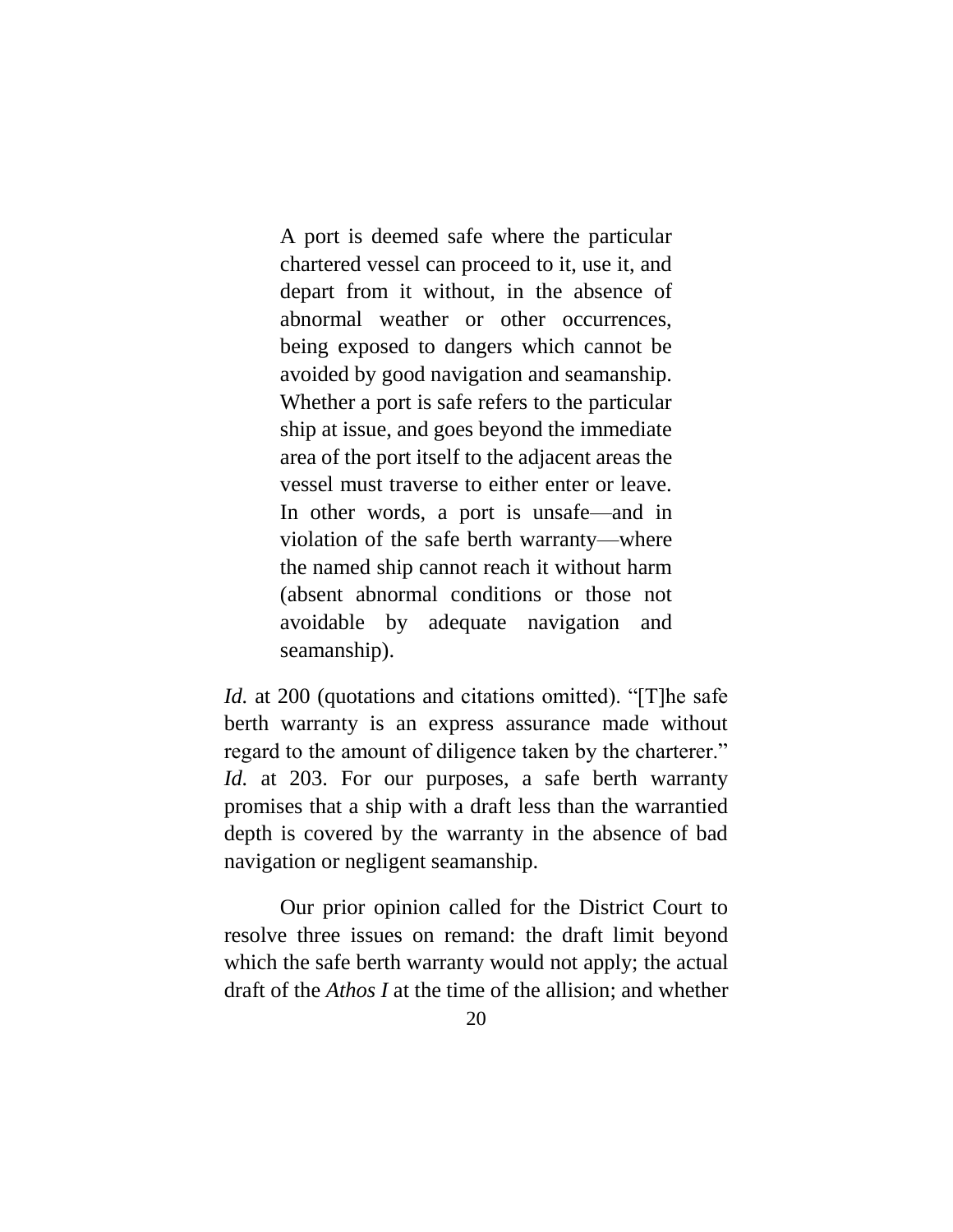the warranty was negated by bad navigation or negligent seamanship. *Id.* at 204–05, 204 n.20.

As an initial matter, the District Court found that the safe berth warranty applied to ships drawing less than 37 feet, a finding neither party challenges on appeal. The remaining issues, then, are whether the *Athos I* had a draft of less than 37 feet, and if it did, whether bad navigation or negligent seamanship by Frescati negated the warranty.

#### **a. The Draft of the** *Athos I*

<span id="page-20-0"></span>The District Court found that the *Athos I* had a draft of 36′ 7″ at the time of the allision. The court based this finding on the undisputed draft of the *Athos I* at the time of its departure from Puerto Miranda—36′ 6″—as well as expert testimony regarding the condition of the ship and its estimated draft at Paulsboro. 9

<sup>9</sup> Frescati's expert, Anthony Bowman, developed the Seamaster software program, which allows him to enter the measurements of a ship—including the weight, dimensions, and strength of all its constituent parts, such as the hull, cargo, and supplies—and calculate, among other things, a ship's draft. Having considered the ship's records, information about the ballast tanks, and his own software, Bowman testified that at the time of the allision,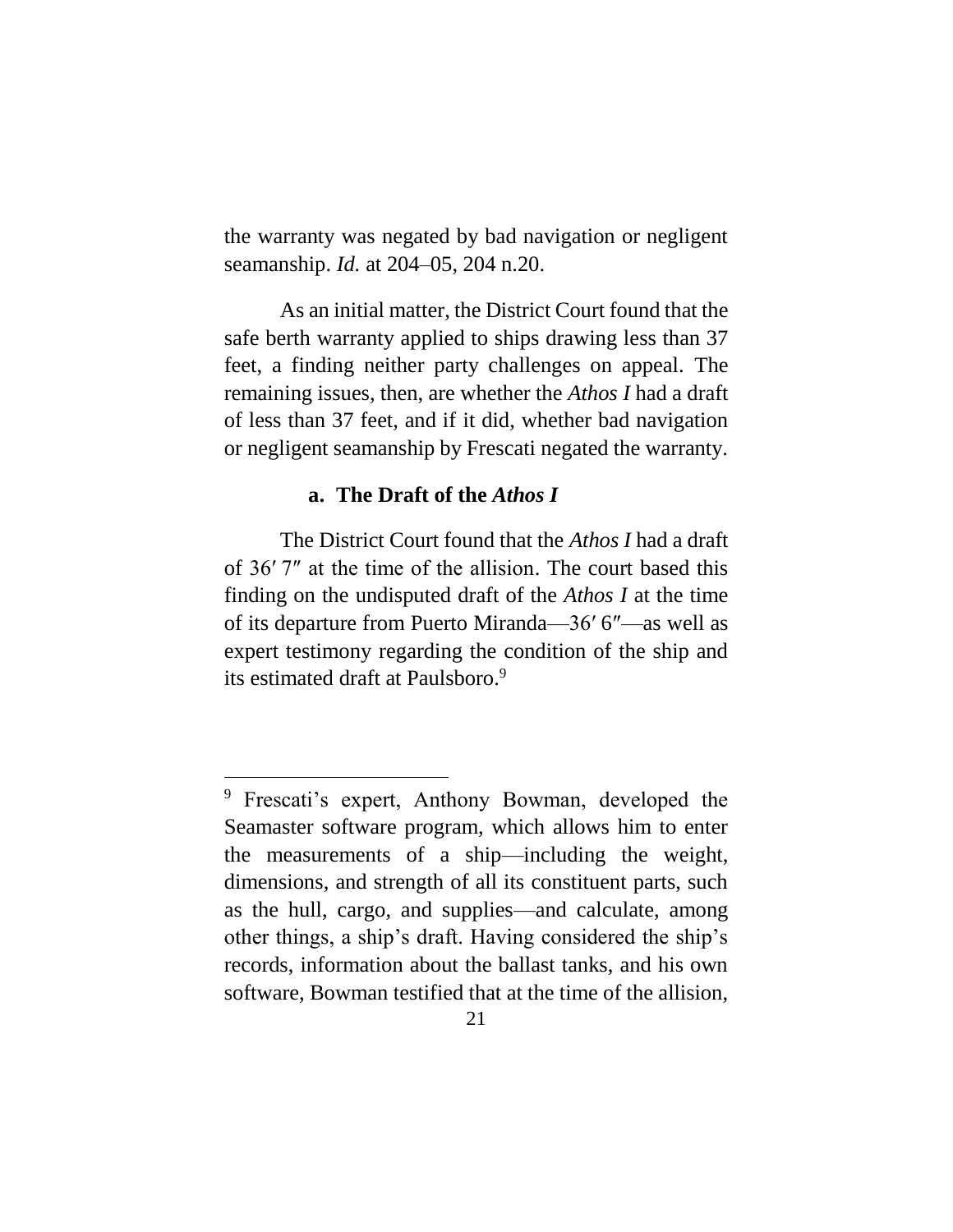CARCO challenges the District Court's determination of the *Athos I*'s draft, arguing that the District Court improperly based its finding on a speculative assumption about the orientation of the abandoned anchor. Specifically, CARCO disputes the District Court's finding that the anchor shifted from a flukes-down position to a flukes-up position sometime between 2001 and the allision in 2004, a shift that caused the anchor to intrude within the 37-foot safe depth promised by CARCO. CARCO argues that the District Court failed to make a finding as to the precise mechanism by which the anchor shifted from flukes-down to flukesup. The anchor's orientation matters; if the accident occurred while the anchor was flukes-down, the *Athos I*  necessarily would have had a draft that exceeded the scope of CARCO's warranty.<sup>10</sup>

<span id="page-21-0"></span>the Athos I had a draft of 36′ 7″. The District Court credited his testimony.

<sup>&</sup>lt;sup>10</sup> The District Court made undisputed findings of fact as to the height of the anchor in a flukes-down position (41 inches or 3.42 feet) and the depth of the river at the time and location of the allision (41.65 feet). Assuming for the moment that the anchor was flukes-down, as CARCO argues, the allision would not have occurred unless the *Athos I* had a draft of at least 38.23 feet, or just under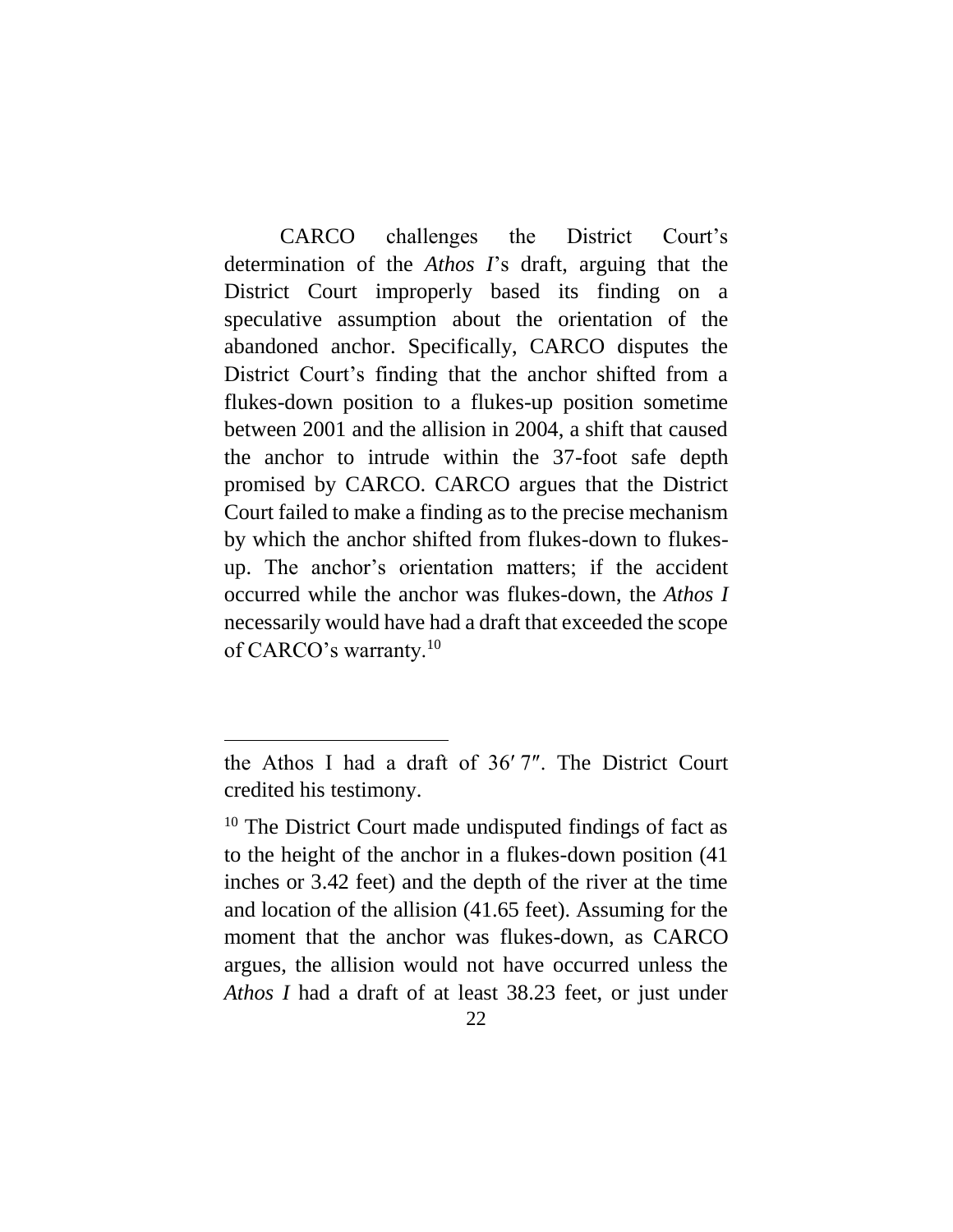Broadly speaking, the District Court made three findings of fact related to the anchor's orientation. First, the court and parties agree that, three years before the allision, the anchor was in the flukes-down position.<sup>11</sup> Second, the District Court found that at some point before the allision, the anchor shifted into the flukes-up position. Finally, after the allision, the anchor was eventually discovered back in the flukes-down position—perhaps unsurprising, given the force of its encounter with the *Athos I*.

CARCO attacks the second finding, arguing that there was insufficient evidence in the record to support the District Court's suggestion that a "sweeping anchor chain" could have caught the anchor and shifted it into the flukesup position. $12$ 

 $\overline{a}$ 

 $12$  Ships at anchor move with the tide, back and forth as the tide comes in and goes out. The anchor chain drags or "sweeps" across the riverbed as the ship floats, potentially shifting the position of objects on the riverbed, and leaving scour marks on the riverbed. Anchor chains also move

<sup>38′</sup> 3″, significantly in excess of the warrantied draft of 37 feet.

 $11$  Experts for both sides were able to identify the flukesdown anchor in a sonar scan performed in 2001 as part of an independent geophysical study.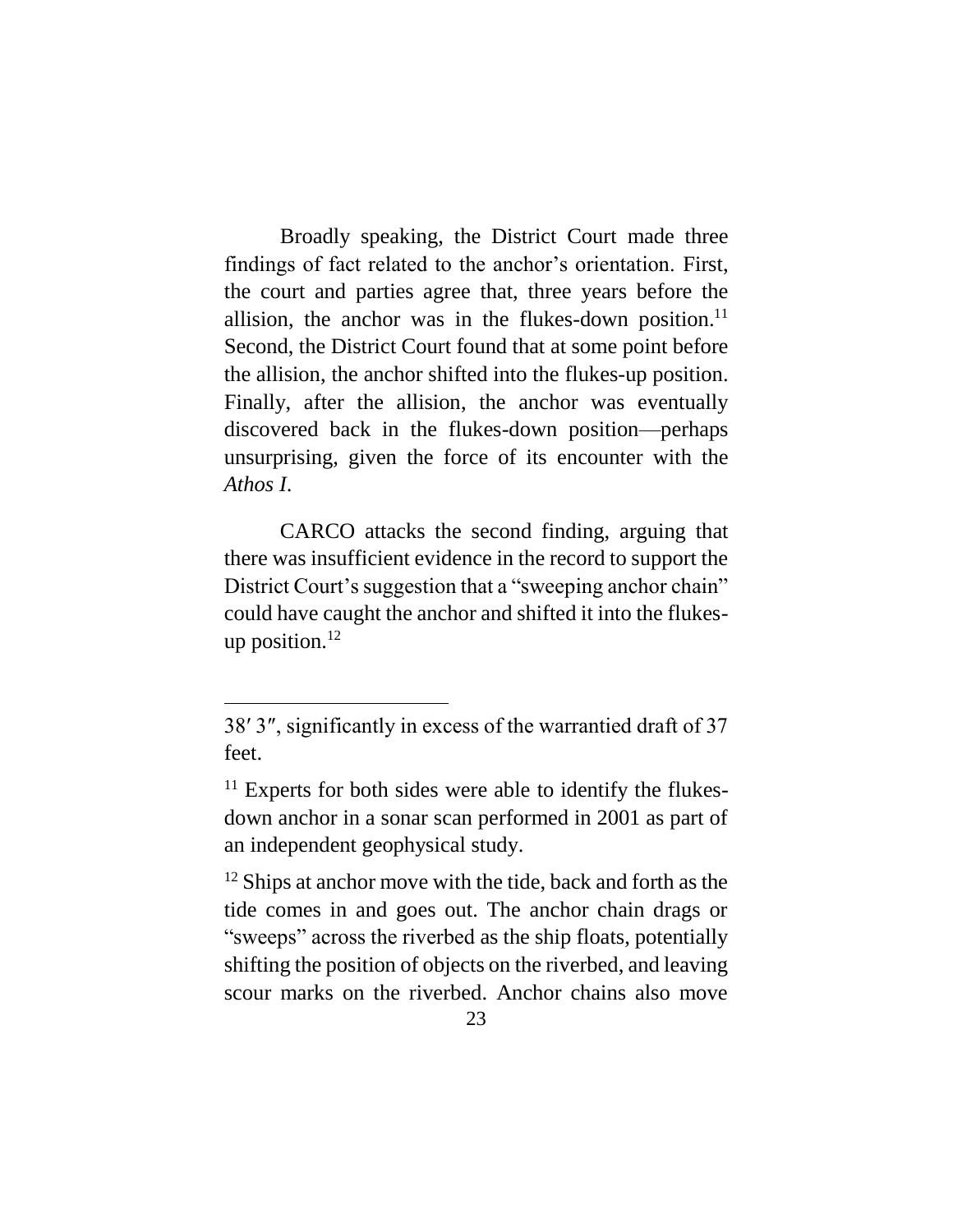We find CARCO's arguments unconvincing, primarily because the "sweeping anchor chain" theory, however plausible or implausible, is not necessary to sustain the District Court's finding. Let us imagine a piece of furniture (a sofa, perhaps, or an armchair) that has fallen off the back of a pickup truck onto a roadway. One driver reports seeing the furniture in the right lane. A while later, a second driver hits the furniture. The second driver asserts that the furniture was in the left lane when he struck it, and provides evidence to that effect. A highway patrolman

along the river bottom when the anchor is pulled back onto the ship. CARCO, for its part, characterizes the idea that an anchor chain might have moved the abandoned anchor as "fantastical," "inexplicabl[e]," an "astonishing assertion," "facially implausible," "pure and wild speculation," "pure speculation," "conjecture," "speculative and unsupported," and, once again, "implausible." CARCO Opening Br. 4, 53–55; CARCO Reply Br. 32. The District Court pointed out that scour marks were found on the river bottom near the site of the allision, but ultimately decided only that the anchor was in the flukes-up position at the time of the allision. JA at 78 ("Although the actual cause of the anchor's movement to a 'flukes-up' position will never be known, the Court finds that at some point after December 2001, this movement occurred and the anchor was positioned in a 'flukes-up' orientation when it allided with the Athos I.").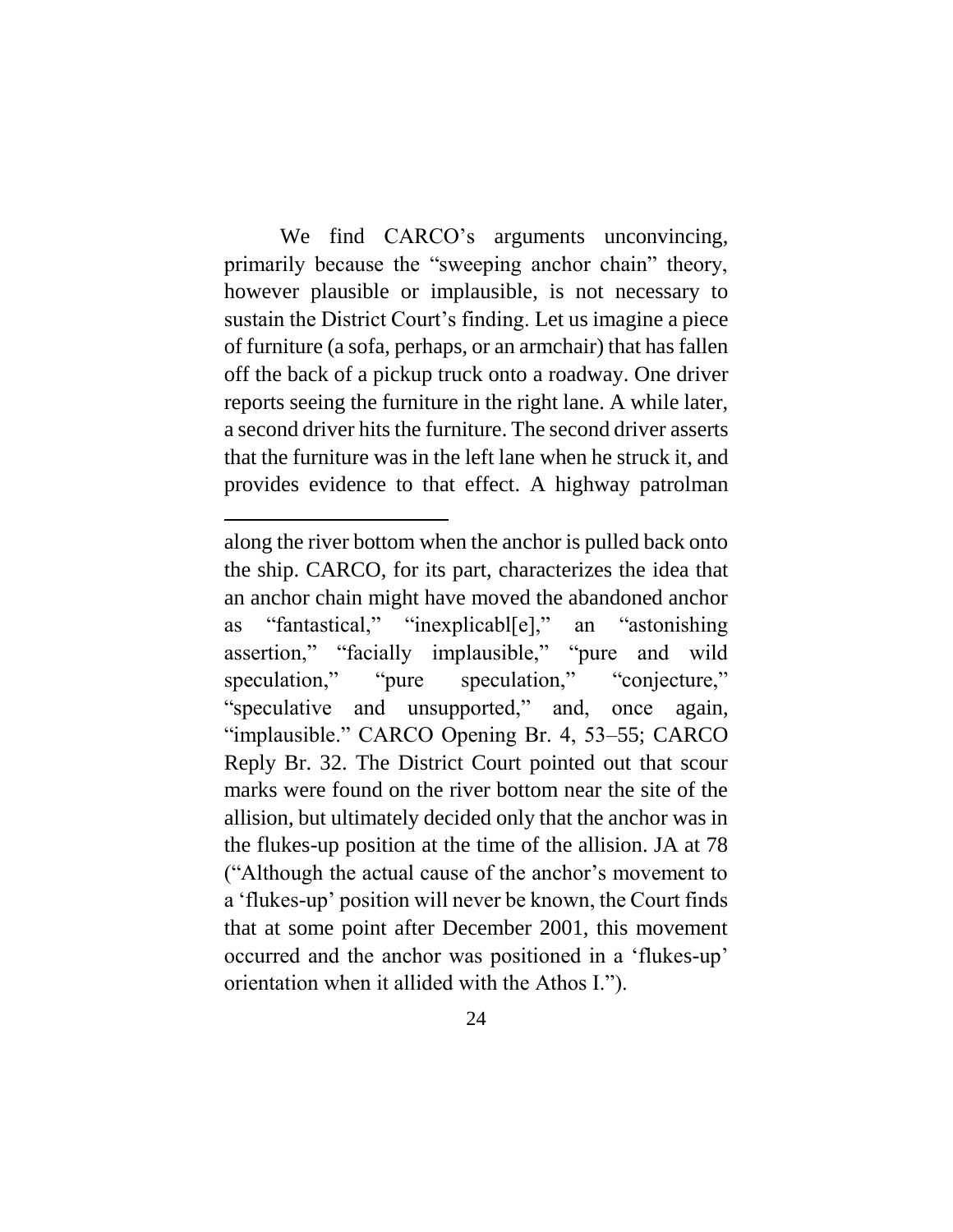shows up later and finds the furniture once again in the right lane. A court may find, without committing error, that the furniture was in the right lane and moved to the left without making a specific finding as to the precise method by which the furniture moved from one lane to the other. Perhaps another driver hit it; perhaps a pedestrian tried to move it out of the road but did not finish the job. When credible evidence shows that the second driver was driving in the left lane, a finding to that effect does not become error because the furniture was in the right lane when the first driver passed, or changed position after—or because of—the encounter with the second driver.

Here, the record contains sufficient evidence to support the finding that the anchor was, in fact, flukes-up at the time of the allision. How exactly the anchor changed position does not impact our sufficiency determination. As an initial matter, the movement of the *Athos I* at the time of the allision and the damage to its hull are sufficient to show that the anchor was flukes-up. And substantial evidence unrelated to the anchor showed that the *Athos I*  was drawing 36′ 7″ at the time of the allision—a draft at which the allision would not have occurred had the anchor been flukes-down. That is enough to support the District Court's finding that the anchor moved from flukes-down to flukes-up.

The movement of the ship and damage to its hull shows that the anchor must have been flukes-up. The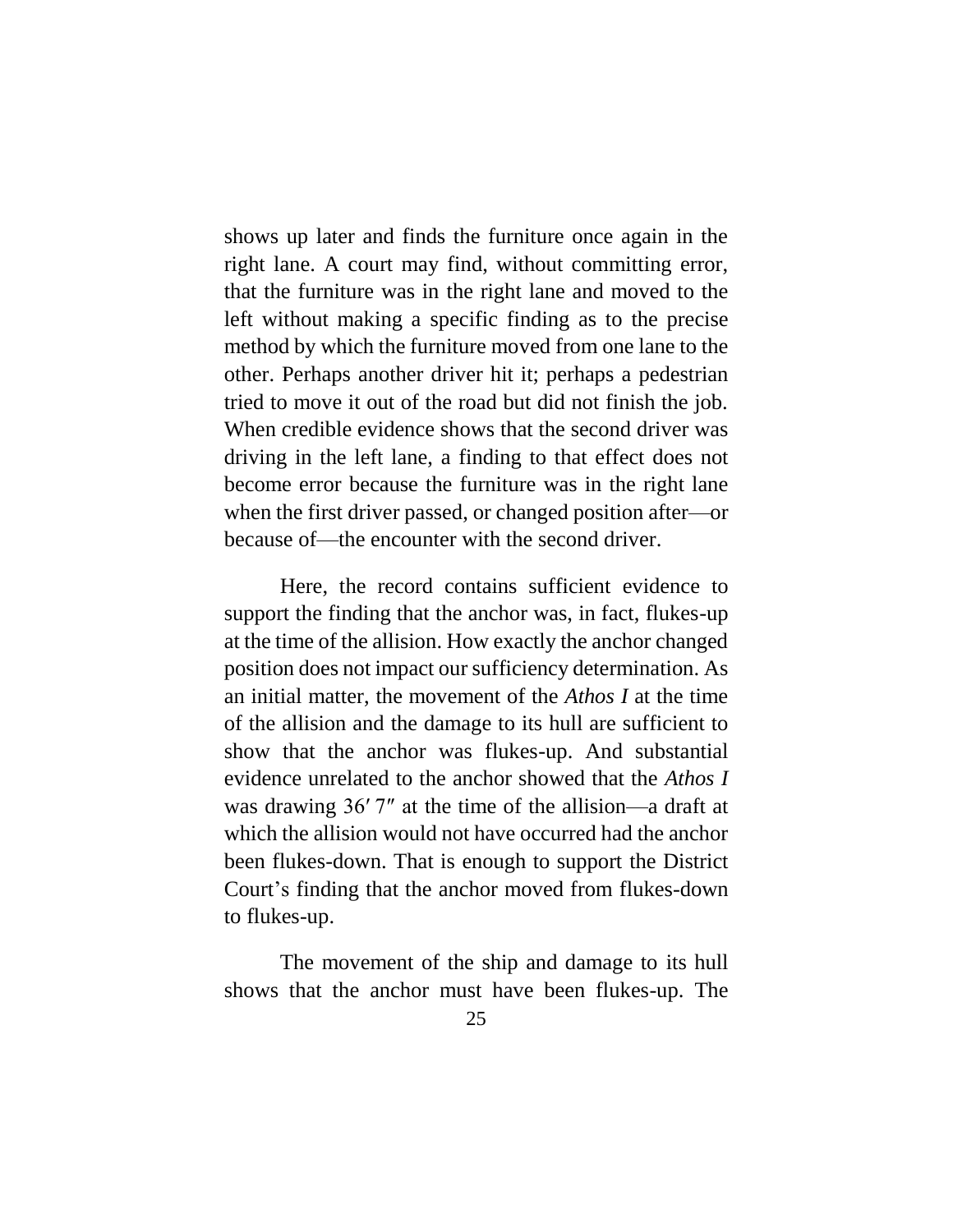District Court found that the *Athos I* was moving astern and to port at the time of the allision, a finding CARCO does not challenge. Based on that movement, the scoring left by the anchor on the hull, the size and shape of the two holes the anchor created, and the damage to the anchor itself also supported the District Court's finding that the anchor must have been flukes-up at the time of the allision. CARCO's own expert witness, on cross-examination, testified that if the *Athos I* were moving astern and to port, the damage to the *Athos I*'s hull would necessarily require a flukes-up anchor.<sup>13</sup> JA at  $1021-22$ .

Nor did the District Court base its finding of a 36′ 7″ draft on the flukes-up anchor alone. While CARCO argues that the anchor was flukes-down, and that therefore the *Athos I* must have had a deep draft, the reverse is also true. If the *Athos I* had a draft of 36′ 7″, then the anchor must have been flukes-up. The District Court credited expert testimony that the ship had a 36′ 7″ draft. The ballast tanks contained no extra liquid that would have affected the ship's draft, a finding that CARCO does not challenge on appeal. The ship left Puerto Miranda with a draft of 36′ 6″. Visual observation of the ship by experts and crewmembers immediately after the allision suggested the *Athos I* had a 36′ 7″ draft before the allision. And, on

 $\overline{a}$ 

<sup>&</sup>lt;sup>13</sup> CARCO's theory at trial, abandoned on appeal, was that the ship was *not* moving astern and to port.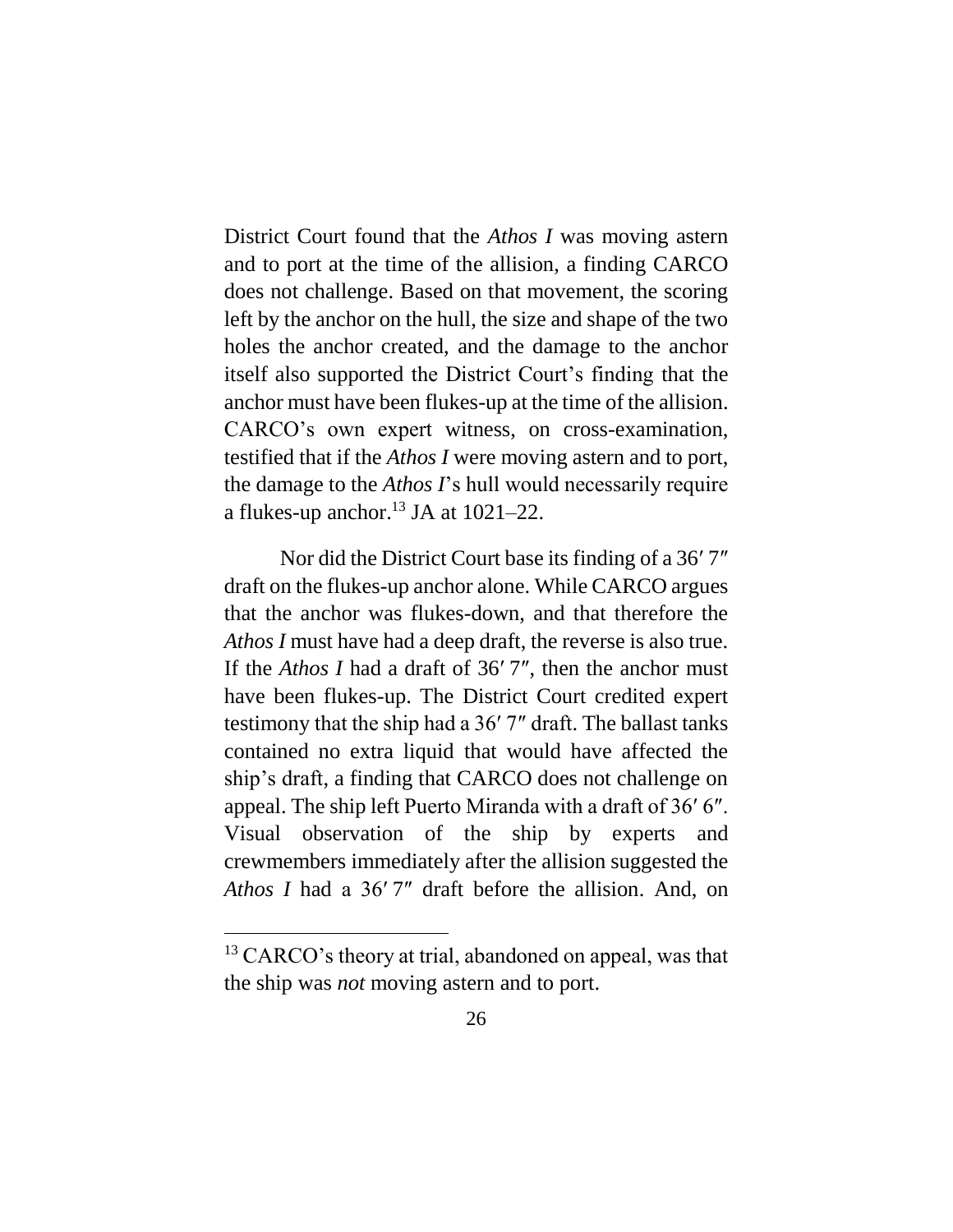appeal, CARCO fails to offer any suggestion as to how the draft might have increased by more than a foot without the crew's knowledge or any evidence that the ballast tanks were faulty.<sup>14</sup>

We conclude there was no clear error in the District Court's determination that the *Athos I* had a draft of 36′ 7″ at the time of the allision. The ship was, therefore, within the scope of CARCO's safe berth warranty.

#### **b. Frescati's Seamanship**

<span id="page-26-0"></span>A safe berth warranty applies only in the absence of bad navigation or negligent seamanship. CARCO argues on appeal that Frescati violated several maritime regulations related to the operation of single-hulled tankers, and that those regulatory violations serve as sufficient proof of negligent seamanship. The District Court concluded that Frescati did not violate any relevant regulations, and enforced the safe berth warranty. We

<sup>&</sup>lt;sup>14</sup> The *Athos I* passed safely over a 38-foot shoal less than fifteen minutes before the allision. JA at 203. It seems that if the *Athos I* had a draft deep enough to hit the flukesdown anchor (a minimum of 38.23 feet, *see* supra note [10\)](#page-21-0), it would have encountered the 38-foot shoal before it ever encountered the anchor. A flukes-down anchor would have been deeper than the 38-foot shoal even at the anchor's shallowest point. JA at 77, 78, 85.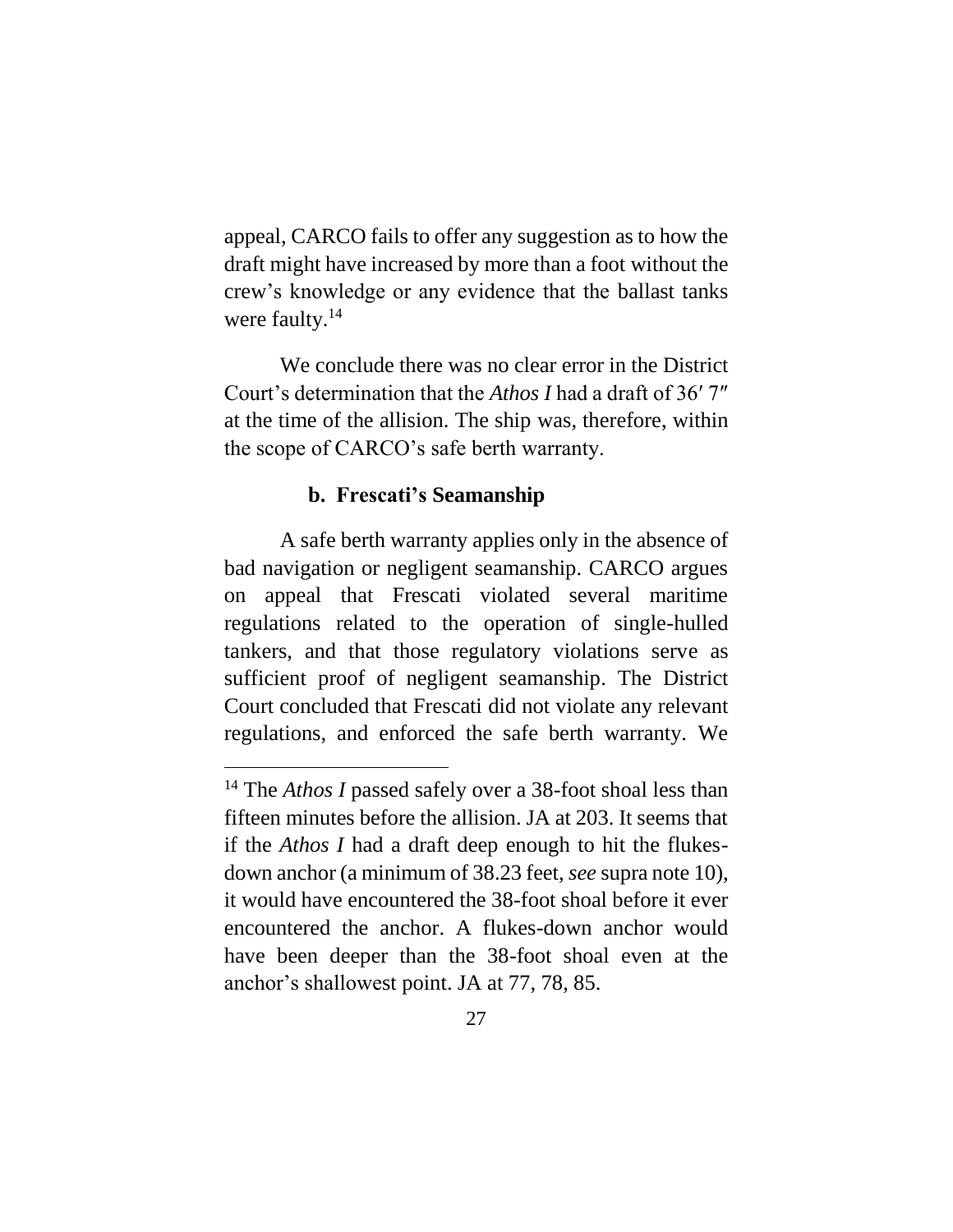agree with the District Court that Frescati did not violate any relevant regulations.

On appeal, CARCO argues specifically that Frescati violated two federal regulations: 33 C.F.R. § 157.455 and 33 C.F.R. § 164.11. Section 157.455 applied to certain single-hulled tankers during the period they were being phased out of operation, while § 164.11 applies to certain ships above 1,600 gross tons. 33 C.F.R. §§ 157.400, 164.01. Both sections applied to the *Athos I* at the time of the allision.

Section 157.455 requires the owner or operator of a single-hulled tanker to provide certain written guidance to the ship's master for purposes of estimating the tanker's underkeel clearance.<sup>15</sup> 33 C.F.R.  $\S$  157.455(a). It also

 $\overline{a}$ 

(1) Factors to consider when calculating the ship's deepest navigational draft;

<sup>15</sup> 33 C.F.R. § 157.455(a)–(b) reads:

<sup>(</sup>a) The owner or operator of a tankship, that is not fitted with a double bottom that covers the entire cargo tank length, shall provide the tankship master with written under-keel clearance guidance that includes—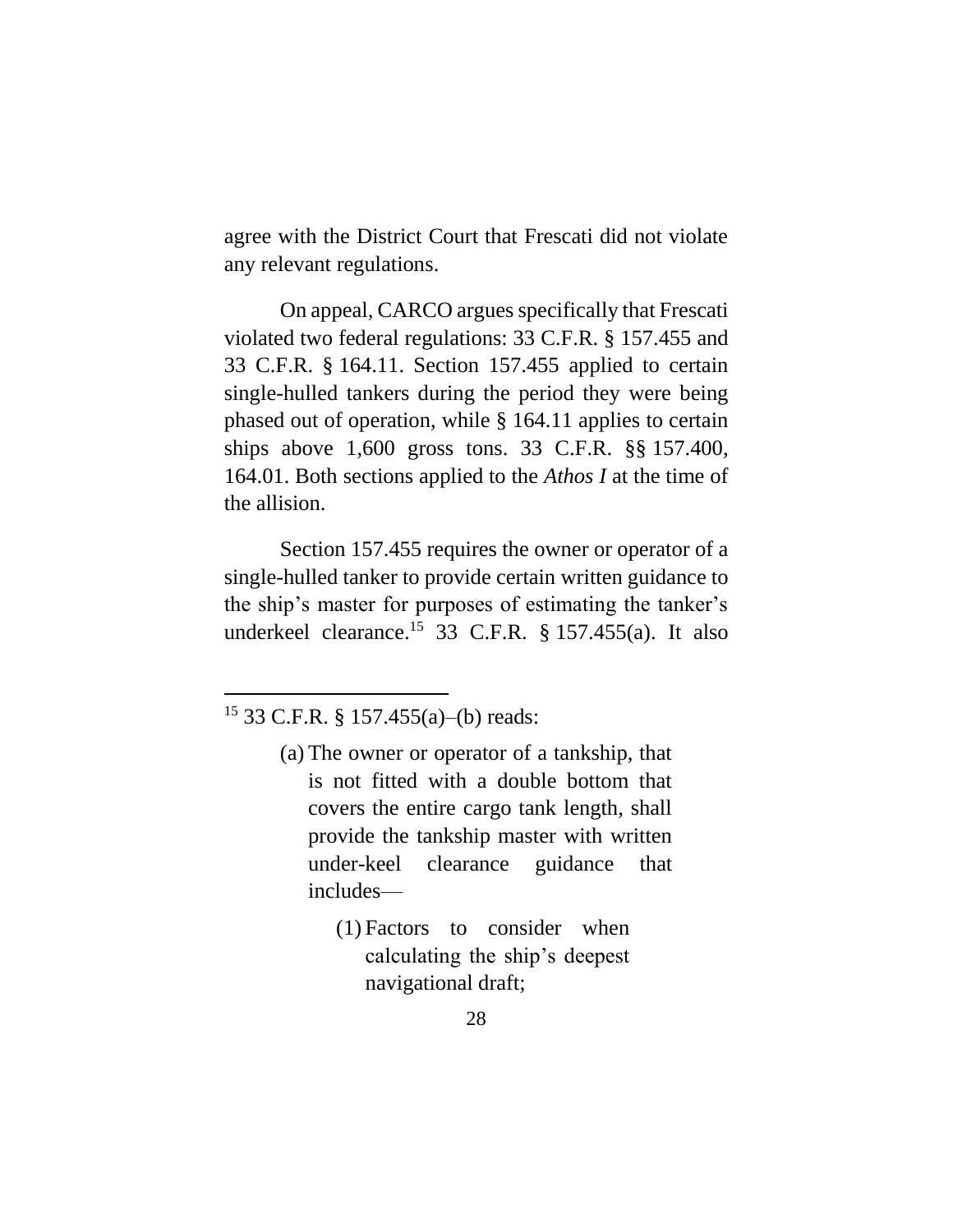(2) Factors to consider when calculating the anticipated controlling depth;

- (3)Consideration of weather or environmental conditions; and
- (4)Conditions which mandate when the tankship owner or operator shall be contacted prior to port entry or getting underway; if no such conditions exist, the guidance must contain a statement to that effect.
- (b)Prior to entering the port or place of destination and prior to getting underway, the master of a tankship that is not fitted with the double bottom that covers the entire cargo tank length shall plan the ship's passage using guidance issued under paragraph (a) of this section and estimate the anticipated under-keel clearance. The tankship master and the pilot shall discuss the ship's planned transit including the anticipated underkeel clearance. An entry must be made in the tankship's official log or in other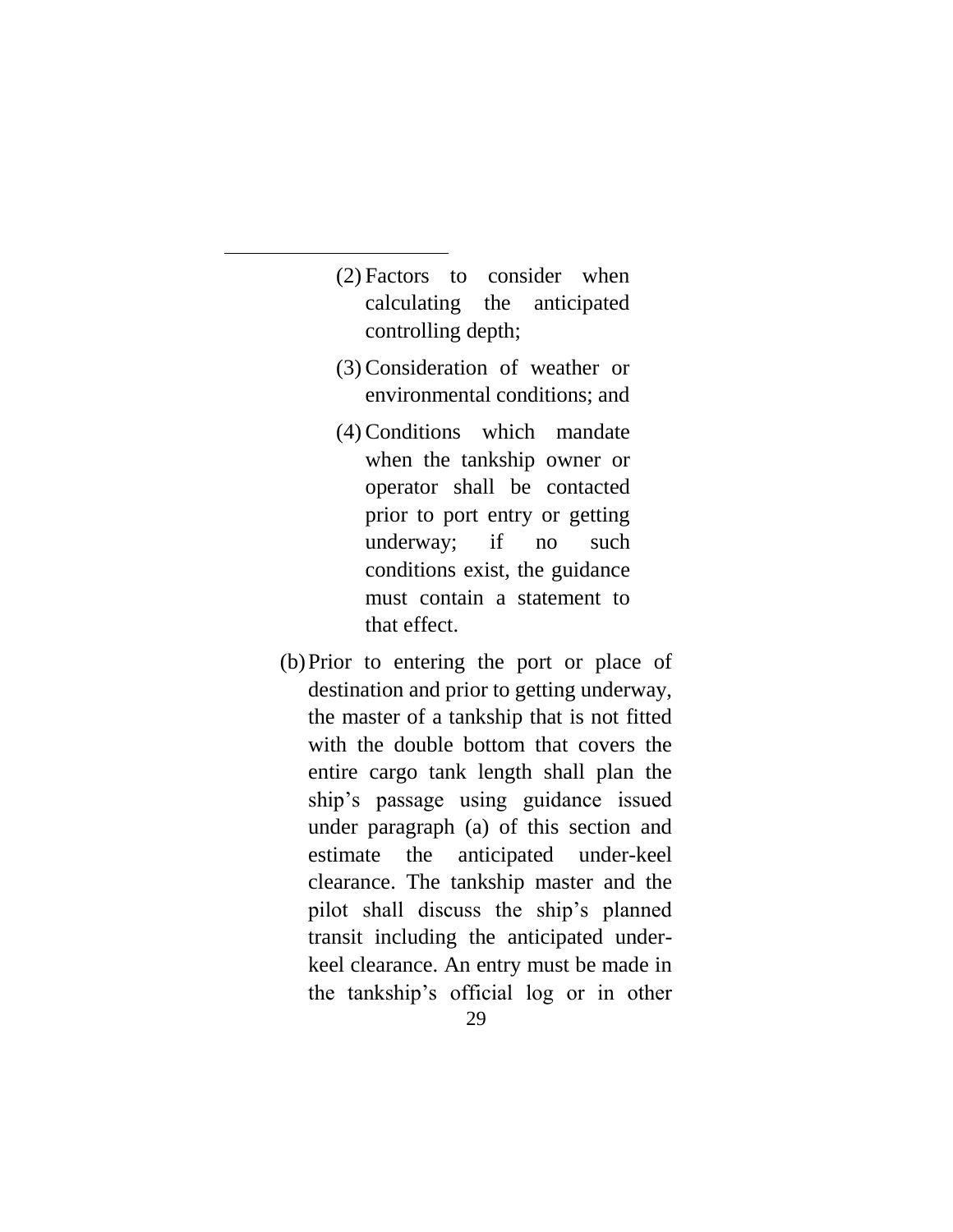requires the master to use that guidance to plan the ship's passage, estimate the underkeel clearance, consult with the relevant pilots who will guide the ship to its berth, and make a log entry reflecting discussion of the ship's underkeel clearance with the pilot. 33 C.F.R. § 157.455(b). Section 164.11 mandates that the master ensure the pilot is informed of certain information, including the ship's draft and tidal conditions. <sup>16</sup> 33 C.F.R. § 164.11.

> onboard documentation reflecting discussion of the ship's anticipated passage.

33 C.F.R. § 157.455(a)–(b).

 $\overline{a}$ 

<sup>16</sup> 33 C.F.R. § 164.11 reads:

The owner, master, or person in charge of each vessel underway shall ensure that:

. . . .

(k)If a pilot other than a member of the vessel's crew is employed, the pilot is informed of the draft, maneuvering characteristics, and peculiarities of the vessel and of any abnormal circumstances on the vessel that may affect its safe navigation.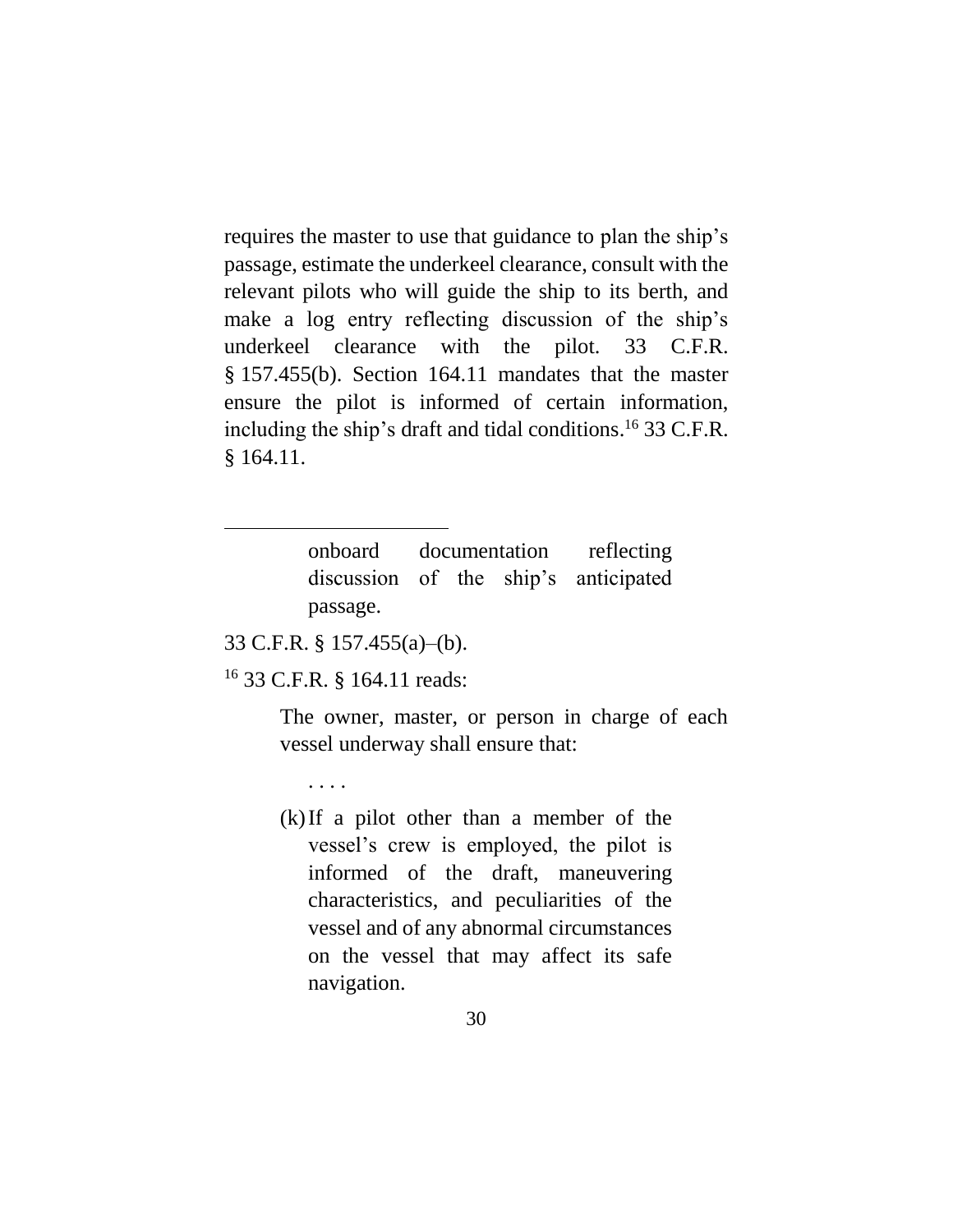CARCO argues that Frescati was responsible for three specific violations, each of which allegedly caused the allision. First, CARCO claims that Frescati failed to adequately plan the ship's passage. Second, CARCO claims that Frescati failed to estimate the *Athos I*'s underkeel clearance. Finally, CARCO claims that Frescati failed to ensure that an adequate master-pilot exchange occurred, and made no log entry that would reflect such an exchange.

With respect to planning the passage, CARCO argues that 33 C.F.R. § 157.455 requires a written voyage plan. Frescati allegedly violated that requirement by failing to finalize an official voyage plan document using the Tsakos Voyage Plan form contained in the Tsakos Vessel Operation Procedures Manual. *See* JA at 1178–85.

The text of § 157.455 undermines CARCO's argument. The regulation does not itself require a *written* voyage plan. Paragraph (a) of the regulation requires that Frescati create "written under-keel clearance guidance," which must contain "factors to consider" when evaluating

33 C.F.R. § 164.11.

. . .

 $\overline{a}$ 

<sup>(</sup>n)Tidal state for the area to be transited is known by the person directing movement of the vessel . . . .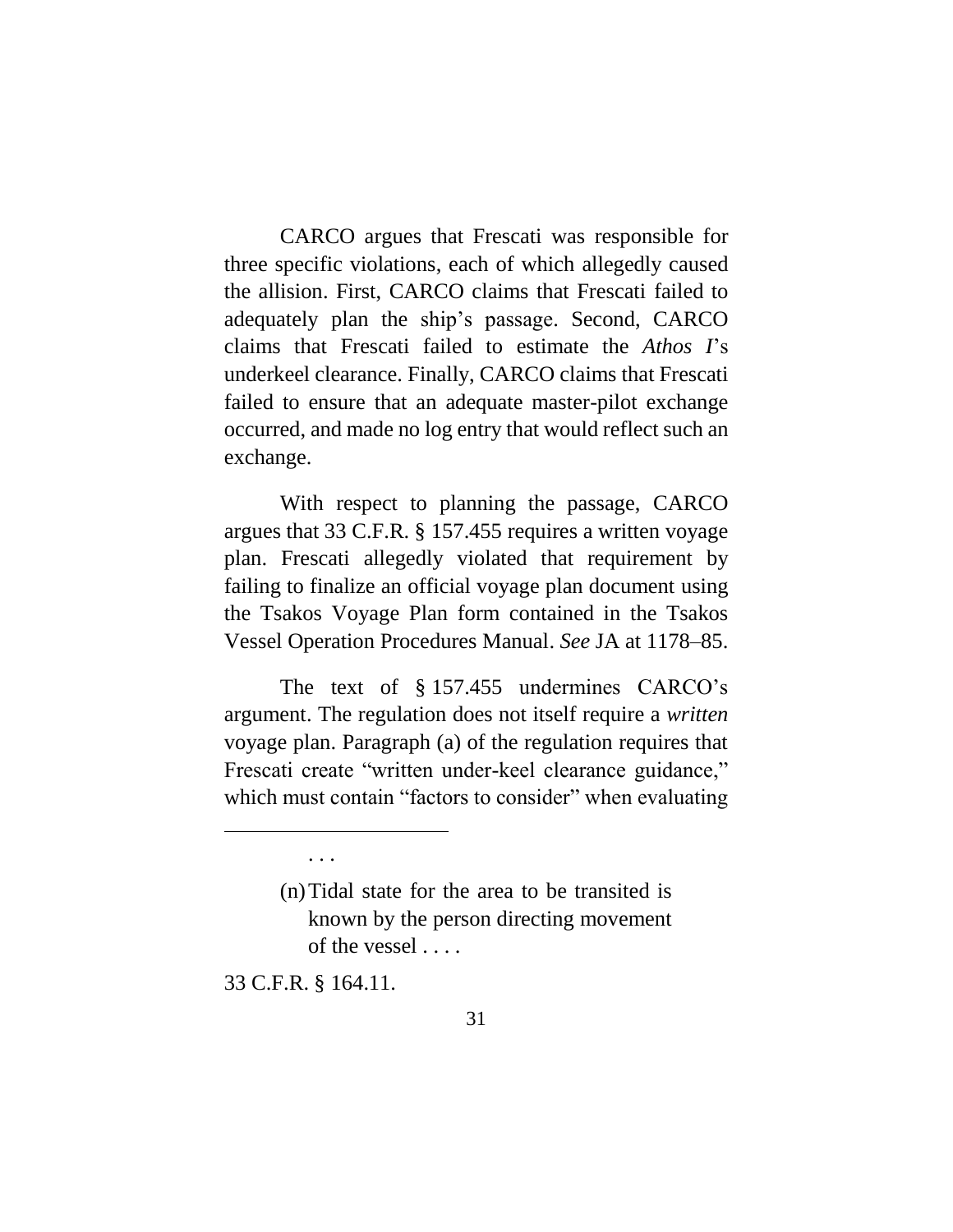draft, water depth, and weather conditions. Paragraph (b) requires that the master plan the ship's passage using those "factors to consider" in the guidance required by paragraph (a). Nowhere does this regulation require that the master's passage plan be in writing; the only reference to a writing in paragraph (b) comes in the requirement that some official log of the master-pilot conference be recorded. CARCO conflates the passage plan requirement of paragraph (b)—to consider certain relevant factors when planning—with the "Voyage Plan" form contained in Frescati's Vessel Operation Procedures Manual. *See* JA at 1180. The Voyage Plan form focuses on plotting the course of the vessel from berth to berth; paragraphs (a) and (b) of the regulation, on the other hand, serve to create a reference list for the ship's master of relevant factors to consider when estimating underkeel clearance.

Frescati satisfied the requirements of paragraph (a) by providing written underkeel clearance guidance in Section 3.4<sup>17</sup> of its Vessel Operation Procedures Manual. JA at 1191. The Manual appropriately lists factors to consider, including "sea state and swell," "tidal

<sup>&</sup>lt;sup>17</sup> The Vessel Operation Procedures Manual appears to contain a typographical error listing the appropriate section as 2.4 rather than 3.4, as it appears in the Table of Contents. *See* JA at 1189, 1191.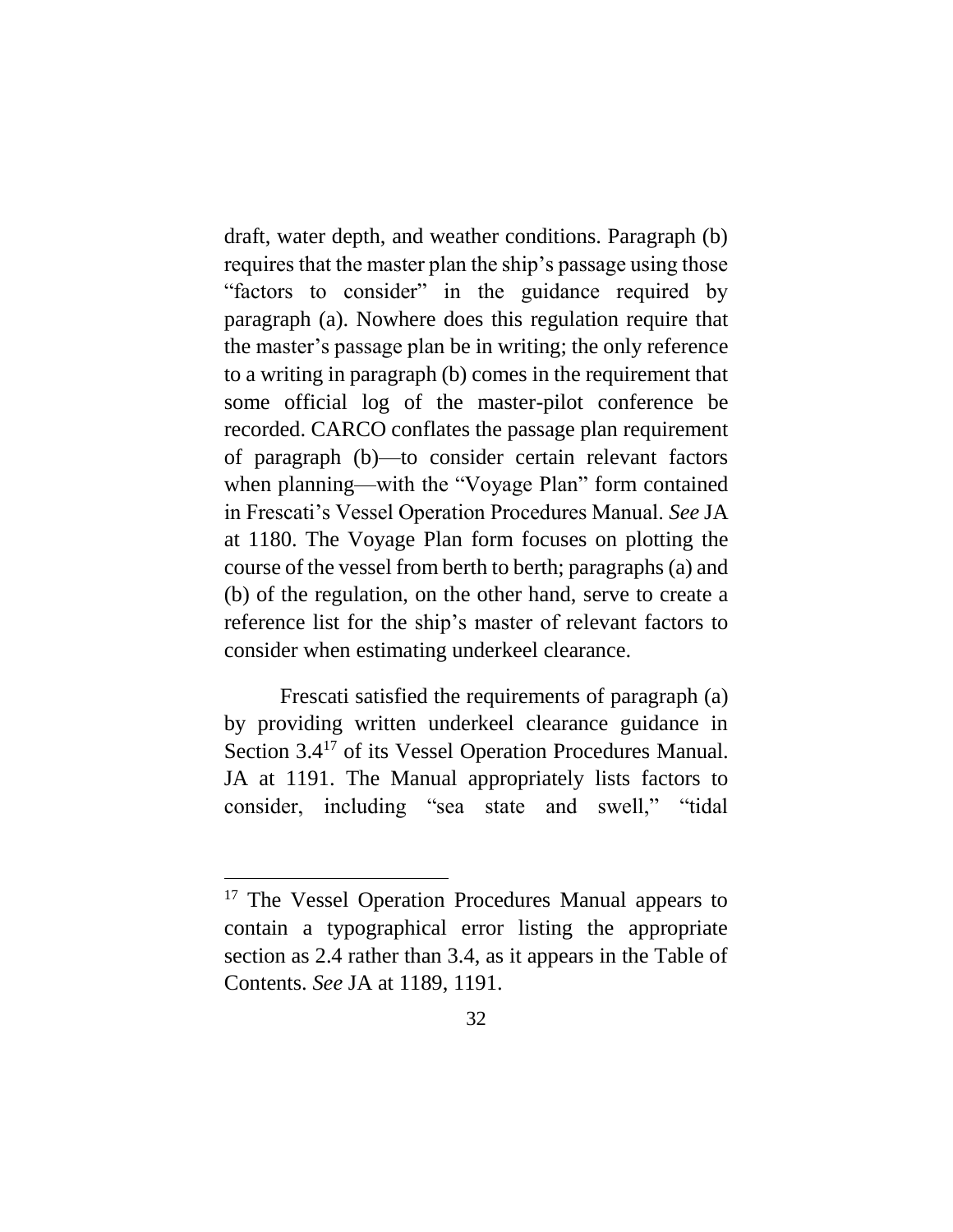conditions," and "the effect of squat,"<sup>18</sup> and suggests to the master that 10% or 5% underkeel clearance margins would typically be appropriate. *Id.*

Furthermore, Frescati satisfied the planning requirement of paragraph (b) because the *Athos I*'s master, Captain Markoutsis, considered factors like the sea state, tidal condition, and the effect of squat. Even though CARCO provided a safe berth warranty for a draft up to 37 feet, Captain Markoutsis loaded the ship to only 36′ 6″ because he was "afraid" of a 37-foot draft, and eventually entered the Delaware River with a draft of 36′ 7″. *In re Frescati*, 718 F.3d at 204. The charts in the *Athos I* were marked with the 38-foot controlling draft in the anchorage. JA at 992. Captain Teal, the river pilot, testified that he and Captain Markoutsis discussed the draft, wind, visibility, and tides. We agree with the District Court that Frescati fully complied with the planning requirement of

<sup>&</sup>lt;sup>18</sup> "Squat is a hydrodynamic phenomenon, which occurs when a ship is moving through the waters. As a ship moves forward, it displaces a volume of water. The displaced water rushes under the keel of the ship and creates a low pressure area causing the ship to sink down toward the riverbed. The faster a ship is moving, the more the ship will sink down towards the riverbed. This process causes a ship to be closer to the riverbed by increasing a vessel's draft." JA at 70 (citations omitted).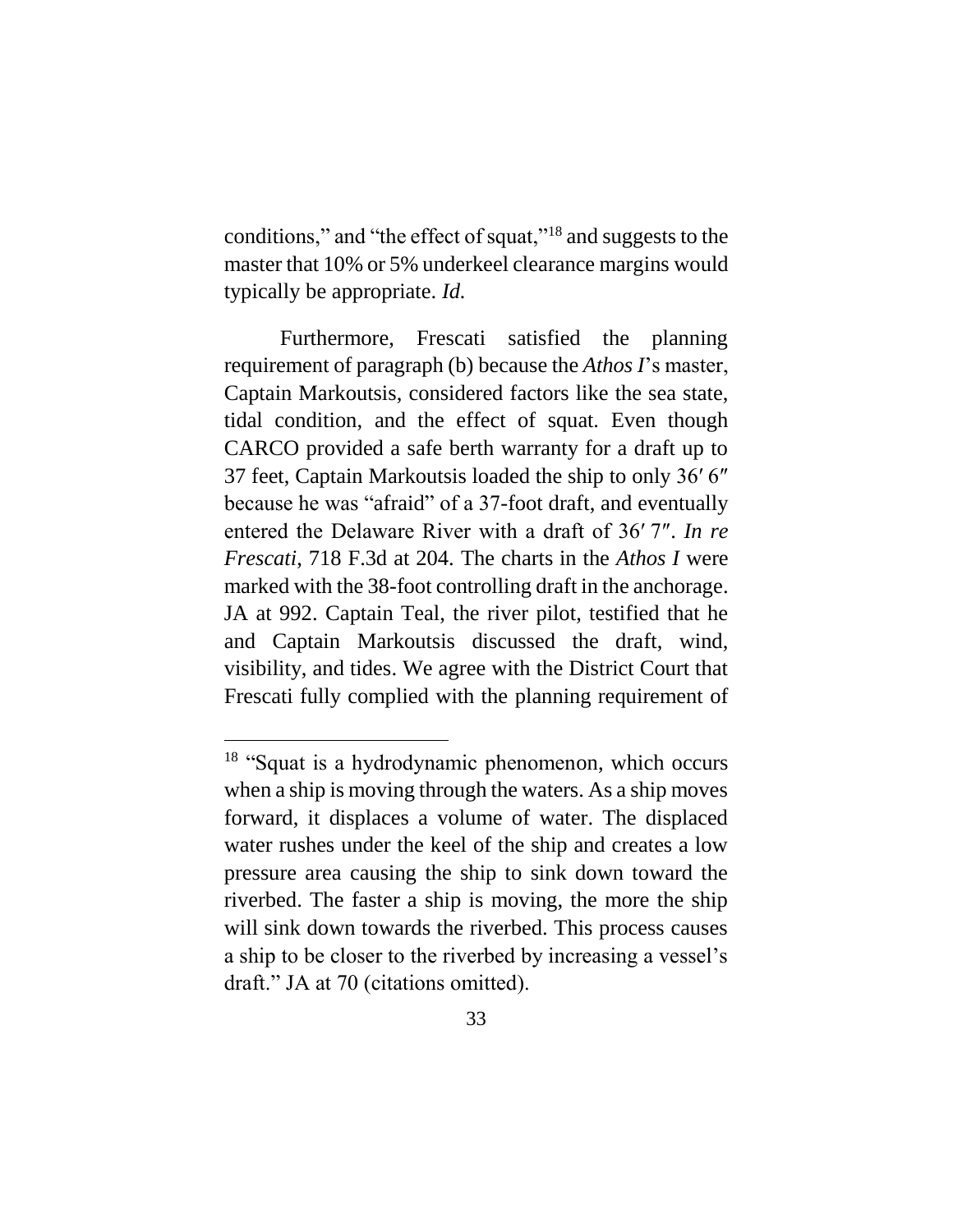§ 157.455(b)—that is, to use the factors listed in the Vessel Operating Procedures Manual when planning the passage.

CARCO's second argument is that Frescati violated § 157.455(b) because Captain Markoutsis failed to estimate the *Athos I*'s underkeel clearance. The District Court did not err in finding that Captain Markoutsis had estimated underkeel clearance. Captain Markoutsis discussed the draft, tidal conditions, and anticipated underkeel clearance with Captain Teal. JA at 801–802. They estimated that the ship would have at least 1.5 meters' clearance—nearly five feet. *Id.* Captains Bethel and Markoutsis also discussed the draft and believed they would have sufficient clearance. JA at 833, 837. CARCO highlights that there is no evidence of *written* underkeel clearance estimates, but § 157.455 does not require written estimates.

Finally, CARCO argues that the master-pilot exchange required by § 157.455 and § 164.11 was inadequate. In general, master-pilot exchanges are intended to allow the master to share the navigational characteristics of his ship with the pilot who will be guiding it, and for the pilot to share local conditions such as weather, depth, and the tide with the master. Section 157.455(b) requires that "[t]he tankship master and the pilot shall discuss the ship's planned transit including the anticipated under-keel clearance. An entry must be made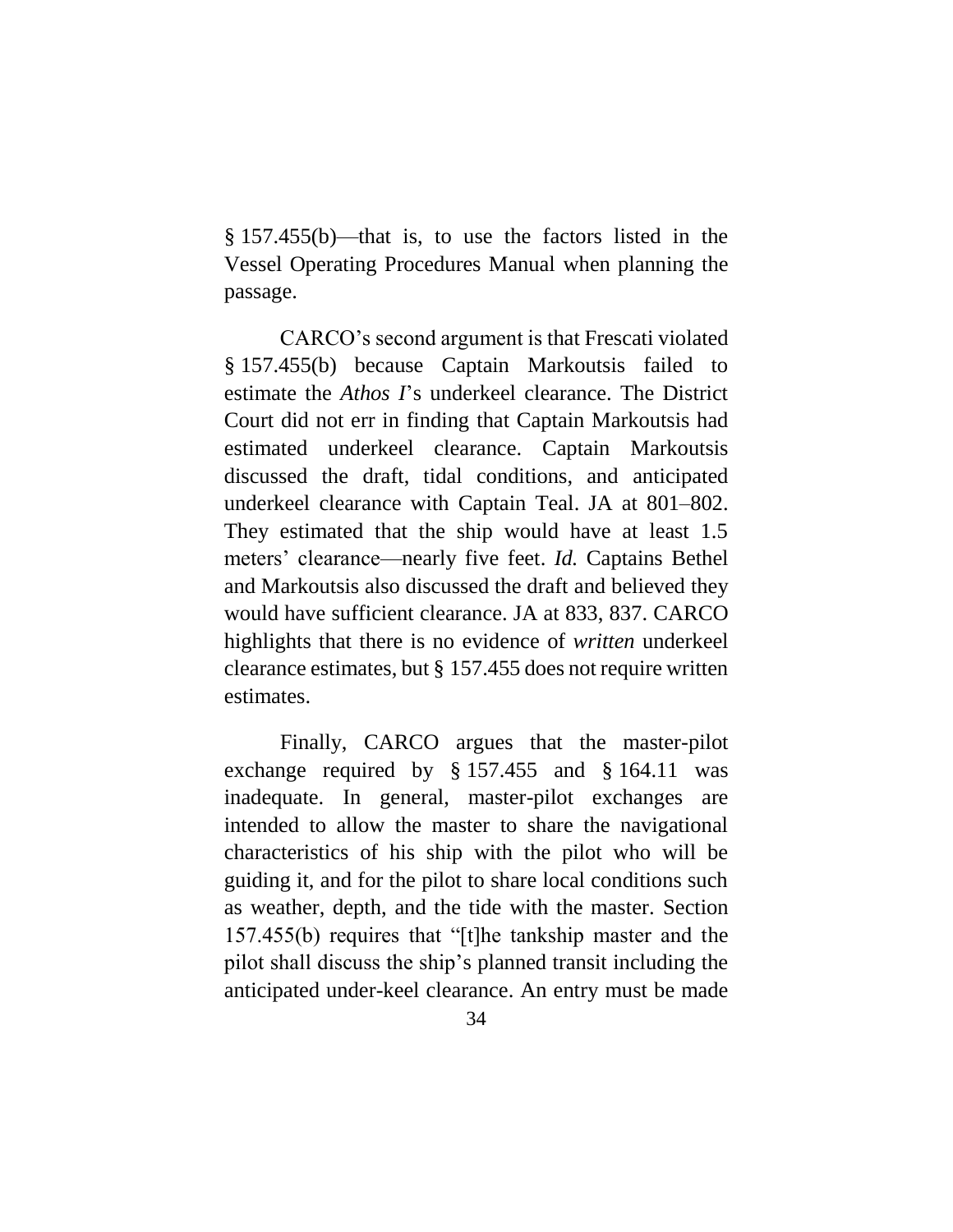in the tankship's official log or in other onboard documentation reflecting discussion of the ship's anticipated passage." 33 C.F.R. § 157.455(b). Section 164.11 requires that the master ensure that

> [i]f a pilot other than a member of the vessel's crew is employed, the pilot is informed of the draft, maneuvering characteristics, and peculiarities of the vessel and of any abnormal circumstances on the vessel that may affect its safe navigation. . . . [and that the] [t]idal state for the area to be transited is known by the person directing movement of the vessel.

33 C.F.R. § 164.11(k), (n).

Captain Markoutsis was responsible for discussing the draft, underkeel clearance, maneuvering characteristics, and tidal state with the two pilots who guided the *Athos I*. The testimony shows that Captain Markoutsis did so, discussing all the relevant information with both pilots, and that he recorded the conversation on the signed Pilot Card, which served as sufficient documentation of the master-pilot conference. The District Court additionally credited Frescati's expert witness, Captain Betz, who observed both Captain Teal and Captain Bethel testify. Captain Betz opined that the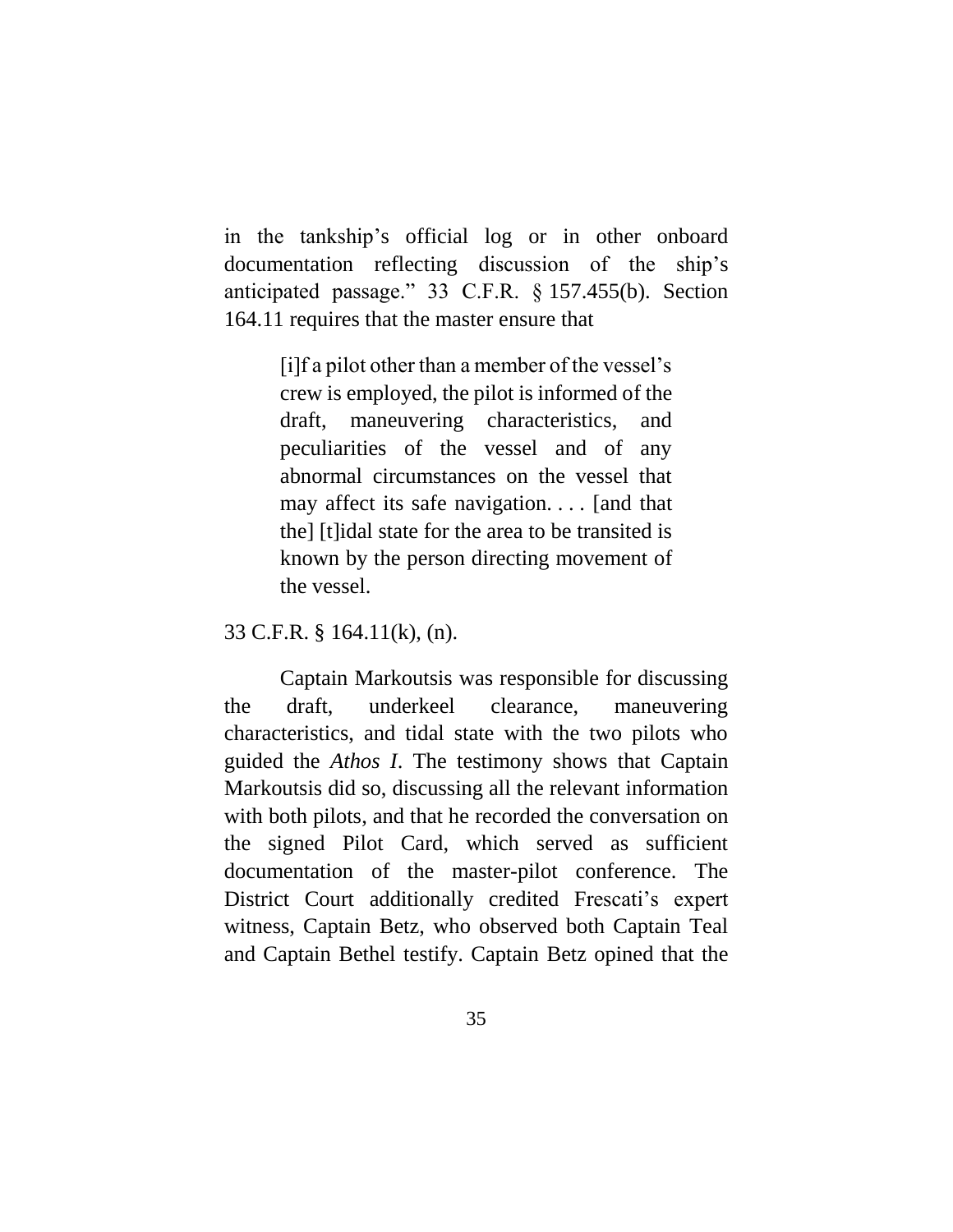master-pilot exchanges were adequate and customary in all respects.

Frescati operated the *Athos I* with neither bad navigation nor negligent seamanship. Nevertheless, the allision occurred. The District Court did not err in concluding that the allision resulted from a breach of CARCO's safe berth warranty.

### <span id="page-35-0"></span>**V. Wharfinger Negligence**

CARCO wore two hats in its dealings with Frescati, as a shipping customer and as a wharfinger. These dual roles exposed CARCO to liability under two independent legal theories. CARCO's first role, as a shipping customer that contracted with Frescati for delivery of a shipment of crude oil, resulted in CARCO's liability under the contractual safe berth warranty, discussed above. The second, as the wharfinger for the Paulsboro berth that was the *Athos I*'s intended destination, resulted in the District Court's finding of negligence and CARCO's corresponding liability in tort.

Both theories of liability independently support the District Court's judgment against CARCO. As a result, our decision to affirm the judgment based on CARCO's contractual liability means that we are not required to delve into the District Court's tort analysis. However, having reviewed that analysis, we harbor serious doubts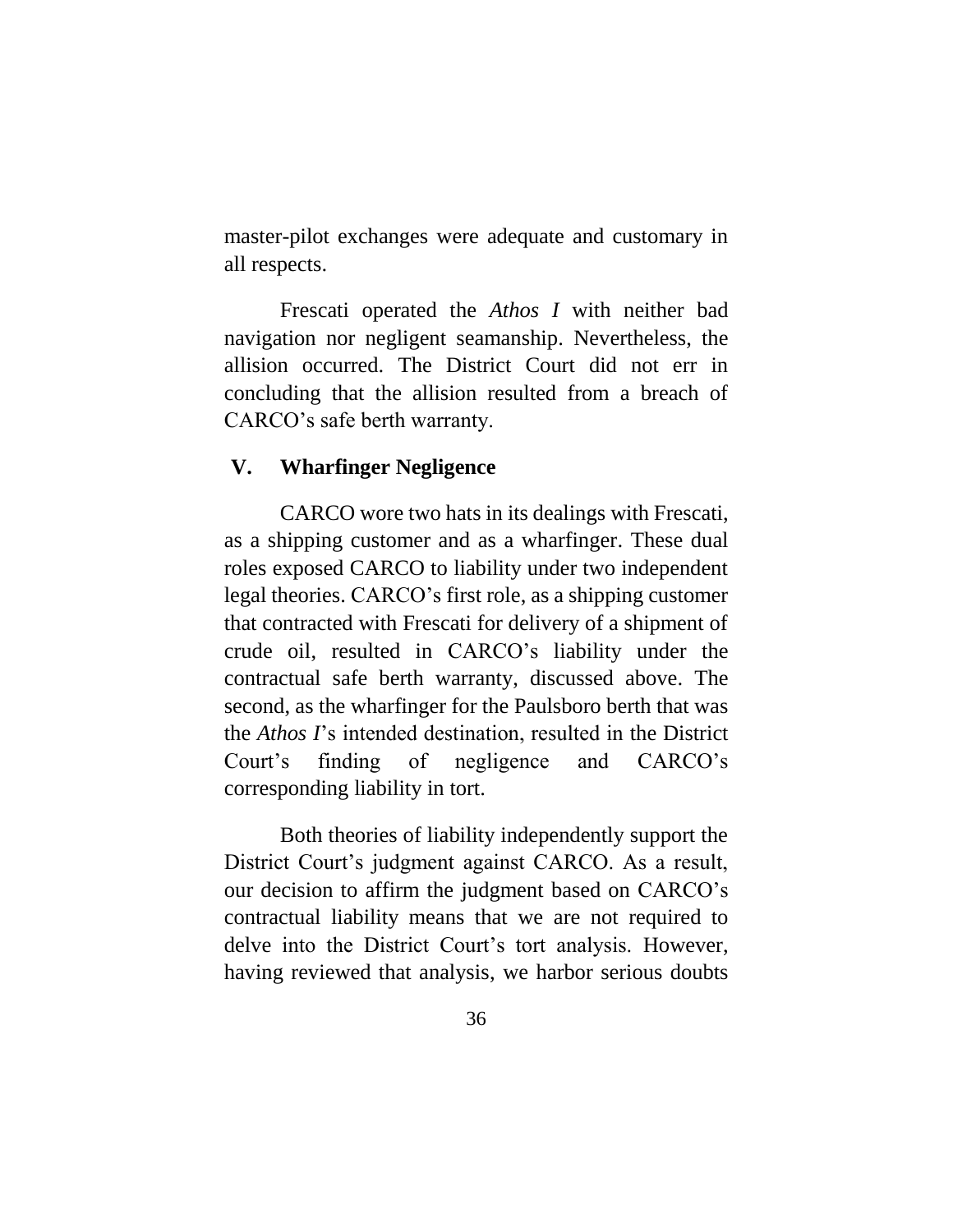about the appropriateness of the court's proposed duty of care. For that reason, we are compelled to make clear that we will affirm the District Court's judgment based solely on CARCO's breach of contract.

A wharfinger's duty is more limited than that of a shipping customer who has provided a safe berth warranty. As we previously wrote:

> In the tort context, . . . a wharfinger is not a guarantor of a visiting ship's safety, but is bound to use reasonable diligence in ascertaining whether the berths themselves and the approaches to them are in an ordinary condition of safety for vessels coming to and lying at the wharf. This is not an unconstrained mandate to ensure safe surroundings or warn of hazards merely in the vicinity. Instead, a visiting ship may only expect that the owner of a wharf has afforded it a safe approach. In being invited to dock at a particular port, a vessel should be able to enter, use and exit a wharfinger's dock facilities without being exposed to dangers that cannot be avoided by reasonably prudent navigation and seamanship.

*In re Frescati*, 718 F.3d at 207 (quotations and citations omitted). In short, and as a general matter, a wharfinger's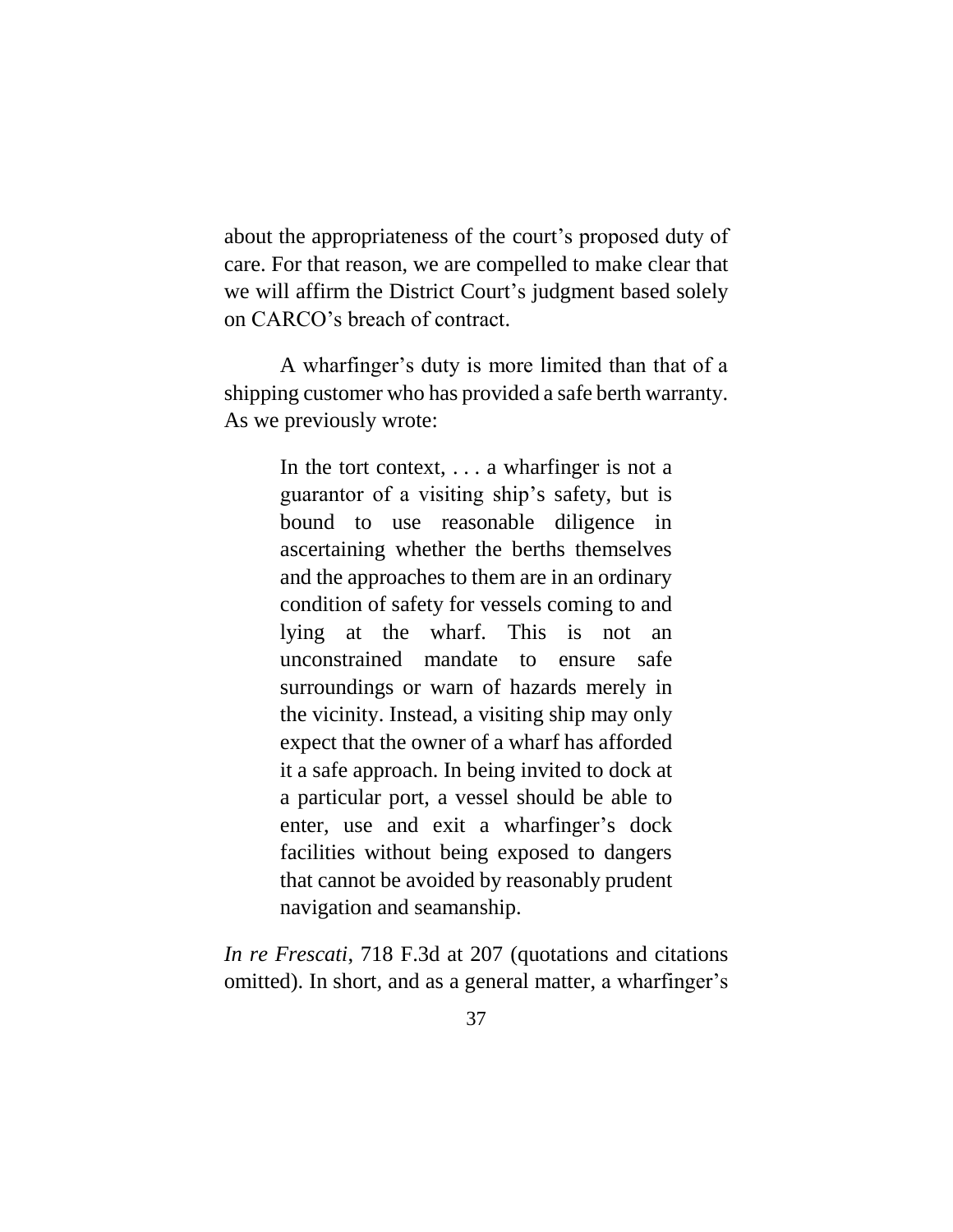duty is to use reasonable diligence to ascertain whether the approach to its berth is safe for an invited vessel.<sup>19</sup>

We remanded for the District Court to determine in the first instance what reasonable diligence required of CARCO under the circumstances of this case, and whether CARCO breached that standard. *Id.* On remand, the District Court concluded that

> a reasonably prudent terminal operator should periodically scan the approach to its dock for hazards to navigation as long as ships are being invited there. In this case, the standard would require that side-scan sonar be used to search the approach for obstructions that are potential hazards to navigation. If an obstruction is located, a terminal operator is then required to remove it, and if the terminal operator cannot remove it, notice of the hazard must be given to

 $\overline{a}$ 

<sup>&</sup>lt;sup>19</sup> We previously determined that the allision occurred in the approach to CARCO's berth—the geographic area within which a wharfinger's duty exists—and as a result, CARCO had a duty to use reasonable diligence to provide the *Athos I* with a safe approach. *In re Frescati*, 718 F.3d at 211.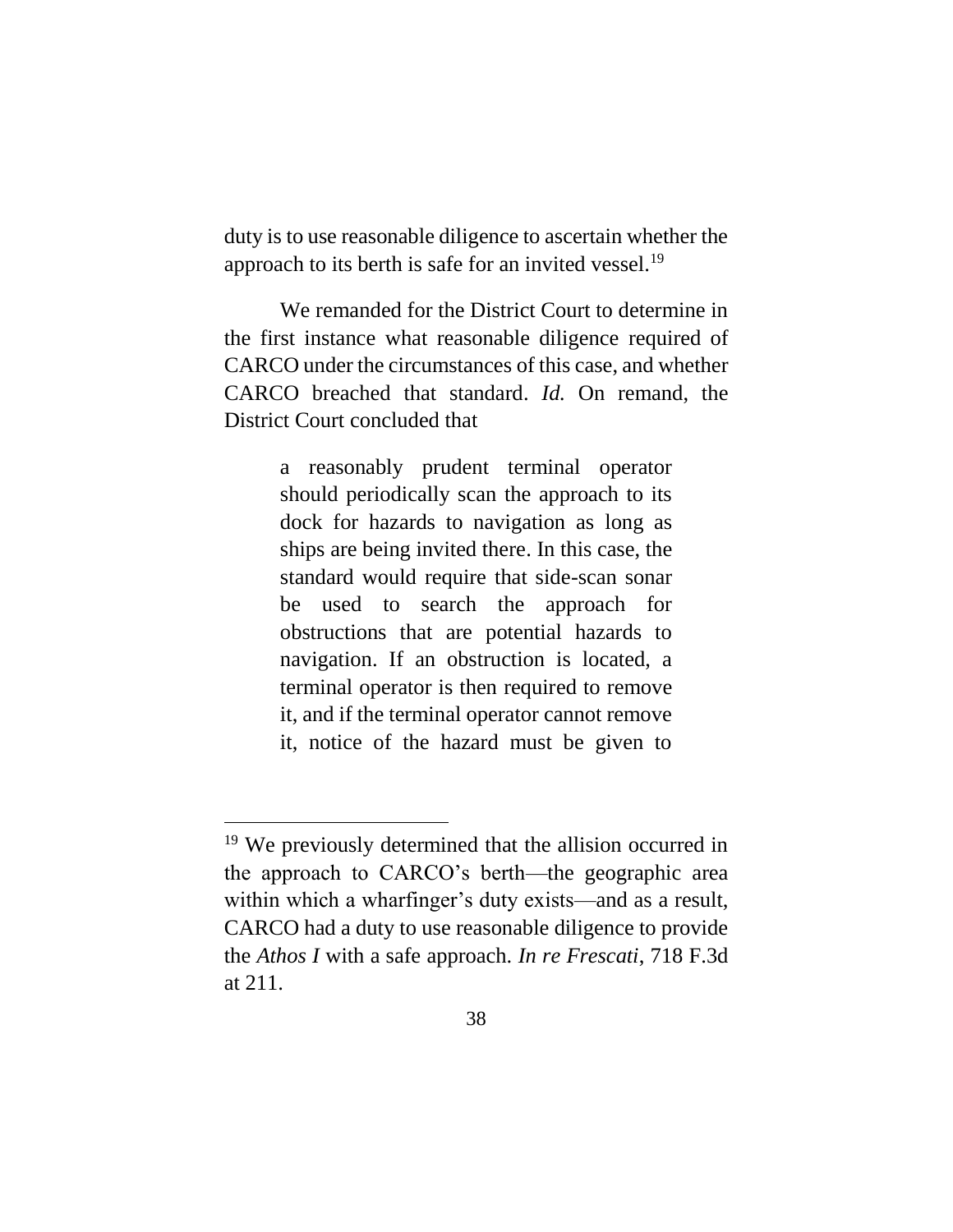incoming ships by marking it as a hazard and/or warning ships of its presence.

JA at 132. Because CARCO did nothing to look for obstructions, the District Court held that it had breached its duty.

The District Court chose its standard by determining what the "demands of reasonableness and prudence" required. JA at 129. Citing Judge Learned Hand's famous formula from *United States v. Carroll Towing*, 159 F.2d 169 (2d Cir. 1947), the court concluded that the precaution of a preemptive side-scan sonar search would be less burdensome than the probability of an allision multiplied by the serious harm caused by a spill of toxic substances like crude oil.

We have doubts about the District Court's balancing of the cost of preventative measures on one hand and the cost of potential accidents on the other. The court found that a general scan of the approach to CARCO's berth and the berth itself would have cost between \$7,500 and \$11,000, and would have prevented the allision. Yet in this very case, the targeted scan of the area where the allision occurred, conducted only eight days after the allision, did not identify the anchor. The first set of 93 side-scan sonar passes conducted by Frescati's expert, John Fish—at a cost of \$38,577—identified a pump casing on the river bottom. The anchor, however, went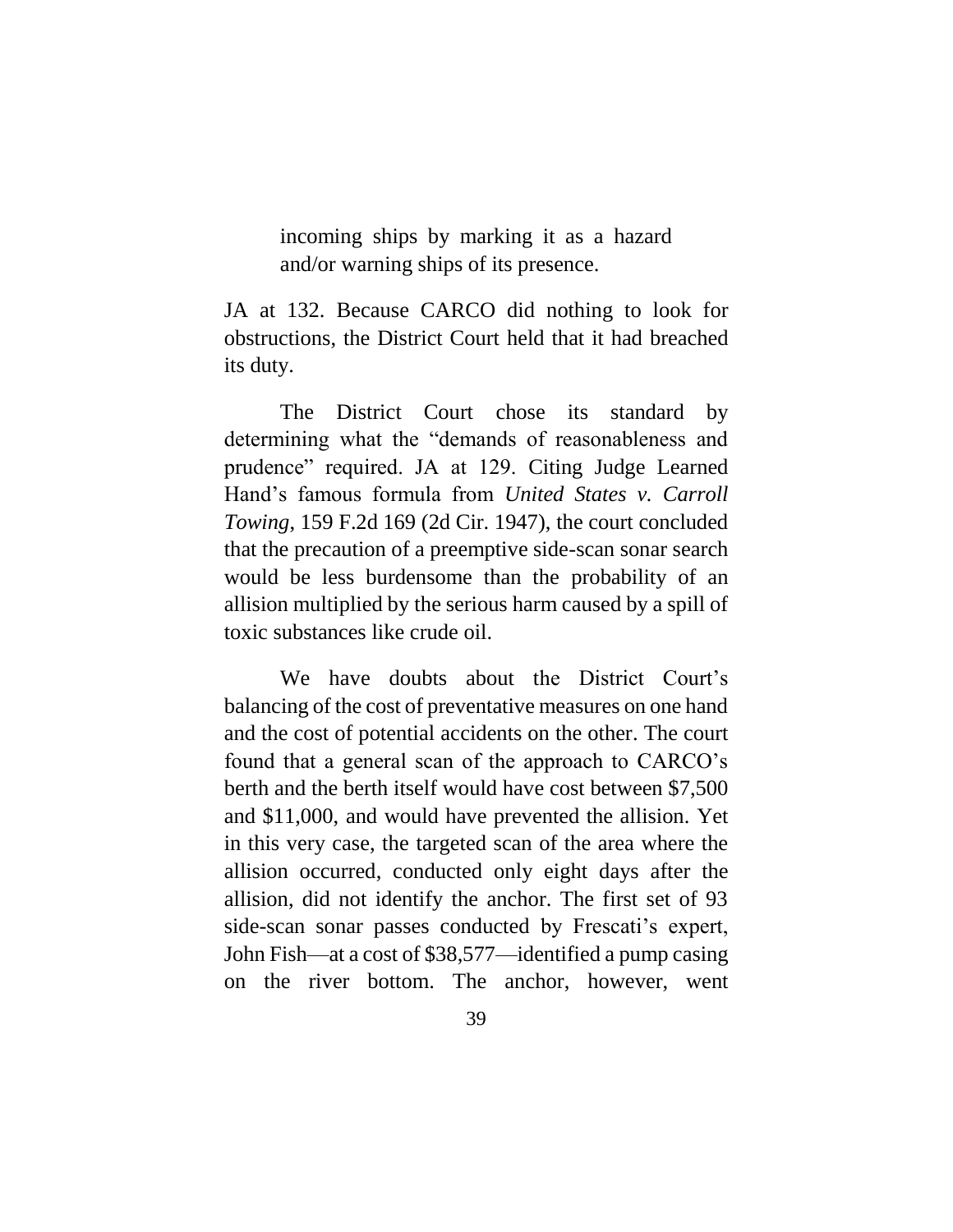unrecognized. <sup>20</sup> We do not share the District Court's confidence that a general \$11,000 scan of the approach and berth would have "recognized" the anchor with sufficient clarity to prevent the allision, given that a targeted \$38,000 scan for obstructions failed to do so.

Beyond the questionable utility of side-scan sonar as applied to this case, we doubt whether imposing a specific duty to require side-scan sonar would be useful for wharfingers in the ordinary course of their business. Single-hulled vessels like the *Athos I* present unique risks, and have been treated with special care by regulators. *See, e.g.*, 33 C.F.R. § 157.455. Today, as a result of those unique risks, such vessels are no longer permitted to operate in the waters of the United States. *See* 46 U.S.C. § 3703a (banning single-hulled oil tankers in the waters of the United States after January 1, 2015). Furthermore, side-scan sonar is not the only method available to detect and recognize obstructions, as the District Court pointed out.<sup>21</sup> Even if we were to accept the court's balancing of

 $\overline{a}$ 

<sup>20</sup> Fish testified that the side-scan sonar equipment "detected" the anchor, but neither he nor anyone else "recognized" it until after the second set of scans were taken. JA at 927.

 $21$  The court determined that CARCO should have used side-scan sonar to search for obstructions, but seemed willing to accept that other methods of searching for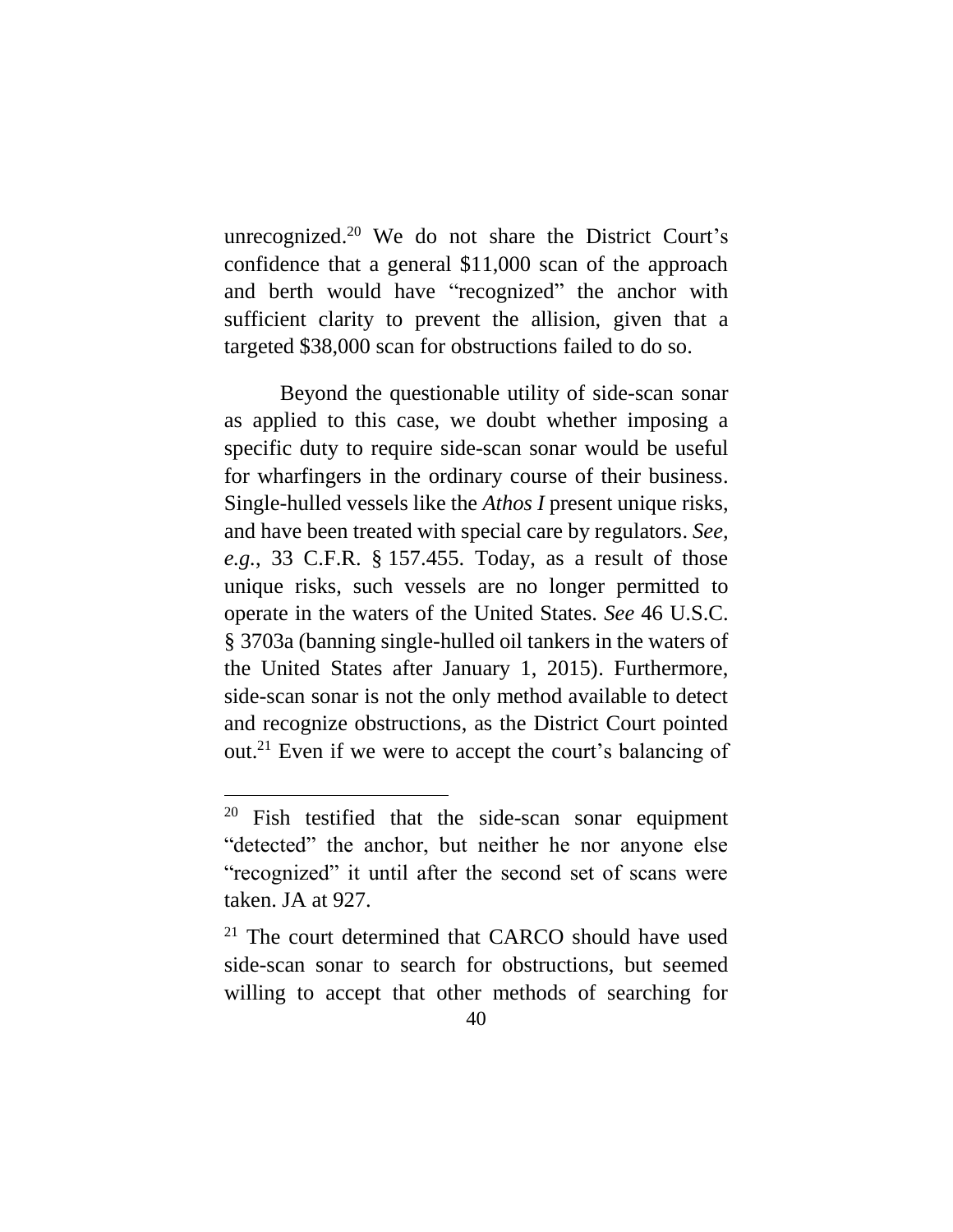cost, risk, and the magnitude of the potential harm, the high standard set forth in this case—involving a risky single-hulled vessel—would not necessarily apply to future cases, which will necessarily involve only doublehulled vessels. $^{22}$ 

We are not unsympathetic to the position in which we placed the District Court by asking it to specify the duty of care at play in this case. The District Court has conscientiously complied. And we stand by our previous holding that CARCO had some duty to use reasonable diligence to provide the *Athos I* with a safe approach to its

 $\overline{a}$ 

obstructions might accomplish the same purpose. It noted that "side-scan sonar . . . is not the only method available in the industry to search for hazardous debris. . . . Since the standard of care involves factual issues, the methods may vary when the conditions in the approach to each terminal are examined." JA at 132 n.109.

<sup>22</sup> Indeed, five years after the *Athos I* allision, the Norwegian tanker *SKS Satilla*, carrying nearly 42 million gallons of crude oil, allided with a sunken oil rig in the Gulf of Mexico, sustaining "substantial damage to the port side of her hull." Findings of Fact and Conclusions of Law, *In re Ensco Offshore Co.*, No. 4:09-CV-2838, ECF No. 185 at 3, ¶¶ 6–7 (S.D. Tex. Sept. 30, 2014). But "[b]ecause the SATILLA [was] a double hulled vessel[,] . . . there was no discharge of crude oil." *Id.* at 3, ¶ 9.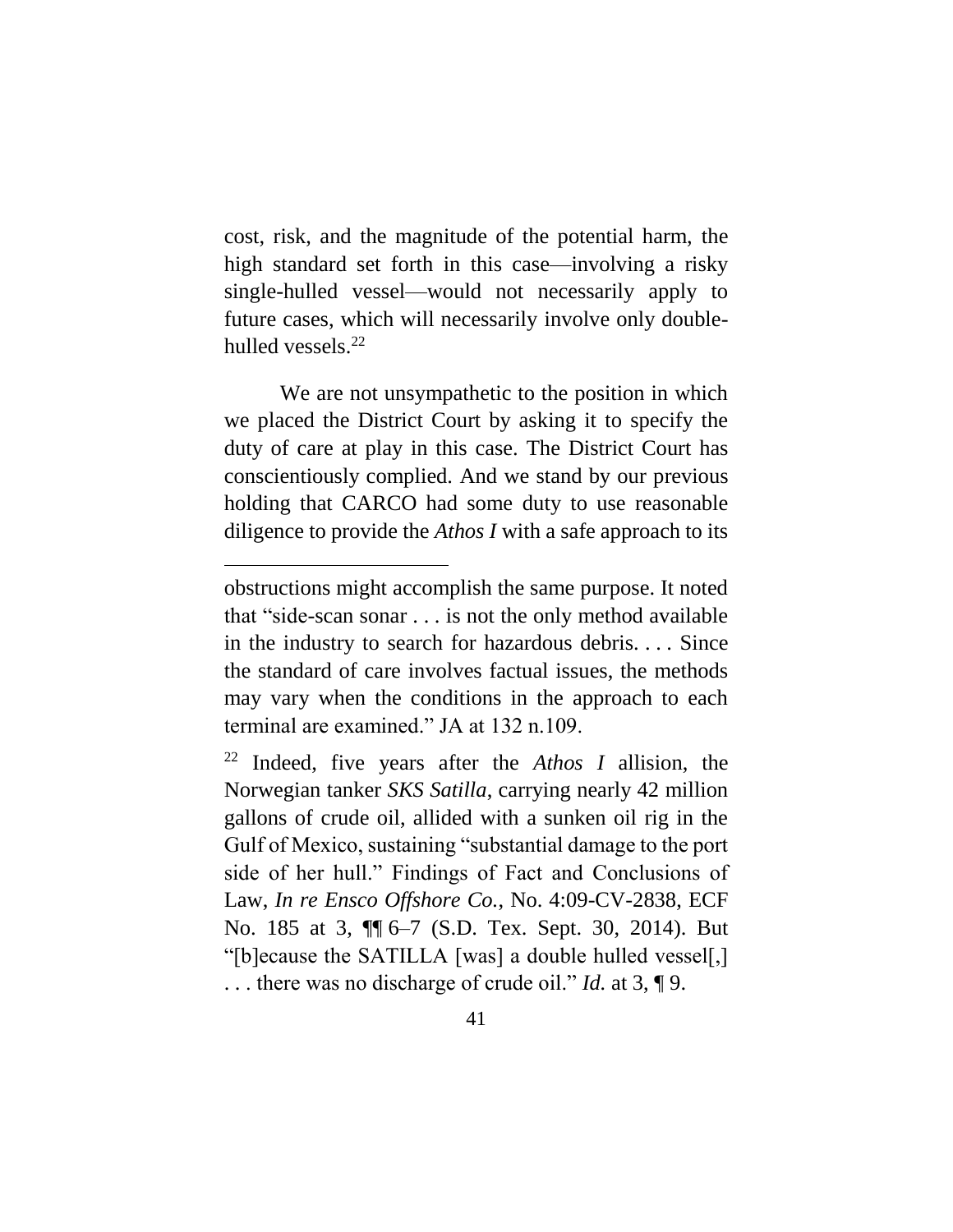berth—a duty it may or may not have breached. *In re Frescati*, 718 F.3d at 211. Nevertheless, given CARCO's independent liability in contract and our decision to affirm on that basis, we will once again decline to outline precisely what CARCO's duty of reasonable diligence entailed.

#### <span id="page-41-0"></span>**VI. Subrogation and Equitable Recoupment**

This litigation does not implicate the interests of only Frescati and CARCO. The United States reimbursed Frescati for \$88 million in cleanup expenses above the liability limit established by the OPA. Consequently, the United States became subrogated to Frescati's claims, and joined the fray by filing suit against CARCO in  $2008.<sup>23</sup>$ 

each and every substantive and procedural right available to a defendant . . . including

<sup>23</sup> The United States and CARCO reached a partial settlement agreement before the first trial. Both the United States and CARCO agreed to forgo any negligence claims they might have had against one another. The parties agreed that the United States would pursue only its contract claim against CARCO. As a result, the United States' judgment against CARCO was based solely on CARCO's contractual liability under the safe berth warranty. CARCO, for its part, reserved in the settlement agreement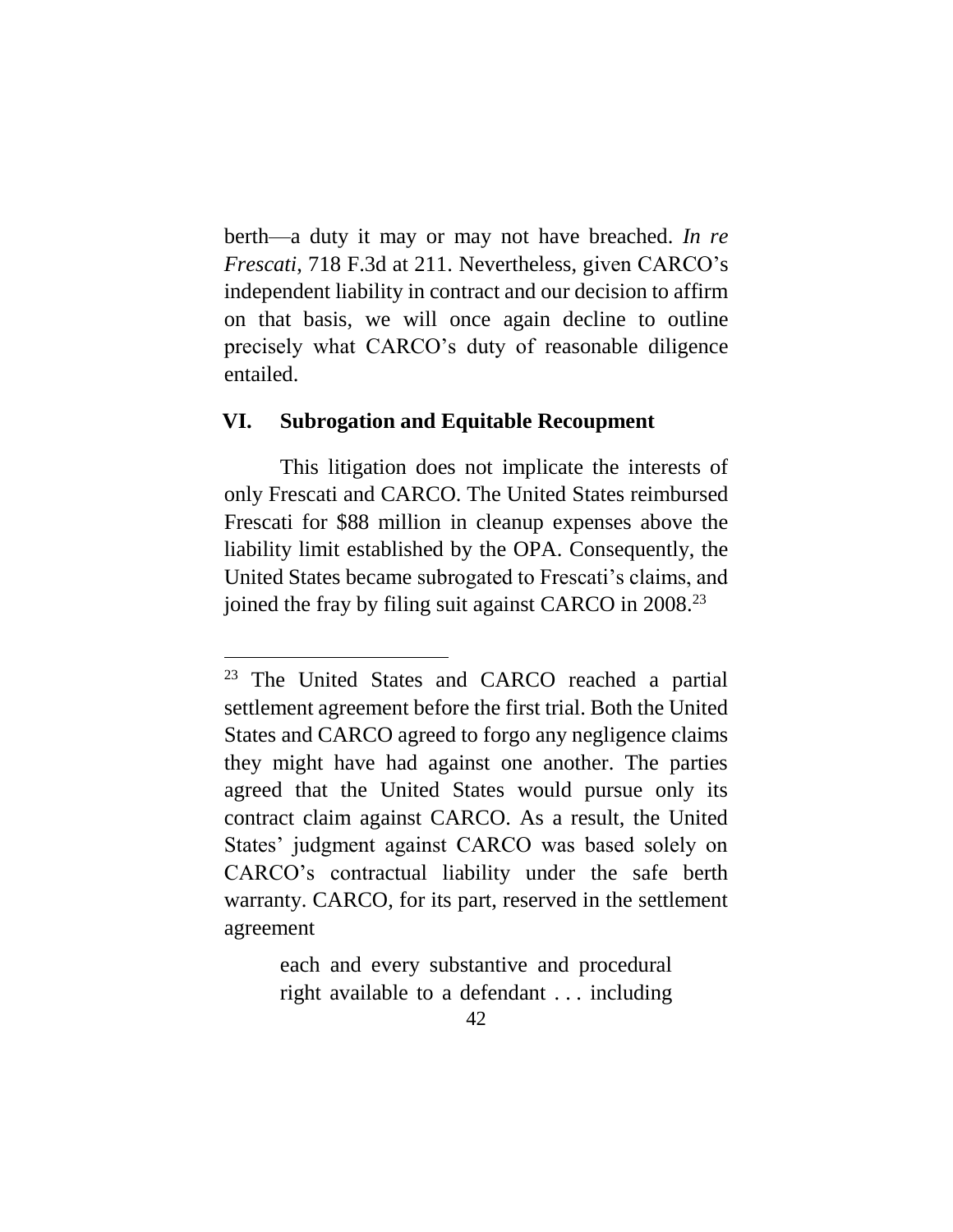Frescati initially paid for the oil spill cleanup costs as a "responsible party" under the OPA. *See* 33 U.S.C. § 2702(a). The OPA allows a responsible party like Frescati to limit its liability to a specified sum; any cleanup costs above that amount are reimbursed out of the Oil Spill Liability Trust Fund.<sup>24</sup> *See* 33 U.S.C. § 2704. Under this

> but not limited to the right to raise affirmative defenses under any theory or doctrine of law or equity, the right to assert setoff or recoupment and the right to assert compulsory or non-compulsory counterclaims other than a Claim for Contribution or Indemnity . . . .

JA at 391.

<sup>24</sup> The Oil Spill Liability Trust Fund, administered by the Coast Guard, serves much like insurance for the oil transportation industry. Companies that import oil into the United States pay a per-barrel fee into the Trust Fund. When a tanker vessel spills oil, the OPA assigns liability for the cleanup to a "responsible party"—typically the owner of the vessel from which the oil spilled. The responsible party is liable for all cleanup costs associated with the spill. If the costs exceed a liability cap established by the OPA, the Trust Fund reimburses the responsible party for all expenses above the statutory cap. Liability under the OPA does not preclude a responsible party from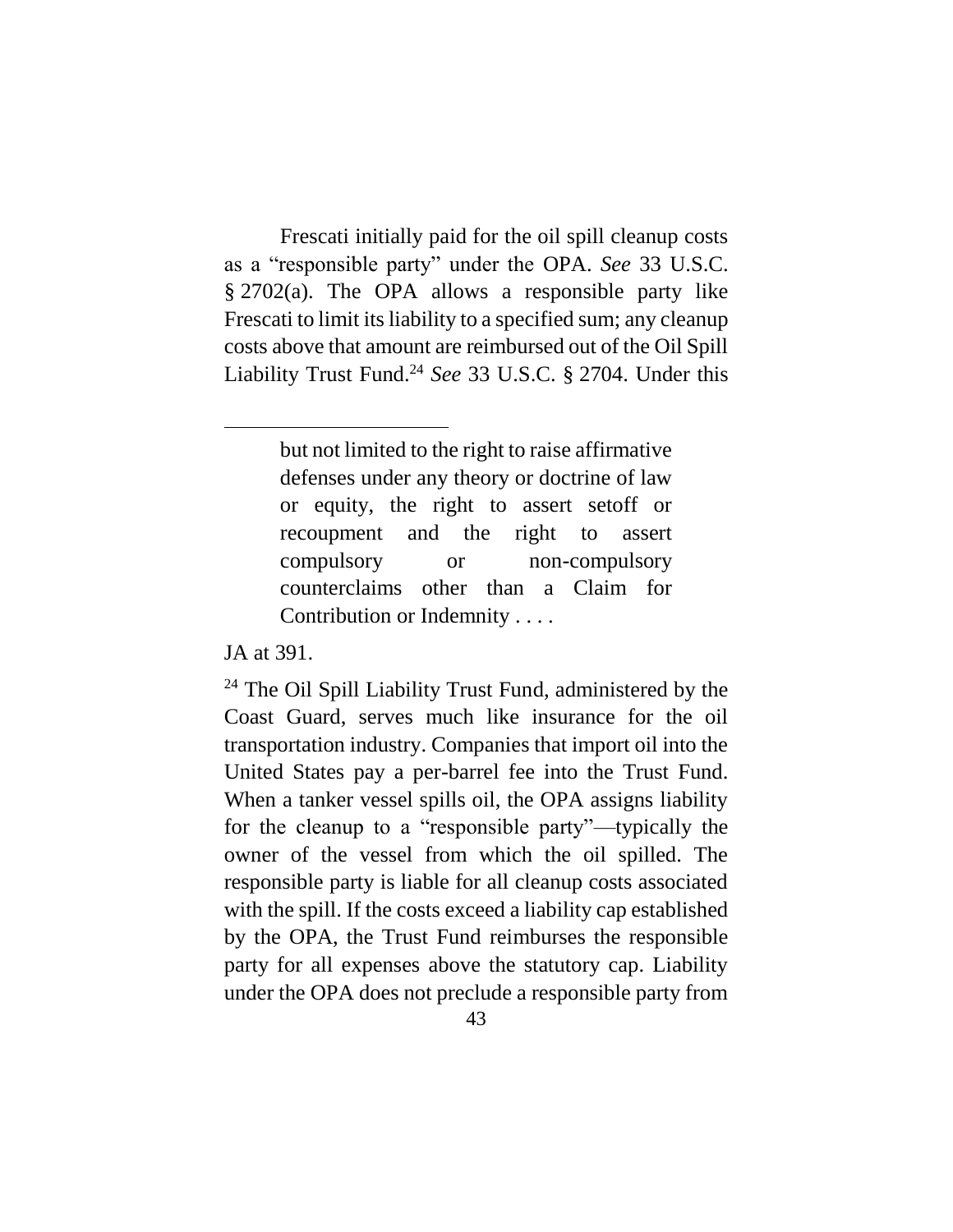scheme, Frescati's liability for the cost of the oil spill cleanup was limited to approximately \$45 million. The Trust Fund reimbursed Frescati for its remaining cleanup costs, which totaled approximately \$88 million. The United States then became statutorily "subrogated to all rights, claims, and causes of action that the claimant [Frescati] has under any other law." 33 U.S.C. § 2715(a). The United States pursued these claims against CARCO as a "person who is liable, pursuant to any law, to the compensated claimant [Frescati] or to the Fund, for the cost or damages for which the compensation was paid." 33 U.S.C. § 2715(c).

Pursuant to the partial settlement agreement, the United States limited itself to the same contractual claims Frescati asserted. Because CARCO was liable to Frescati in contract, it was also liable to the United States for the amount the Trust Fund had reimbursed Frescati: nearly \$88 million. But CARCO asserted a defense against the United States it did not assert against Frescati—equitable

 $\overline{a}$ 

bringing any claims it has against a third party under any other law. The United States, to the extent the Trust Fund has reimbursed the responsible party's costs, steps into the shoes of the responsible party as subrogee and may pursue claims against a third party as if it were the responsible party. Any recovery won by the United States is returned to the Trust Fund to cover future oil spill reimbursements.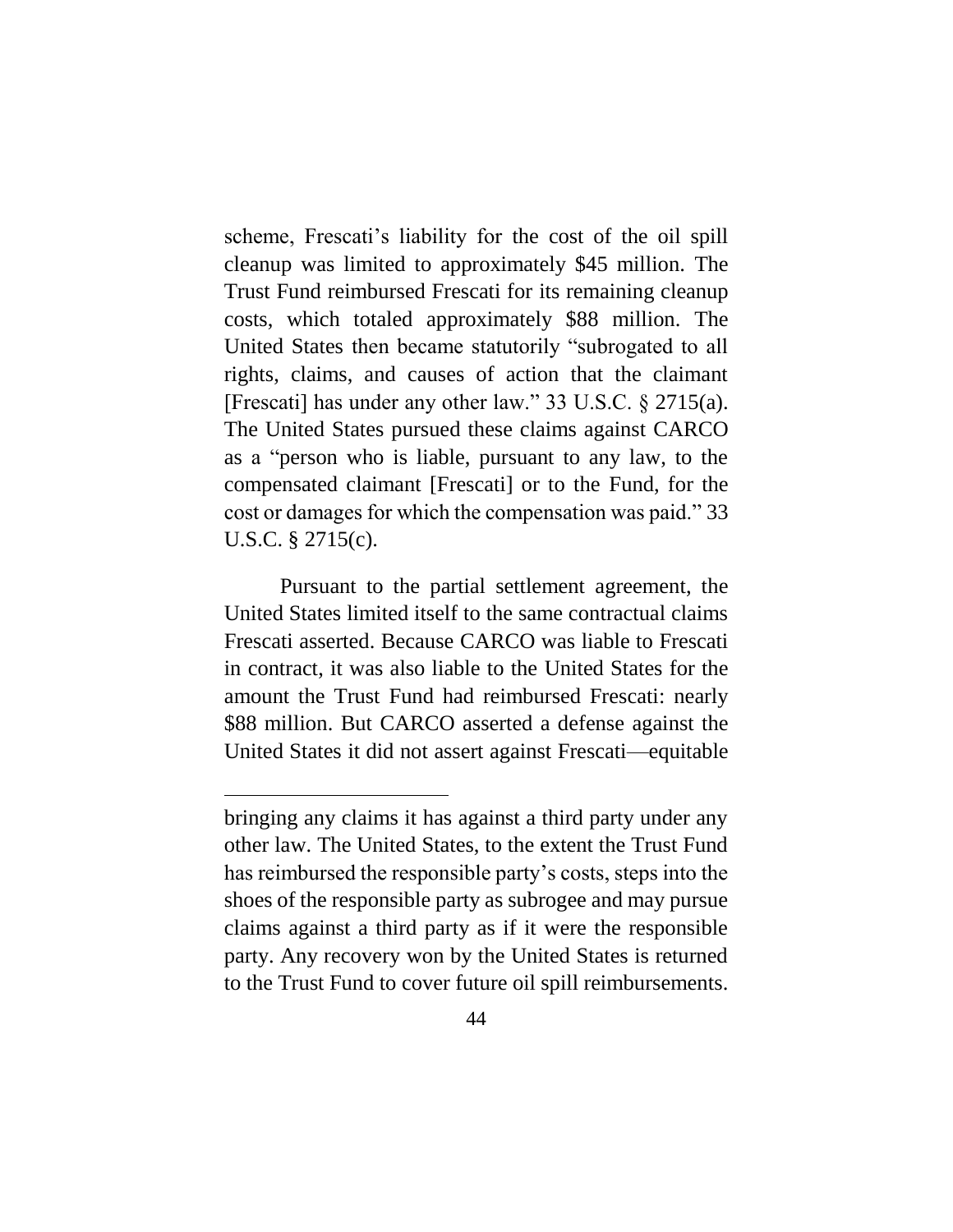recoupment—and in response, the District Court reduced the United States' judgment by 50%. Both CARCO and the United States appealed. CARCO argues that the District Court erred by not eliminating the United States' recovery, while the United States argues that the District Court should have left the contract judgment untouched and denied CARCO any equitable remedy. We conclude that the District Court erred by reducing the United States' judgment by 50%. The United States is entitled to a full recovery.

### **a. Subrogation and Subrogee-Specific Defenses**

<span id="page-44-0"></span>As an initial matter, we note that the dispute between CARCO and the United States presents an unusual question about the nature of subrogation. Subrogation itself is not unusual; in general terms, it "simply means substitution of one person for another; that is, one person is allowed to stand in the shoes of another and assert that person's rights against a third party." *US Airways v. McCutchen*, 569 U.S. 88, 97 n.5 (2013). Most often, it arises in the insurance context as a procedural mechanism to allow an insurer (the subrogee) to step into the shoes of its insured (the subrogor) after it has compensated the insured for harm caused by a third party. The subrogee, having stepped into the shoes of the subrogor, is entitled to assert all of the subrogor's rights and claims against the responsible third party. Likewise,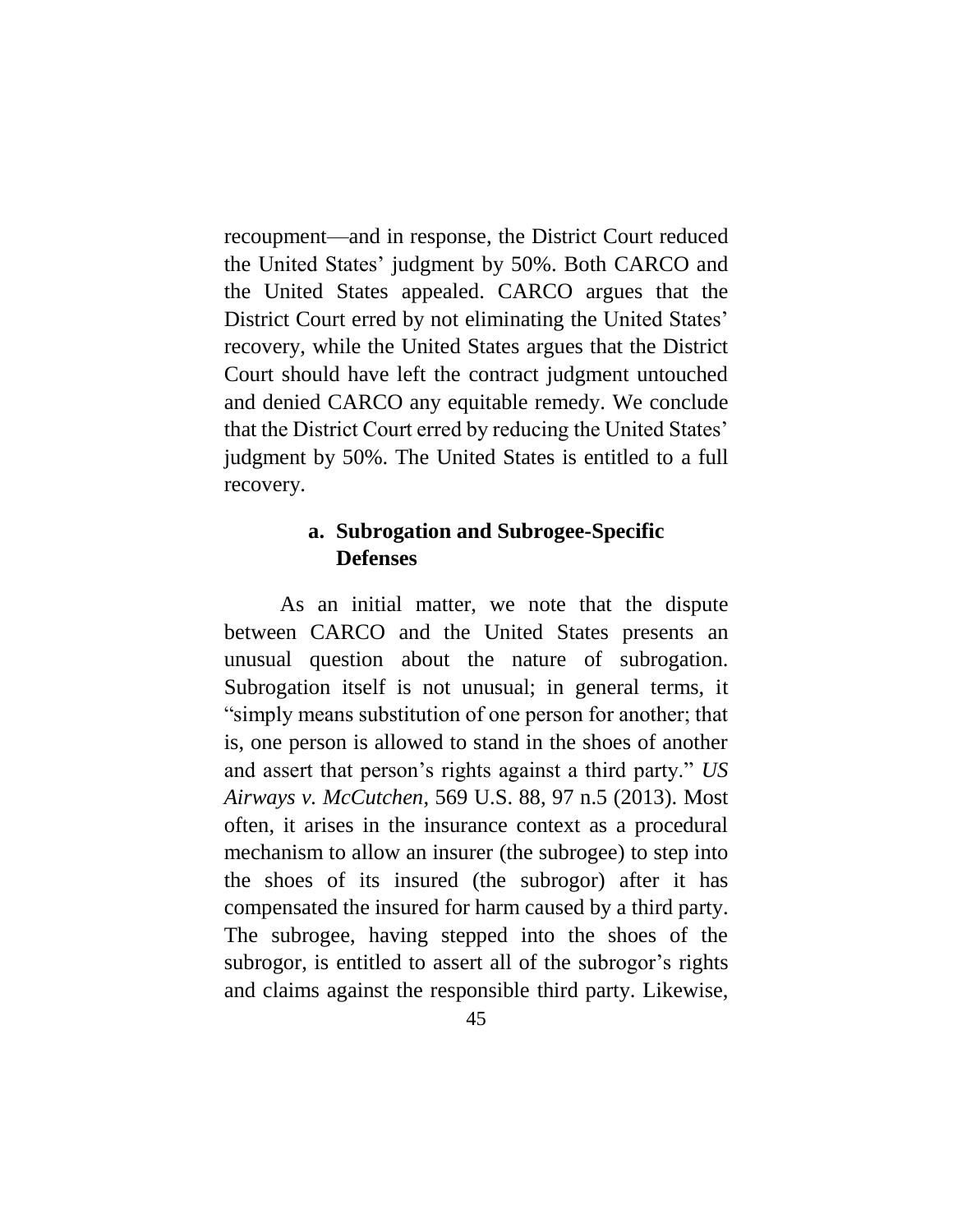the third party—now defending an action brought by the subrogee—is entitled to assert every defense it otherwise could have raised against the subrogor. In that vein, the third party's liability to a subrogee cannot be greater than it would have been to the subrogor. Restatement (Third) of Restitution & Unjust Enrichment § 24.

All that is unexceptional. The unusual question presented here is whether a third party may assert a defense against a subrogee that it could *not* assert against the subrogor. As we discussed above, CARCO is liable to Frescati, the subrogor, in contract. Consequently, CARCO is liable to the United States, the subrogee, under that very same contract. But CARCO wishes to assert a defense against the United States—namely, that equitable recoupment requires the United States to bear the loss rather than CARCO because of the allegedly misleading conduct of three federal agencies—that it could not assert against Frescati.

The United States makes a related argument. Its position is that the equitable recoupment defense, predicated as it is on the conduct of federal agencies rather than the contractual relationship between Frescati and the United States, violates the statutory subrogation provision of the OPA. Specifically, the United States argues that it is entitled to "all [of Frescati's] rights, claims, and causes of action" under the OPA. 33 U.S.C. § 2715(a). Frescati's contractual right is not limited by CARCO's claims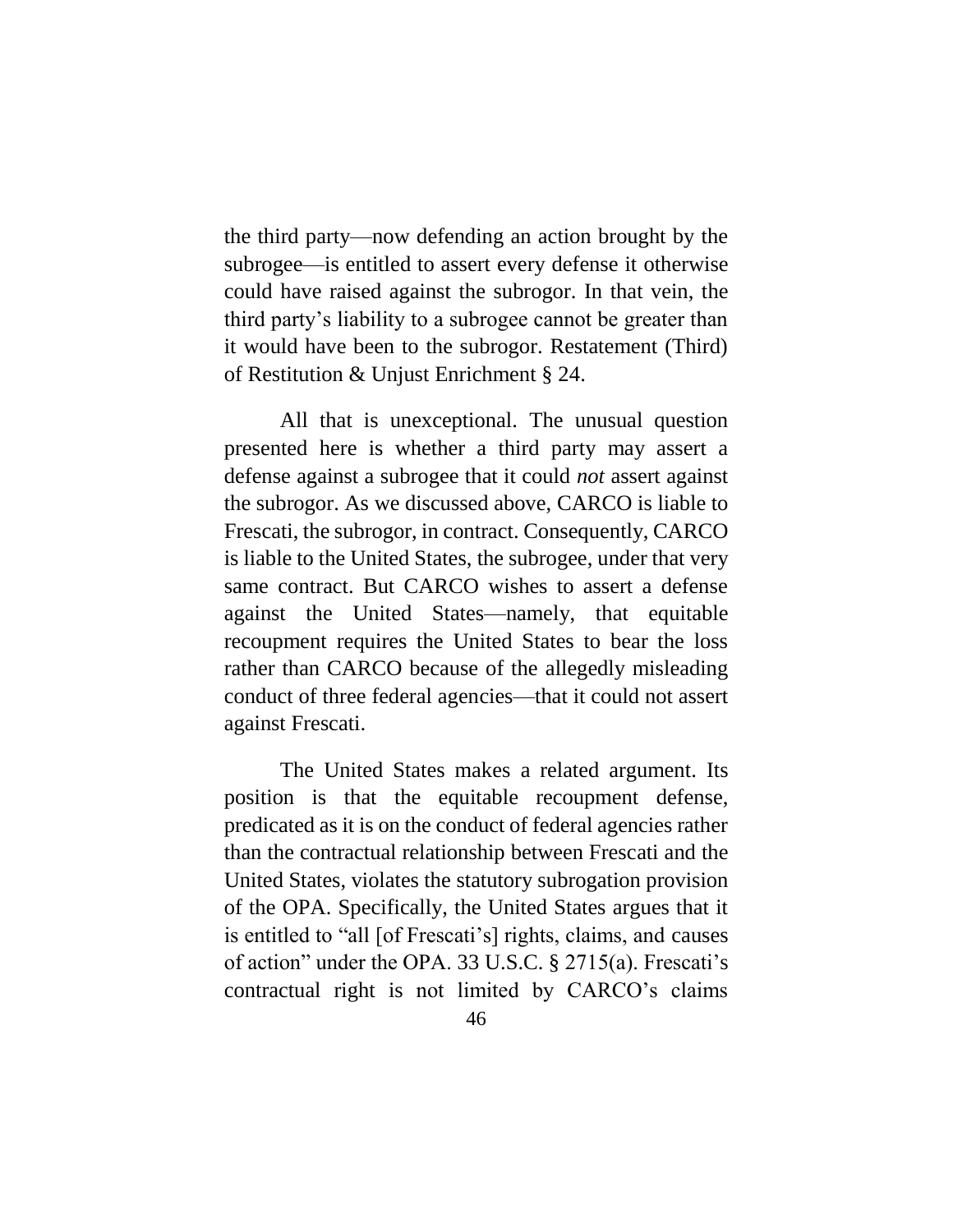against the Coast Guard, NOAA, and the Army Corps of Engineers; the United States asserting Frescati's contractual right should also not be so limited, and to do otherwise would infringe on the United States' statutory entitlement. When Frescati has the right to a full recovery under its contract, the argument goes, so does the United States.

We agree. CARCO may only assert defenses against the United States' subrogated claims which it could have asserted against Frescati—including any equitable recoupment defense it could have asserted against Frescati. In its capacity as a subrogee, the United States should be subject to the same treatment as Frescati. Just as the United States, as subrogee, may only assert Frescati's claims, CARCO, as defendant, is not entitled to extra defenses because the United States asserts Frescati's claims rather than Frescati itself. Of course, no party is exempt from the Federal Rules of Civil Procedure. The United States is subject to the ordinary procedural rules governing counterclaims and third-party complaints, and the OPA does not bar CARCO from asserting whatever claims it has against the United States using those recognized procedural mechanisms where appropriate.<sup>25</sup>

 $25$  This issue is complicated by the fact that the specific defense asserted by CARCO, equitable recoupment, is sometimes pleaded as a defense, and sometimes as a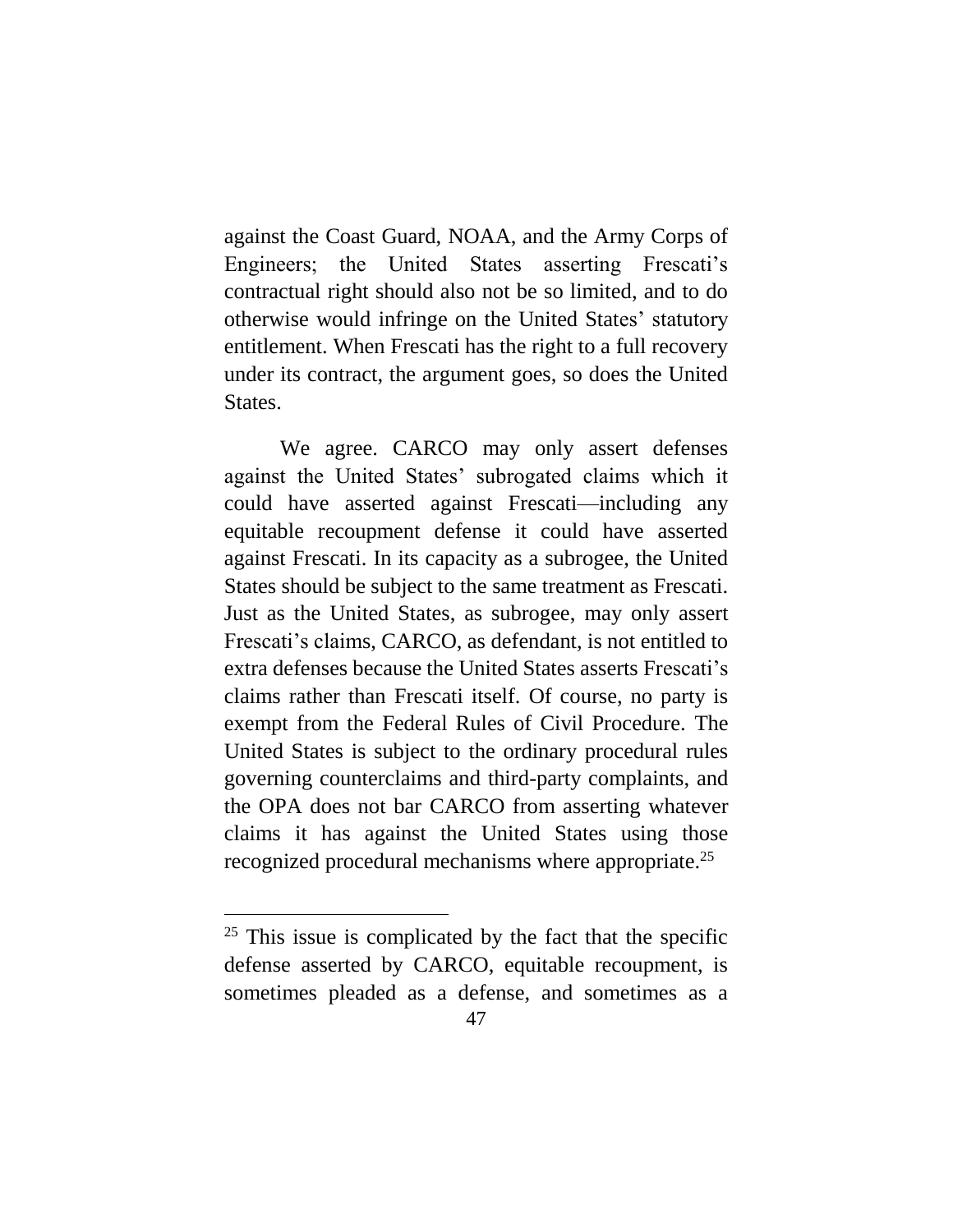In this case, the only claim asserted by the United States is Frescati's contract claim. *In re Frescati*, 718 F.3d at 189; JA at 390. It follows that CARCO's equitable recoupment defense must be directed toward the United States' contract claim. *See* 718 F.3d at 214 (declining to preclude CARCO from raising "equitable defense[s] to the Government's subrogation claims"). If CARCO had other cognizable claims against the three federal agencies involved in regulating the Delaware River and the anchorage, sounding in tort or otherwise, it was free to assert them in a third-party complaint or counterclaim, just as the United States was free to pursue other claims against CARCO.<sup>26</sup> In that light, we proceed to analyze CARCO's

 $\overline{a}$ 

<sup>26</sup> CARCO was also free to waive its claims against the United States, and vice versa. Indeed, both CARCO and

counterclaim. We do not mean to imply that CARCO should have pleaded equitable recoupment as a counterclaim rather than a defense. However it is pleaded, "recoupment is in the nature of a defense arising out of some feature of the transaction upon which the plaintiff's action is grounded," and here, the plaintiff's action is grounded in Frescati's contractual right. *Bull v. United States*, 295 U.S. 247, 262 (1935). To the extent CARCO had cognizable claims against the Coast Guard, NOAA, and the Army Corps of Engineers, it should have asserted those claims directly, rather than as a defense to Frescati's now-subrogated contract claim.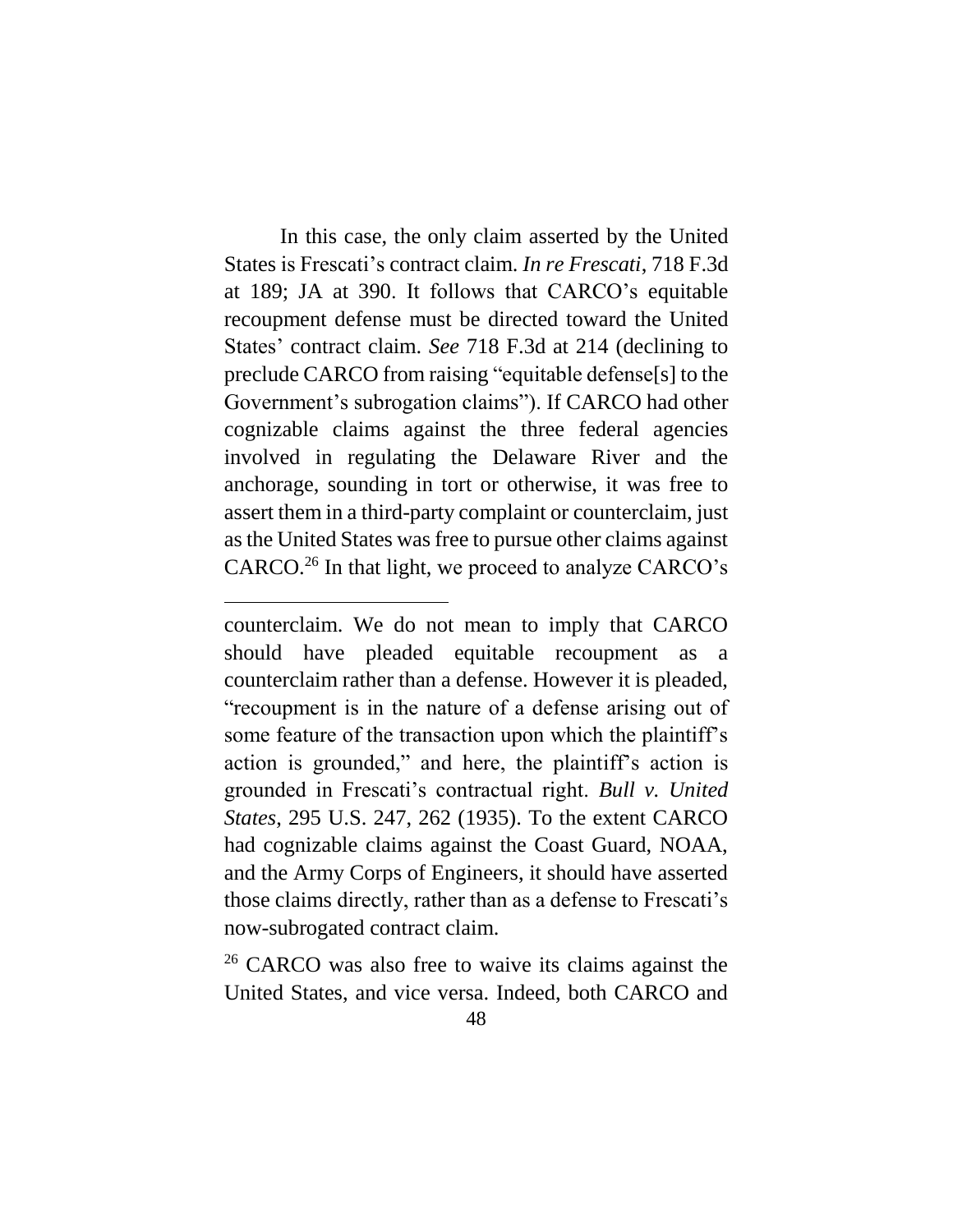equitable recoupment defense as it applies to the United States' contractual rights.

#### **b. Equitable Recoupment**

<span id="page-48-0"></span>Equitable recoupment is a "principle that diminishes a party's right to recover a debt to the extent that the party holds money or property of the debtor to which the party has no right."<sup>27</sup> *In re Frescati*, 718 F.3d at

 $27$  A classic example of recoupment is a situation in which the statute of limitations is different for two related claims

the United States waived certain rights in the 2009 partial settlement agreement, including CARCO's waivers of the rights to bring a "Claim for Contribution or Indemnity . . . whether based on principles of common law, contract, quasi-contract or tort," and "demand that the court reduce or offset the damages awarded to the United States . . . based on evidence that the negligence or fault of the United States in failing to detect, mark and/or remove underwater obstructions to navigation . . . caused or contributed to the ATHOS I Incident." JA at 389. At an earlier stage in the litigation, the United States argued that CARCO's equitable recoupment defense amounted to a violation of the settlement agreement. The United States eventually waived that argument by failing to raise it at the first trial, and so we need not consider it today. *In re Frescati*, 718 F.3d at 214.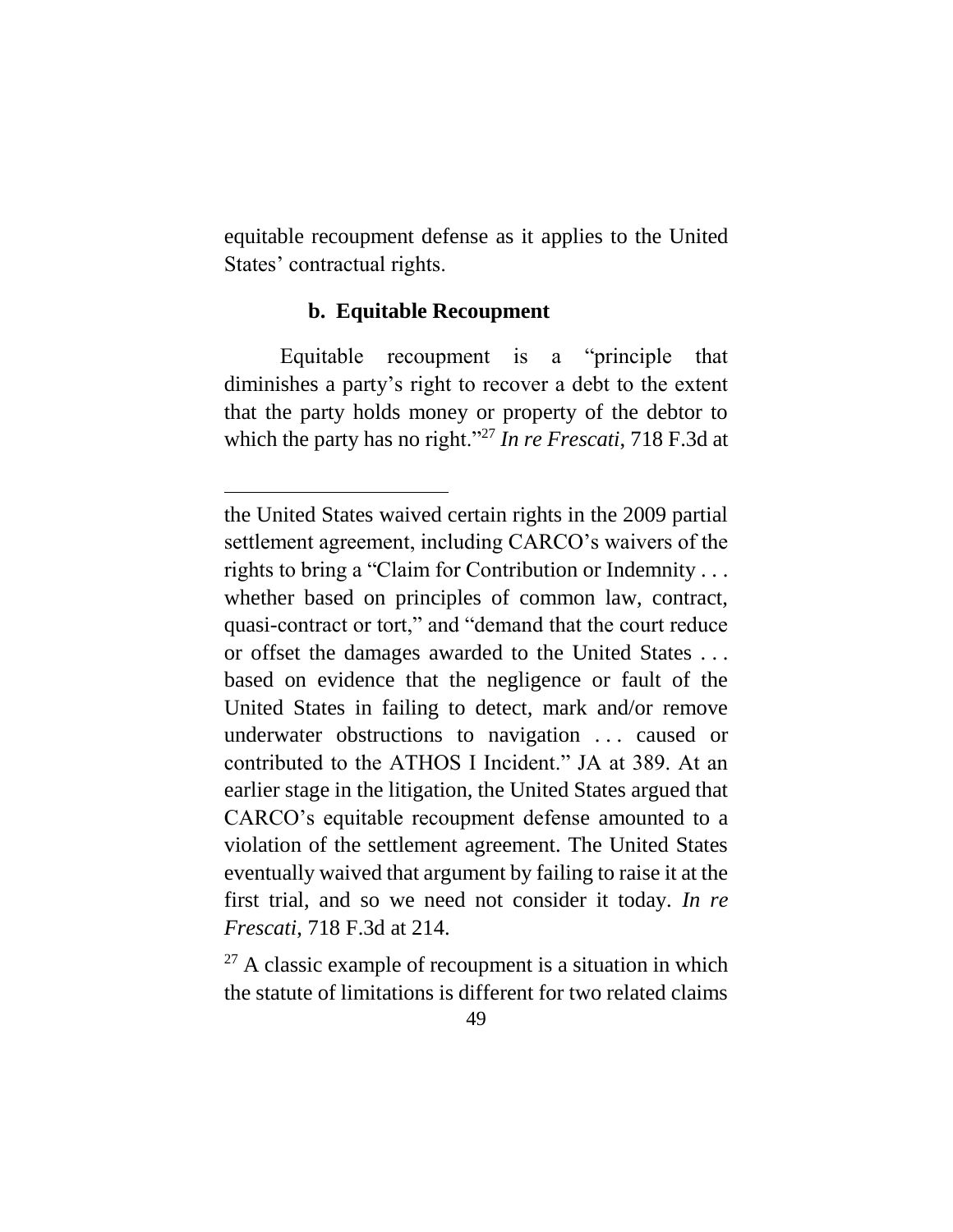214 n.35. For an equitable recoupment defense to succeed, the defendant must possess a claim against the plaintiff arising from the same transaction or occurrence as the plaintiff's suit, seeking relief of the same kind as that sought by the plaintiff, in an amount no greater than that

 $\overline{a}$ 

arising out of the same transaction—when, for example, the statute of limitations period during which the United States may file a claim against a taxpayer for underpayment of the income tax is longer than the period during which a taxpayer may file a claim for a refund of overpayment of the estate tax. The taxpayer (in this case, the estate of a decedent) pays the estate tax and final year's income tax. Sometime later, after the statute of limitations has run on the estate tax overpayment but not the income tax underpayment, the government claims the taxpayer owes additional income tax for the taxpayer's final year. Due to the increased income tax liability for the year, the taxpayer now owes less in estate tax—but the statute of limitations has already run, and the taxpayer cannot amend the estate tax return. In an action brought by the government to recover the extra income tax owed, the taxpayer may assert an equitable recoupment defense for the amount of the overpayment of the estate tax, even though the statute of limitations has run and the taxpayer would not otherwise have been able to recover the overpayment. *See generally Bull v. United States*, 295 U.S. 247 (1935).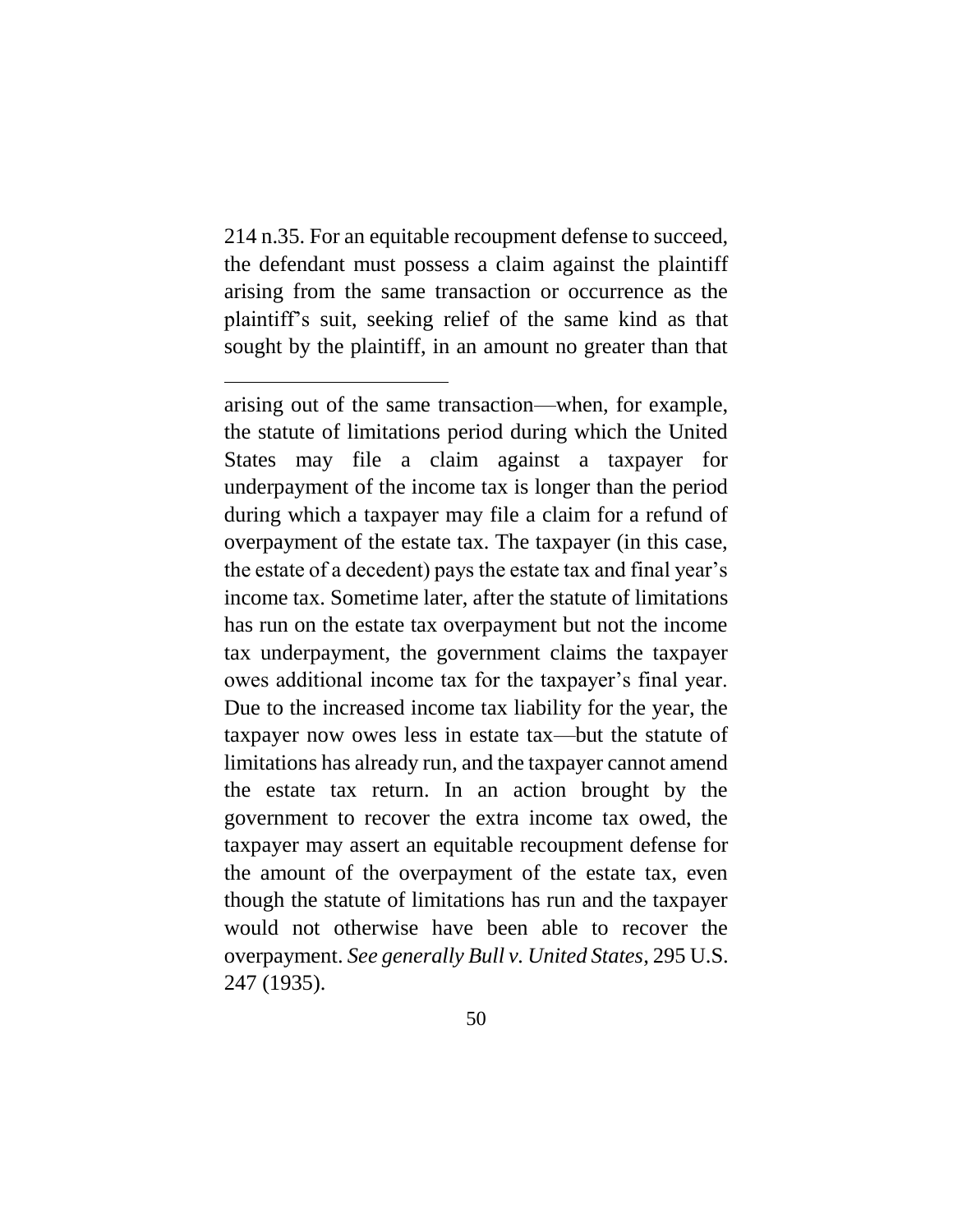sought by the plaintiff. *See Livera v. First Nat'l State Bank of New Jersey*, 879 F.2d 1186, 1195 (3d Cir. 1989).

CARCO's equitable recoupment defense faces at least two serious obstacles. As an initial matter, the United States questions whether CARCO possesses a "claim" against it, rather than a generalized request for the court to balance the equities. Second, the United States questions whether CARCO seeks relief of the same kind as the United States. On both points, CARCO fails to meet its burden.

CARCO's claim, such as it is, appears to be that the equities favor CARCO, and require the United States to bear the cost of the spill. CARCO argues that the United States, through the Coast Guard, NOAA, and the Army Corps of Engineers, had responsibility for maintaining the anchorage where the allision occurred free of obstructions. In the alternative, if the agencies were not responsible to preemptively search for obstructions, CARCO argues they should have more explicitly made clear that they were not conducting such searches. CARCO asserts that it reasonably believed, based on the agencies' conduct, that the agencies were maintaining the anchorage free of obstructions. Additionally, CARCO argues that equity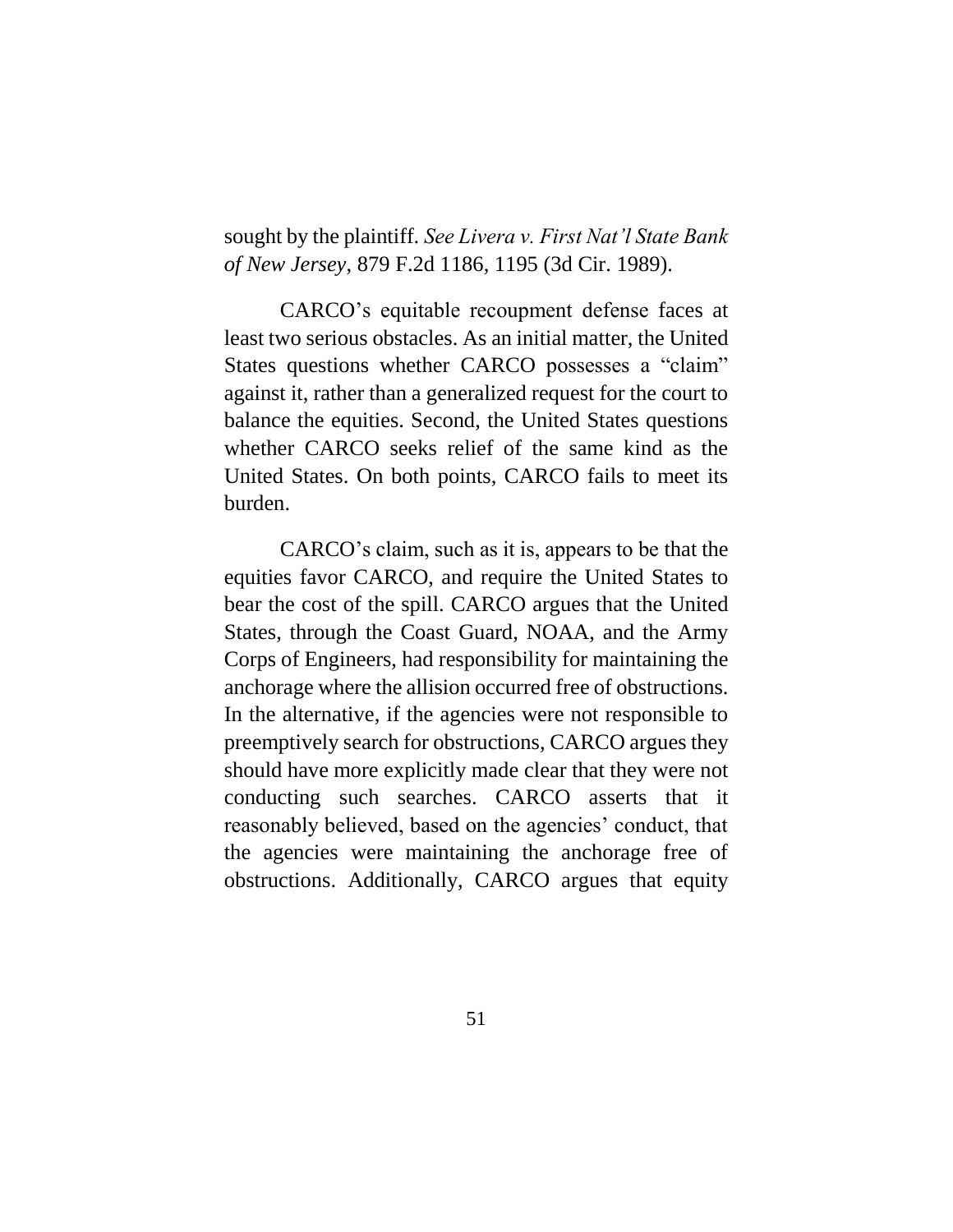requires the Oil Spill Liability Trust Fund to bear the cost of the cleanup rather than CARCO.<sup>28</sup>

 $\overline{a}$ 

<sup>&</sup>lt;sup>28</sup> Though it is not necessary to our holding, we note that these equities do not appear to favor CARCO. As to agency regulation and maintenance of the anchorage where the allision occurred, the District Court held that the agencies did not have a duty to maintain the anchorage free of obstructions. The United States does not preemptively search for obstructions in the anchorage, it is not responsible for doing so, and it did not tell CARCO that it would do so. To the extent CARCO believed otherwise, CARCO simply misunderstood the regulatory structure and the responsibilities (and indeed, the capabilities) of the agencies.

Additionally, to the extent—if at all—that the Coast Guard, NOAA, and the Army Corps of Engineers were responsible for the *Athos I* oil spill, reducing the recovery of the United States in this case would not be equitable. Beyond our concerns relating to subrogation (equity would certainly not favor reducing Frescati's recovery under these circumstances), such a decision would impose liability on the Oil Spill Liability Trust Fund, not the responsible agencies. Any recovery based on the United States' subrogated claim flows back to the Trust Fund, out of which the United States originally reimbursed Frescati. 26 U.S.C. § 9509(b)(3). The Trust Fund is not intended (or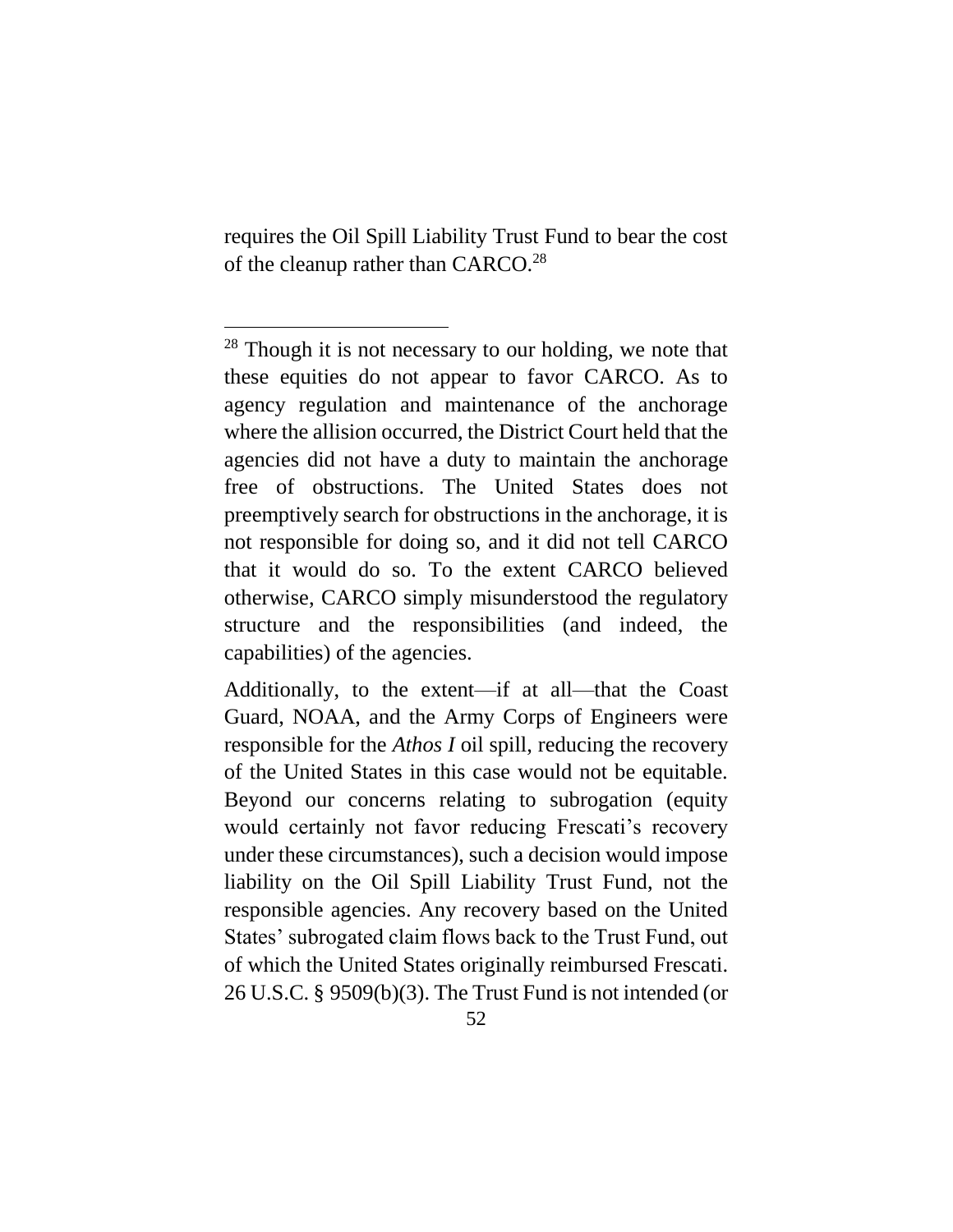Equitable recoupment requires more than just a request to balance the equities. CARCO points out that although equitable recoupment most often arises in the context of offsetting monetary claims, as in tax or bankruptcy cases, it is not necessarily limited to those situations. *See, e.g.*, *Oneida Indian Nation of New York v.* 

allowed by statute) to be used as a slush fund to cover the liabilities of federal agencies. *See* 33 U.S.C. § 2712 ("Uses of the Fund").

As a final point, the purpose of the Trust Fund is not to absorb the cost of cleaning up oil spills; indeed, almost the opposite is true. The OPA creates a strict liability regime for responsible parties, while capping that liability at a set amount. But the Trust Fund was not designed to bear those costs indefinitely; the subrogation provision of 33 U.S.C. § 2715 allows the United States, on behalf of the Trust Fund, to pursue any claim a responsible party could have brought against a third party under any law, in order to recover the money paid out by the Trust Fund and preserve the Trust Fund's ability to respond quickly to spills in the future. The OPA is intended to quickly compensate victims of spills, minimize environmental damage, and internalize the costs of oil spills within the oil industry. The subrogation provision serves those purposes by letting cleanup costs fall upon the liable party, rather than with the Trust Fund.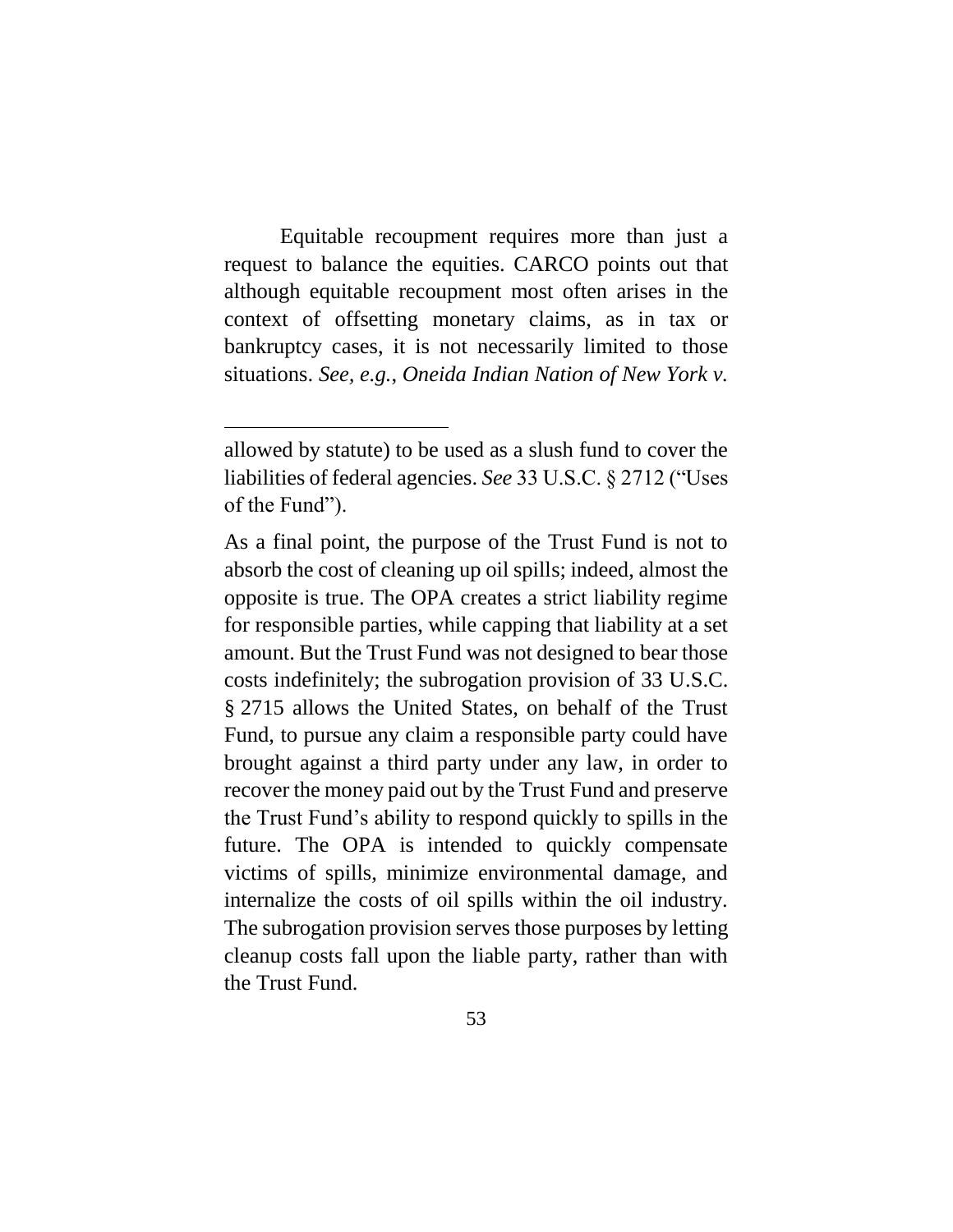*New York*, 194 F. Supp. 2d 104, 136–37 (N.D.N.Y. 2002) (allowing an equitable recoupment defense in the context of offsetting requests for declaratory judgments in a land rights case). But CARCO still must assert some cognizable claim, rather than simply a request for the Court to reduce the United States' damages in the interest of equity. Here, CARCO has failed to do so.

Neither does CARCO seek the same kind of relief as the United States. The United States seeks contractual relief, to which it is entitled by operation of statute. *See* 33 U.S.C. § 2715. CARCO, by contrast, seeks equitable relief, or (on another reading) essentially tort-based relief grounded in misrepresentation by the agencies. The mismatched relief sought by CARCO and the United States does not support CARCO's equitable recoupment defense.

The requirement that a defendant seek the same kind of relief as has been sought in the plaintiff's claim is a fundamental requisite for recoupment. The defense is not intended to be a catch-all to allow any claims otherwise barred by time, settlement, or statute to be heard as equity seems to require. Equitable recoupment is intended to allow only truly similar claims arising from the same transaction to offset one another in the interest of equity between the parties. As noted, equitable recoupment is well-suited for disputes in which two claims arise out of the same taxable event or the same contractual obligation,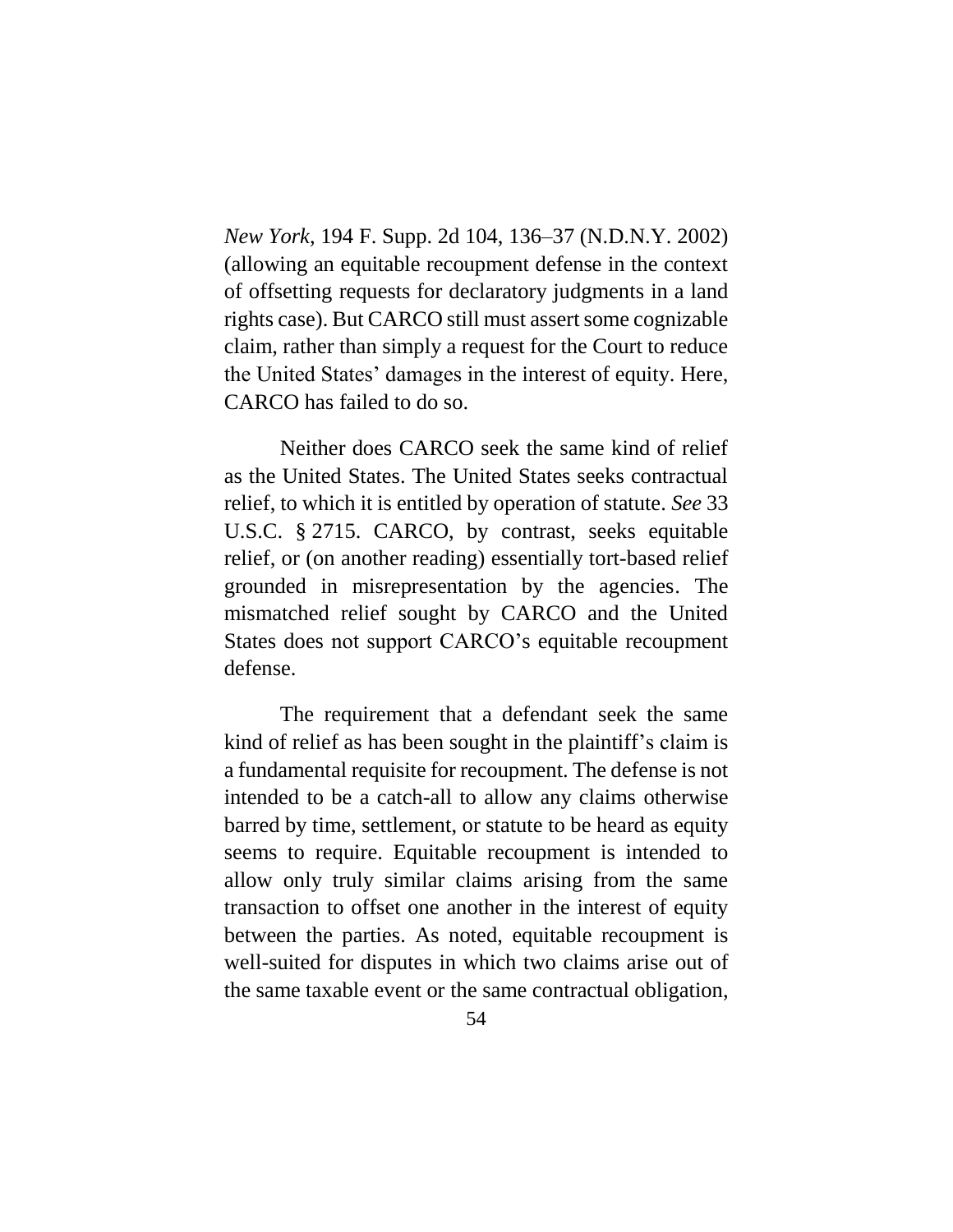as often seen in tax or bankruptcy cases. When, as here, the plaintiff seeks relief on a contract, the defendant may not resort to equitable recoupment as a means to assert a non-contractual claim, whether sounding in an equitablebalancing analysis, in tort, or otherwise.

CARCO has failed to meet its burden of establishing an equitable recoupment defense. It is liable to the United States in full.

# <span id="page-54-0"></span>**VII. Limitation of Liability under the Oil Pollution Act**

CARCO argues that a provision of the OPA, 33 U.S.C.  $\S 2702(d)(2)(B)$ , limits its liability in this case to the same extent to which Frescati's liability was limited approximately \$45 million. Because CARCO did not raise this defense with the requisite clarity until nearly ten years after this litigation began, the District Court concluded that CARCO waived it. We agree that the defense was waived.

A District Court's holding that an affirmative defense has been waived is reviewed for abuse of discretion. *Cetel v. Kirwan Financial Group, Inc.*, 460 F.3d 494, 506 (3d Cir. 2006). Waiver is appropriate if the party raising the defense did not do so at a "pragmatically sufficient time" and if the opposing party would be prejudiced if the defense were allowed. *Charpentier v. Godsil*, 937 F.2d 859, 864 (3d Cir. 1991).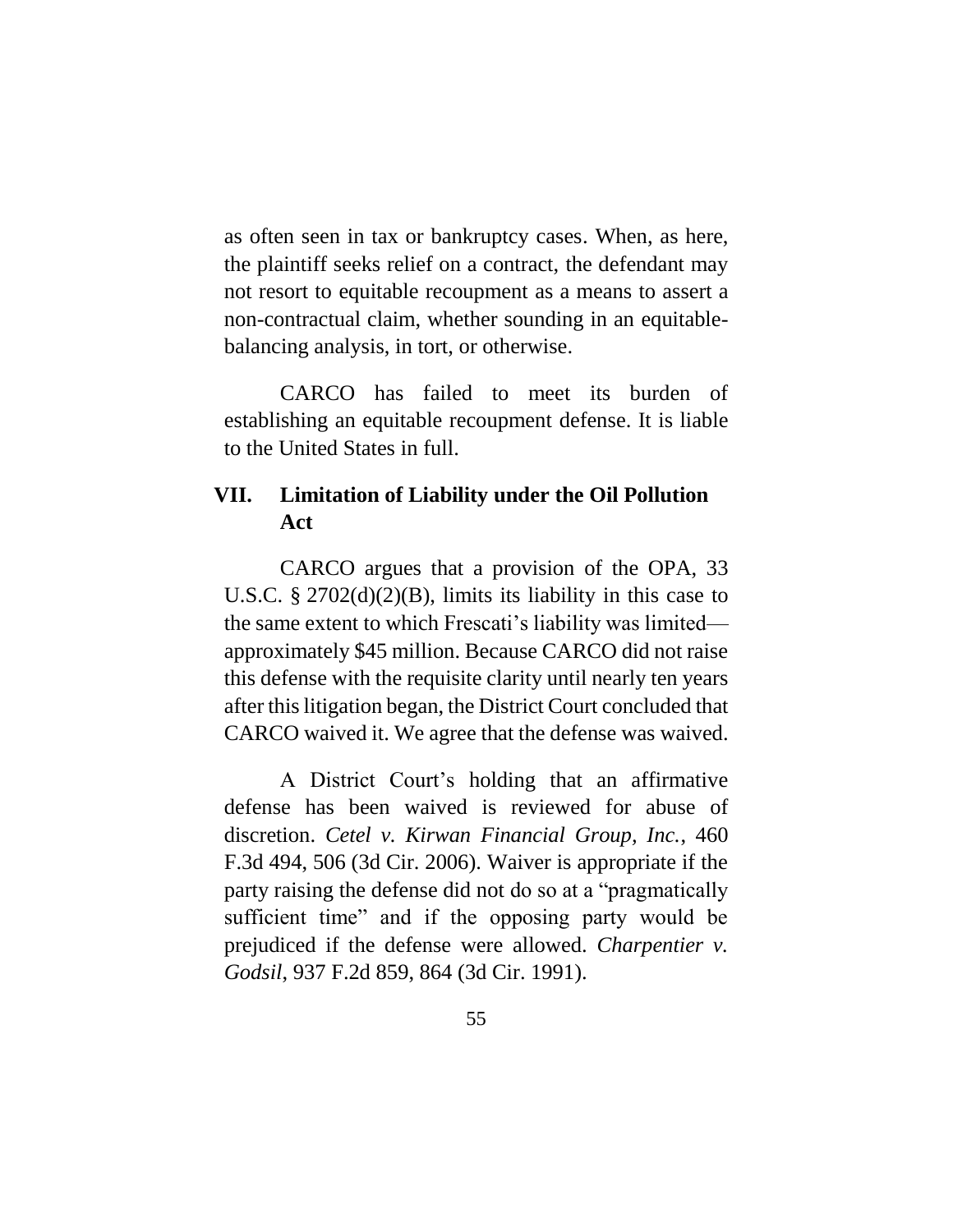Whether CARCO raised its defense at a pragmatically sufficient time requires us to determine *when* CARCO first raised the § 2702(d)(2)(B) defense. CARCO argues that it first raised the limitation defense in its 2005 answer to Frescati's Amended Counterclaim by referring to the OPA. The District Court concluded that CARCO's answer contained nothing that would have put Frescati or the United States on notice that CARCO planned to rely on a limitation of liability defense. In general, "[a]n affirmative defense . . . 'need not be articulated with any rigorous degree of specificity, and is sufficiently raised for purposes of [Fed. R. Civ. P. 8] by its bare assertion.'" *Moody v. Atl. City Bd. of Educ.*, 870 F.3d 206, 218 (3d Cir. 2017) (quoting *Zotos v. Lindbergh Sch. Dist.*, 121 F.3d 356, 361 (8th Cir. 1997)). Nevertheless, the party asserting the defense must actually do so, and in a way that gives fair notice of that defense.

CARCO relies on the averment listed as its "Seventh Separate Defense," which reads simply: "The claims and causes of action set forth in the plaintiffs' Amended Counterclaim are barred in whole or in part by the provisions of the Oil Pollution Act of 1990, 33 U.S.C. § 2701, et seq." JA at 355. Noticeably absent from this general averment is any specific citation to the limitation of liability defense or even a description of the nature of the defense. This is significant, because the OPA includes a number of potential affirmative defenses. *See, e.g.*, 33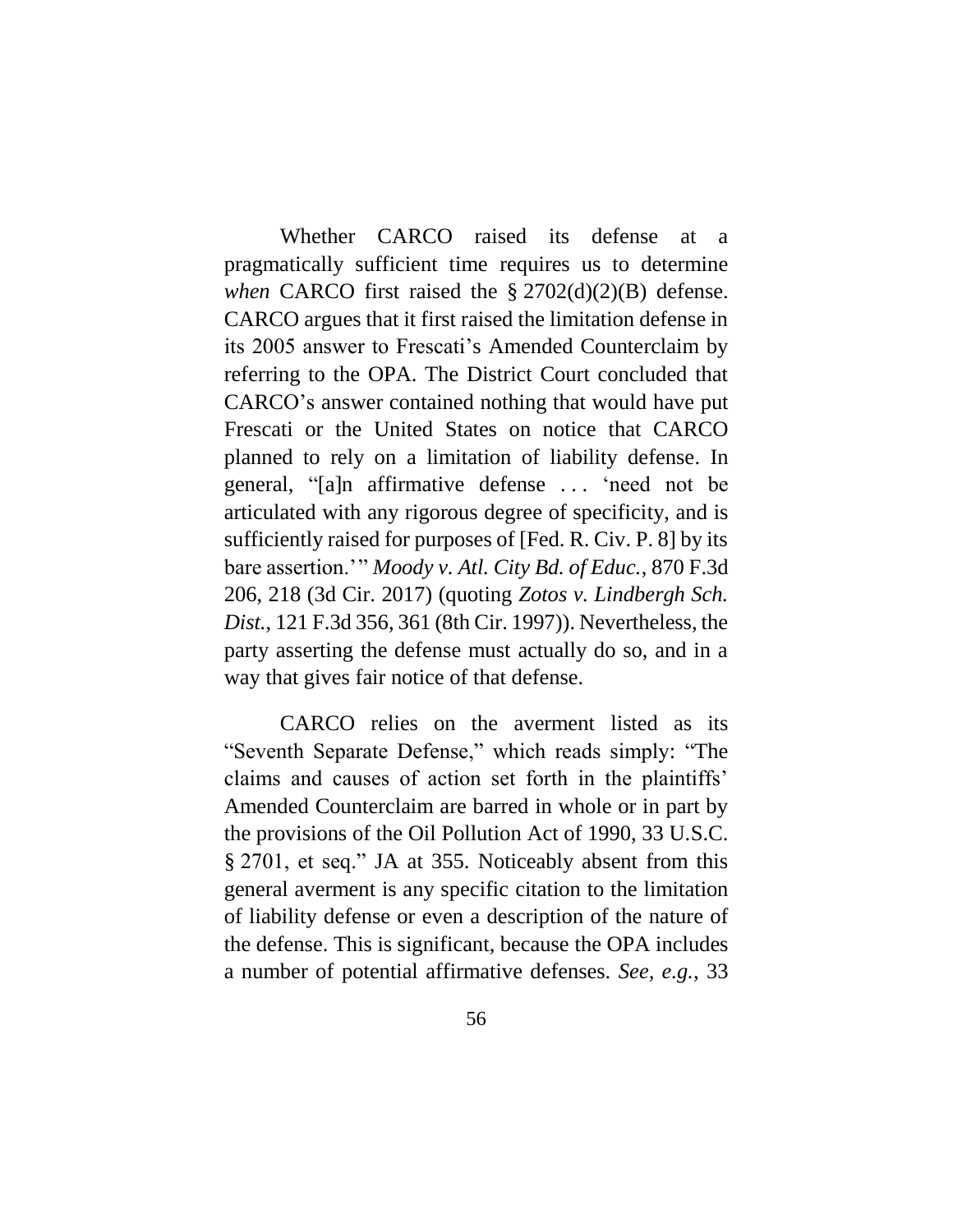U.S.C. § 2702(b) (limiting scope of damages for which the OPA imposes liability); § 2702(c) (excluding certain oil spills from OPA liability);  $\S 2702(d)(1)(A)$  (shifting liability under the OPA to a solely responsible third party); § 2702(d)(2) (limiting the liability of certain parties under the OPA); § 2703 ("Defenses to liability"). CARCO's general reference to the entirety of the OPA did not provide adequate information from which Frescati could determine that CARCO was seeking to limit its liability under  $\S 2702(d)(2)(B)$ . Nor did CARCO develop this defense at any point before the first trial. For that reason, CARCO's unspecified reference to the OPA did not provide the requisite fair notice to Frescati.

Furthermore, Frescati would be prejudiced if the defense were allowed. As the District Court found, if CARCO had asserted its defense in a timely fashion, fifteen days of depositions and trial testimony from seven witnesses could have been avoided, along with the OPA damages phase of the first trial.<sup>29</sup>

 $\overline{a}$ 

Affirmative defenses must be raised as early as practicable, not only to avoid prejudice, but also to promote judicial economy. If a

<sup>&</sup>lt;sup>29</sup> Allowing CARCO to assert the defense after failing to raise it at a practicable time wastes the District Court's resources as well.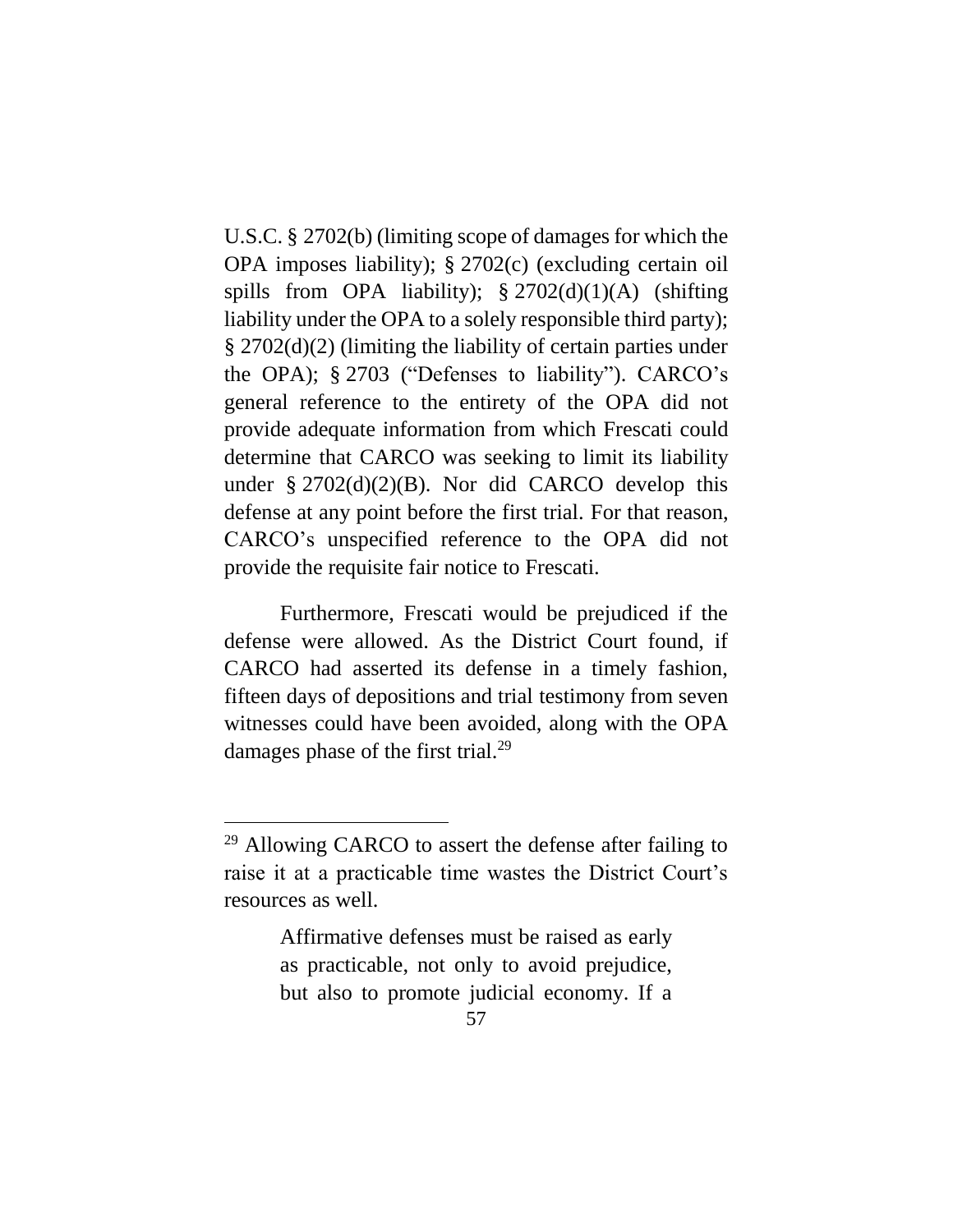CARCO did not clearly assert the limitation defense until nearly a decade after this action commenced, and over a year after the first trial and appeal had concluded. The District Court appropriately concluded that CARCO had not raised the defense at a pragmatically sufficient time, and that Frescati would be prejudiced if the defense were allowed. The District Court did not abuse its discretion in finding the defense waived.<sup>30</sup>

#### <span id="page-57-0"></span>**VIII. Prejudgment Interest Rate**

The District Court awarded Frescati prejudgment interest of just over \$16 million. Frescati, in its crossappeal from the District Court's judgment, argues that the District Court erred by using the federal postjudgment

*Robinson v. Johnson*, 313 F.3d 128, 137 (3d Cir. 2002).

<sup>30</sup> It is worth noting that the United States similarly waived a defense by its failure to raise an argument in the first trial. We previously held that the United States waived its right to object to CARCO's equitable recoupment defense on the basis that it violated the terms of the partial settlement agreement. *In re Frescati*, 718 F.3d at 214.

party has a successful affirmative defense, raising that defense as early as possible, and permitting a court to rule on it, may terminate the proceedings at that point without wasting precious legal and judicial resources.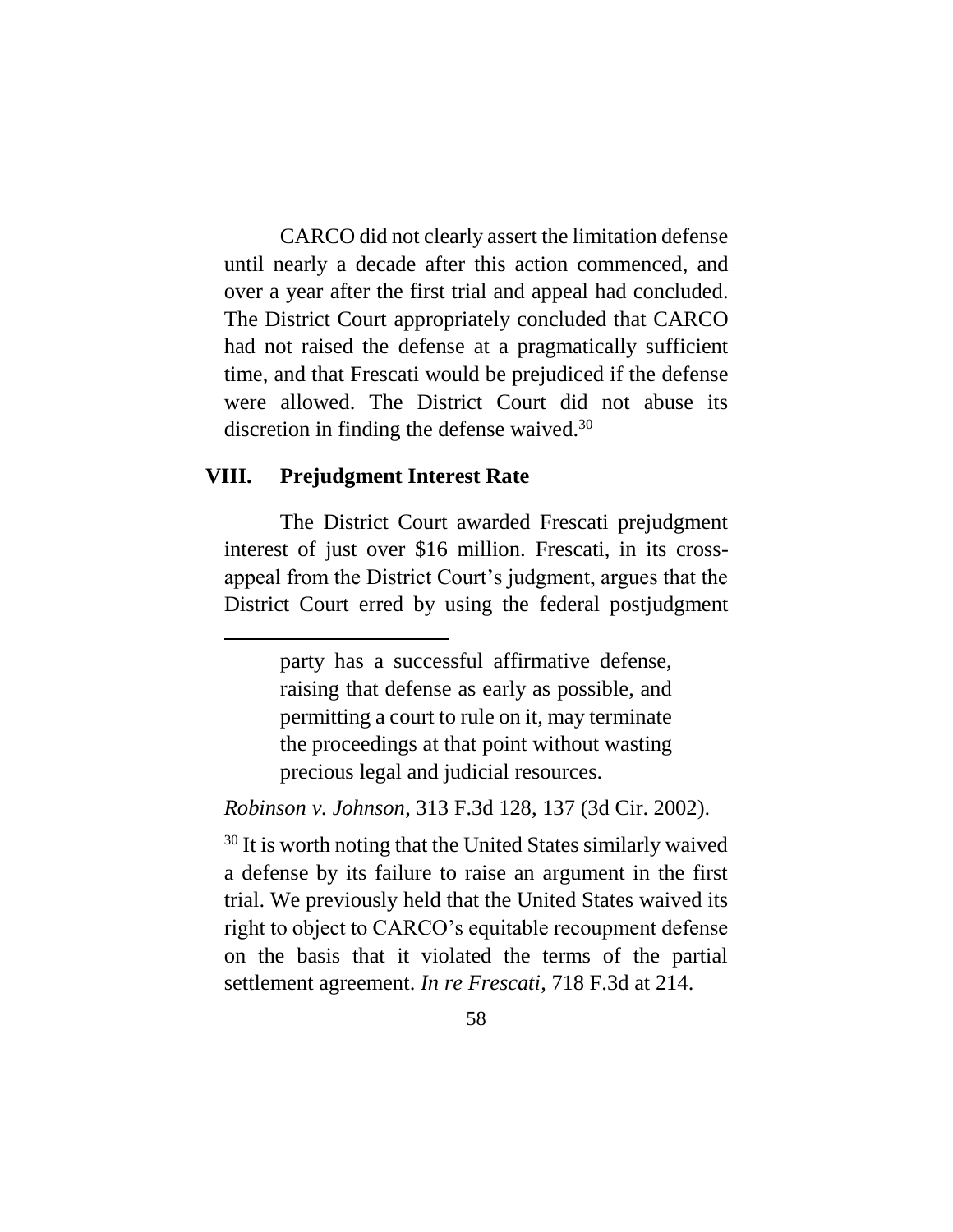interest rate set by 28 U.S.C. § 1961(a) to determine the amount of the prejudgment interest award. Specifically, Frescati argues that the District Court improperly believed itself bound to use the federal postjudgment rate rather than the higher U.S. prime rate because Frescati did not present evidence of its borrowing costs.

An award of prejudgment interest is reviewed for abuse of discretion. *Ambromovage v. United Mine Workers of Am.*, 726 F.2d 972, 981–82 (3d Cir. 1984); *see also Sun Ship, Inc. v. Matson Nav. Co.*, 785 F.2d 59, 63 (3d Cir. 1986). When selecting an interest rate, the District Court must keep in mind that the rate and corresponding award "must be compensatory rather than punitive." *Del. River & Bay Auth. v. Kopacz*, 584 F.3d 622, 634 (3d Cir. 2009).

Here, the District Court awarded Frescati prejudgment interest at the one-year Treasury rate—the same rate used as the federal postjudgment interest rate. *See* 28 U.S.C. § 1961(a). Importantly, the District Court found that the postjudgment rate would "fairly and adequately compensate Frescati for its losses." JA at 183.

Frescati argues that, in the absence of evidence of borrowing costs, we should require the use of the U.S. prime rate. We grant that, had the District Court chosen to use the prime rate, it would not have abused its discretion even without extensive proof of borrowing costs. *Taxman*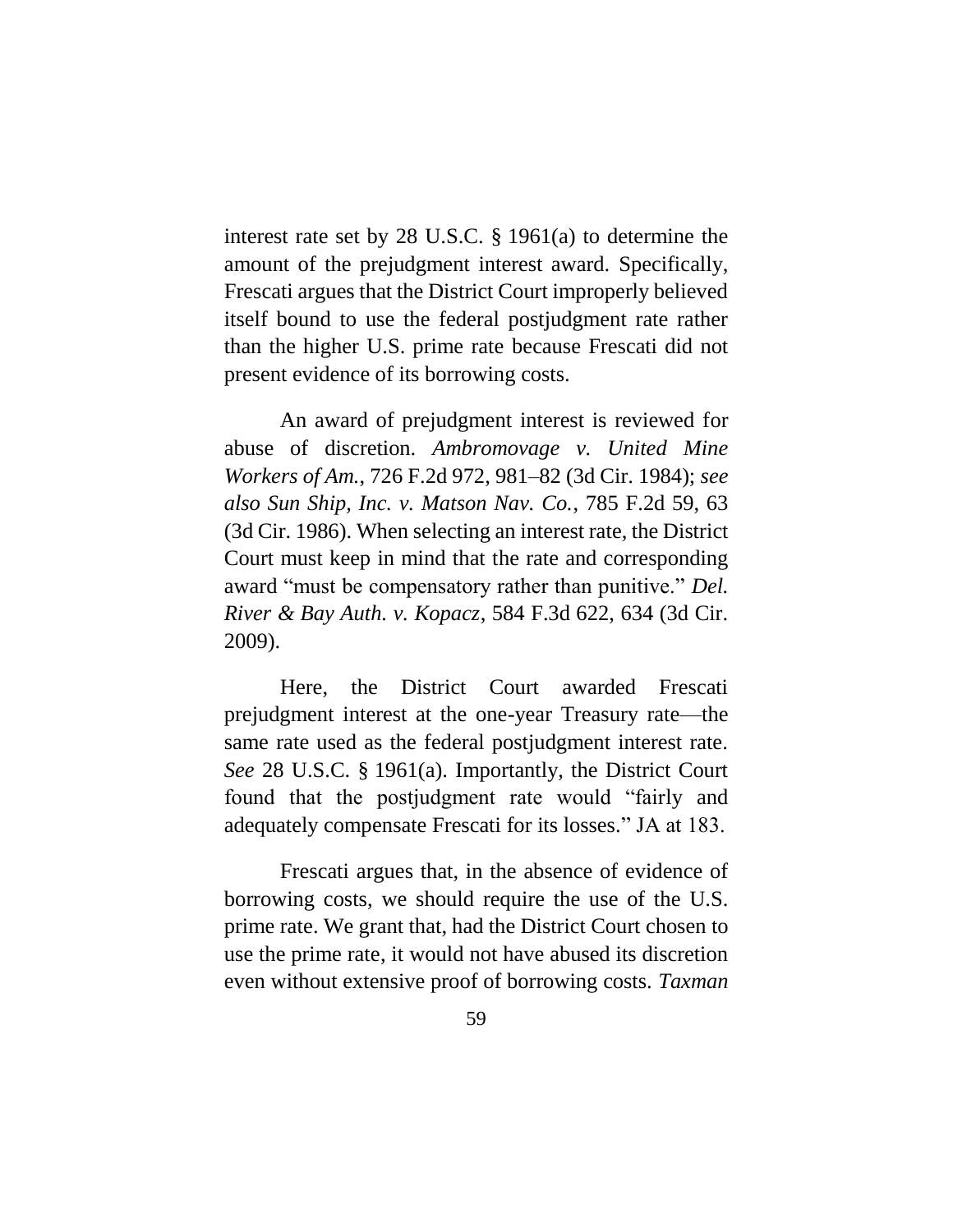*v. Bd. of Educ.*, 91 F.3d 1547, 1566 (3d Cir. 1996) (en banc). Indeed, the prime rate is commonly used to approximate the cost the defendant would have paid to borrow in the market, and at least one court appears to require it. *See, e.g.*, *Gorenstein Enters., Inc. v. Quality Care-USA, Inc.*, 874 F.2d 431 (7th Cir. 1989) (requiring use of the prime rate in certain circumstances); *see also Forman v. Korean Air Lines Co.*, 84 F.3d 446, 450–51 (D.C. Cir. 1996) ("[T]he prime rate is not merely *as*  appropriate as the Treasury Bill rate, but *more* appropriate . . . ."). In this Circuit, however, a district court is not constrained to the use of only the prime rate: "[i]n exercising [its] discretion, . . . the court may be guided by the rate set out in 28 U.S.C. § 1961." *Sun Ship*, 785 F.2d at 63; *Taxman*, 91 F.3d at 1566 ("[A] court 'may' use the post-judgment standards of 28 U.S.C. § 1961(a) [to calculate prejudgment interest, though] it is not compelled to do so."). $31$ 

The District Court determined that the federal postjudgment rate "fairly and adequately compensate[s]

<sup>&</sup>lt;sup>31</sup> Nor was it an abuse of discretion for the District Court to adopt a variable interest rate. Interest accumulated for more than a decade, and during that time prevailing interest rates changed substantially.